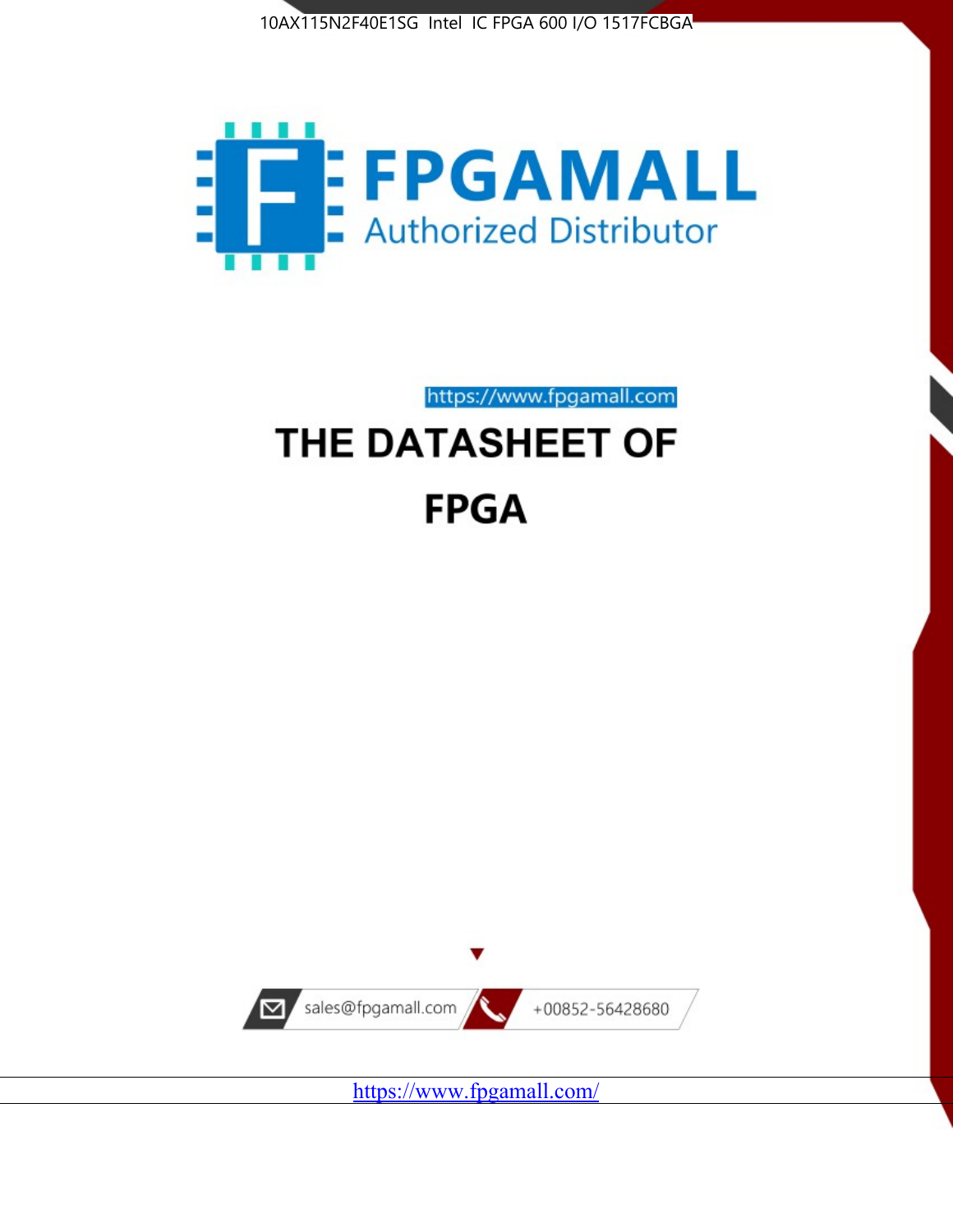10AX115N2F40E1SG Intel IC FPGA 600 I/O 1517FCBGA



# **Intel® Arria® 10 Device Overview**



**A10-OVERVIEW | 2018.12.06** Latest document on the web: **[PDF](https://www.intel.com/content/dam/www/programmable/us/en/pdfs/literature/hb/arria-10/a10_overview.pdf)** | **[HTML](https://www.intel.com/content/www/us/en/programmable/documentation/sam1403480274650.html)**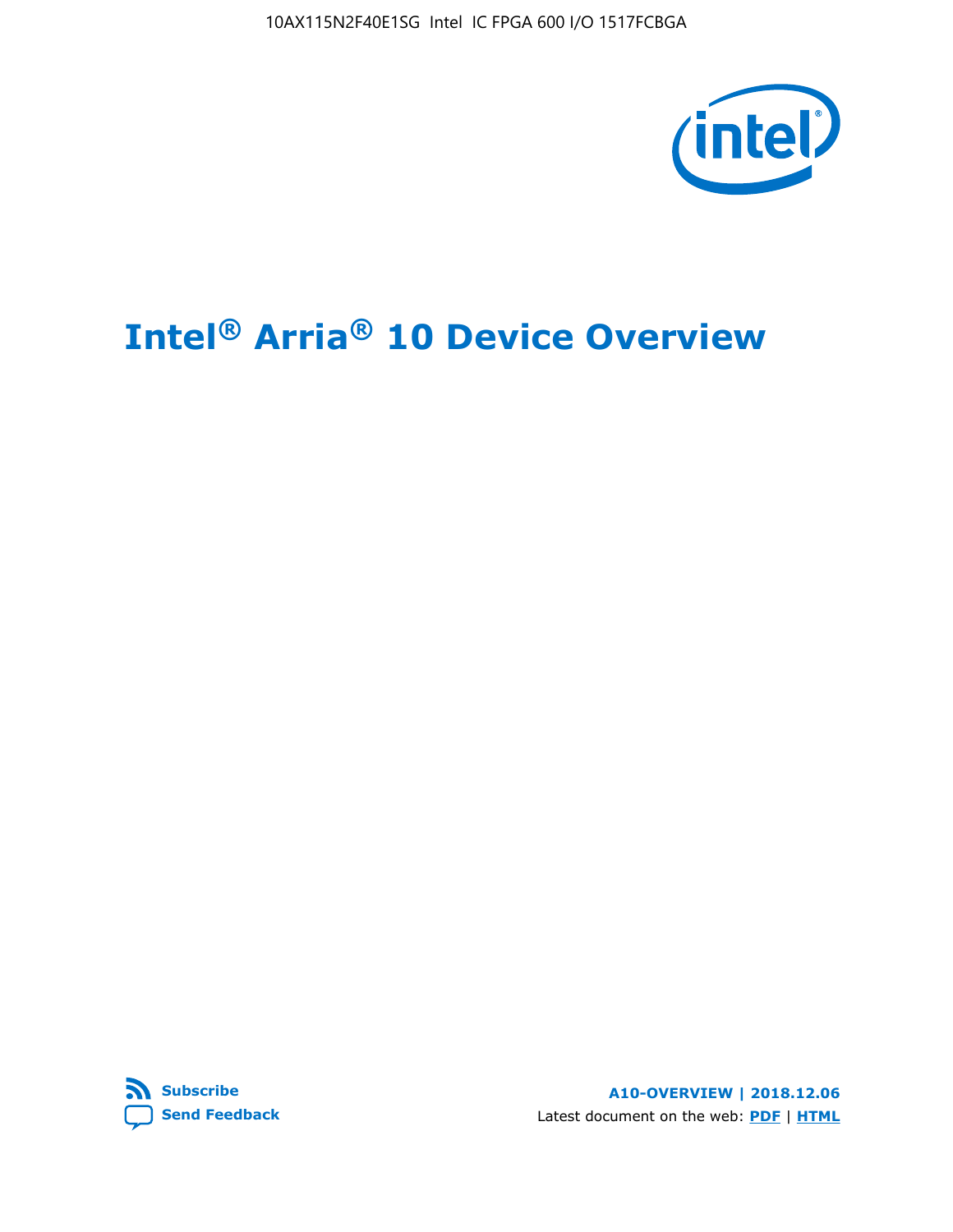

**Contents** 

# **Contents**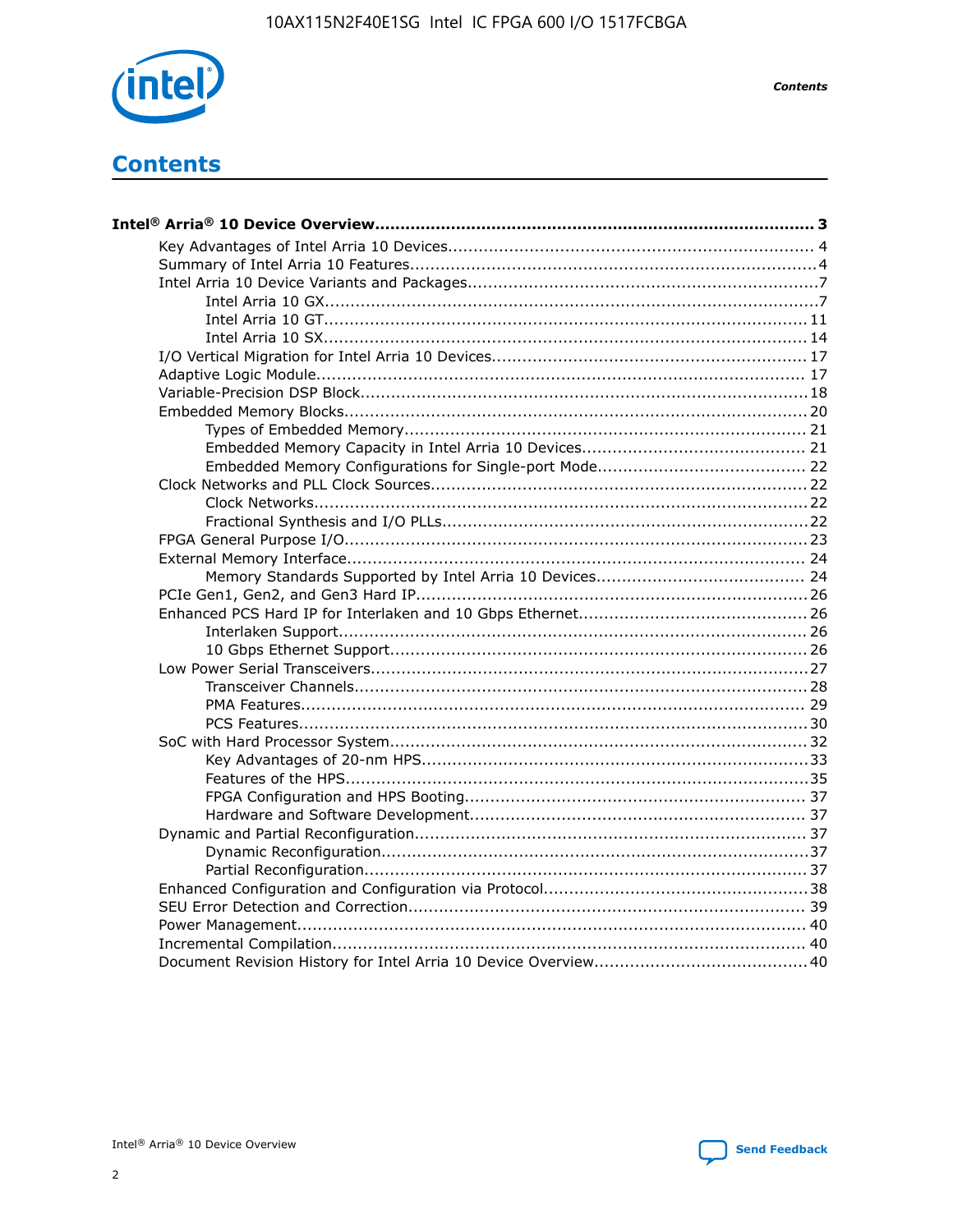**A10-OVERVIEW | 2018.12.06**

**[Send Feedback](mailto:FPGAtechdocfeedback@intel.com?subject=Feedback%20on%20Intel%20Arria%2010%20Device%20Overview%20(A10-OVERVIEW%202018.12.06)&body=We%20appreciate%20your%20feedback.%20In%20your%20comments,%20also%20specify%20the%20page%20number%20or%20paragraph.%20Thank%20you.)**



# **Intel® Arria® 10 Device Overview**

The Intel<sup>®</sup> Arria<sup>®</sup> 10 device family consists of high-performance and power-efficient 20 nm mid-range FPGAs and SoCs.

Intel Arria 10 device family delivers:

- Higher performance than the previous generation of mid-range and high-end FPGAs.
- Power efficiency attained through a comprehensive set of power-saving technologies.

The Intel Arria 10 devices are ideal for high performance, power-sensitive, midrange applications in diverse markets.

| <b>Market</b>         | <b>Applications</b>                                                                                               |
|-----------------------|-------------------------------------------------------------------------------------------------------------------|
| Wireless              | Channel and switch cards in remote radio heads<br>٠<br>Mobile backhaul<br>٠                                       |
| Wireline              | 40G/100G muxponders and transponders<br>٠<br>100G line cards<br>٠<br><b>Bridging</b><br>٠<br>Aggregation<br>٠     |
| <b>Broadcast</b>      | Studio switches<br>٠<br>Servers and transport<br>٠<br>Videoconferencing<br>٠<br>Professional audio and video<br>٠ |
| Computing and Storage | Flash cache<br>٠<br>Cloud computing servers<br>٠<br>Server acceleration<br>٠                                      |
| Medical               | Diagnostic scanners<br>٠<br>Diagnostic imaging<br>٠                                                               |
| Military              | Missile guidance and control<br>٠<br>Radar<br>٠<br>Electronic warfare<br>٠<br>Secure communications<br>٠          |

#### **Table 1. Sample Markets and Ideal Applications for Intel Arria 10 Devices**

#### **Related Information**

- [Intel Arria 10 Device Handbook: Known Issues](http://www.altera.com/support/kdb/solutions/rd07302013_646.html) Lists the planned updates to the *Intel Arria 10 Device Handbook* chapters.
- [Intel Arria 10 GX/GT Device Errata and Design Recommendations](https://www.intel.com/content/www/us/en/programmable/documentation/agz1493851706374.html#yqz1494433888646)
- [Intel Arria 10 SX Device Errata and Design Recommendations](https://www.intel.com/content/www/us/en/programmable/documentation/cru1462832385668.html#cru1462832558642)

Intel Corporation. All rights reserved. Intel, the Intel logo, Altera, Arria, Cyclone, Enpirion, MAX, Nios, Quartus and Stratix words and logos are trademarks of Intel Corporation or its subsidiaries in the U.S. and/or other countries. Intel warrants performance of its FPGA and semiconductor products to current specifications in accordance with Intel's standard warranty, but reserves the right to make changes to any products and services at any time without notice. Intel assumes no responsibility or liability arising out of the application or use of any information, product, or service described herein except as expressly agreed to in writing by Intel. Intel customers are advised to obtain the latest version of device specifications before relying on any published information and before placing orders for products or services. \*Other names and brands may be claimed as the property of others.

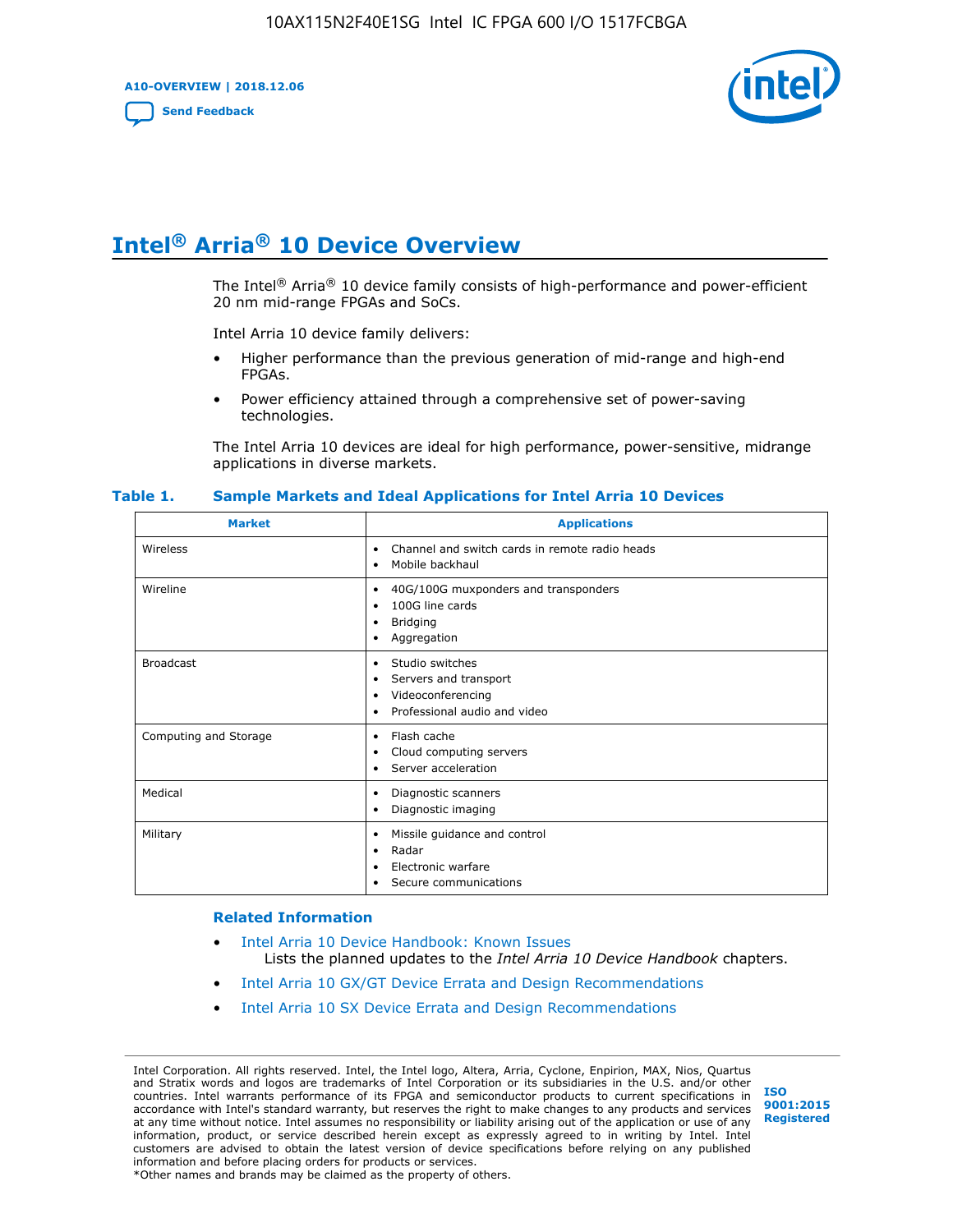

# **Key Advantages of Intel Arria 10 Devices**

## **Table 2. Key Advantages of the Intel Arria 10 Device Family**

| <b>Advantage</b>                                                                                          | <b>Supporting Feature</b>                                                                                                                                                                                                                                                                                                |
|-----------------------------------------------------------------------------------------------------------|--------------------------------------------------------------------------------------------------------------------------------------------------------------------------------------------------------------------------------------------------------------------------------------------------------------------------|
| Enhanced core architecture                                                                                | Built on TSMC's 20 nm process technology<br>٠<br>60% higher performance than the previous generation of mid-range FPGAs<br>٠<br>15% higher performance than the fastest previous-generation FPGA<br>٠                                                                                                                    |
| High-bandwidth integrated<br>transceivers                                                                 | Short-reach rates up to 25.8 Gigabits per second (Gbps)<br>٠<br>Backplane capability up to 12.5 Gbps<br>٠<br>Integrated 10GBASE-KR and 40GBASE-KR4 Forward Error Correction (FEC)<br>٠                                                                                                                                   |
| Improved logic integration and<br>hard IP blocks                                                          | 8-input adaptive logic module (ALM)<br>٠<br>Up to 65.6 megabits (Mb) of embedded memory<br>٠<br>Variable-precision digital signal processing (DSP) blocks<br>Fractional synthesis phase-locked loops (PLLs)<br>Hard PCI Express Gen3 IP blocks<br>Hard memory controllers and PHY up to 2,400 Megabits per second (Mbps) |
| Second generation hard<br>processor system (HPS) with<br>integrated ARM* Cortex*-A9*<br>MPCore* processor | Tight integration of a dual-core ARM Cortex-A9 MPCore processor, hard IP, and an<br>٠<br>FPGA in a single Intel Arria 10 system-on-a-chip (SoC)<br>Supports over 128 Gbps peak bandwidth with integrated data coherency between<br>$\bullet$<br>the processor and the FPGA fabric                                        |
| Advanced power savings                                                                                    | Comprehensive set of advanced power saving features<br>٠<br>Power-optimized MultiTrack routing and core architecture<br>٠<br>Up to 40% lower power compared to previous generation of mid-range FPGAs<br>Up to 60% lower power compared to previous generation of high-end FPGAs                                         |

# **Summary of Intel Arria 10 Features**

## **Table 3. Summary of Features for Intel Arria 10 Devices**

| <b>Feature</b>                  | <b>Description</b>                                                                                                                                                                                                                                                                                                                                                                                           |
|---------------------------------|--------------------------------------------------------------------------------------------------------------------------------------------------------------------------------------------------------------------------------------------------------------------------------------------------------------------------------------------------------------------------------------------------------------|
| Technology                      | TSMC's 20-nm SoC process technology<br>Allows operation at a lower $V_{\text{CC}}$ level of 0.82 V instead of the 0.9 V standard $V_{\text{CC}}$ core voltage                                                                                                                                                                                                                                                |
| Packaging                       | 1.0 mm ball-pitch Fineline BGA packaging<br>٠<br>0.8 mm ball-pitch Ultra Fineline BGA packaging<br>Multiple devices with identical package footprints for seamless migration between different<br><b>FPGA</b> densities<br>Devices with compatible package footprints allow migration to next generation high-end<br>Stratix <sup>®</sup> 10 devices<br>RoHS, leaded $(1)$ , and lead-free (Pb-free) options |
| High-performance<br>FPGA fabric | Enhanced 8-input ALM with four registers<br>Improved multi-track routing architecture to reduce congestion and improve compilation time<br>Hierarchical core clocking architecture<br>Fine-grained partial reconfiguration                                                                                                                                                                                   |
| Internal memory<br>blocks       | M20K-20-Kb memory blocks with hard error correction code (ECC)<br>Memory logic array block (MLAB)-640-bit memory                                                                                                                                                                                                                                                                                             |
|                                 | continued                                                                                                                                                                                                                                                                                                                                                                                                    |



<sup>(1)</sup> Contact Intel for availability.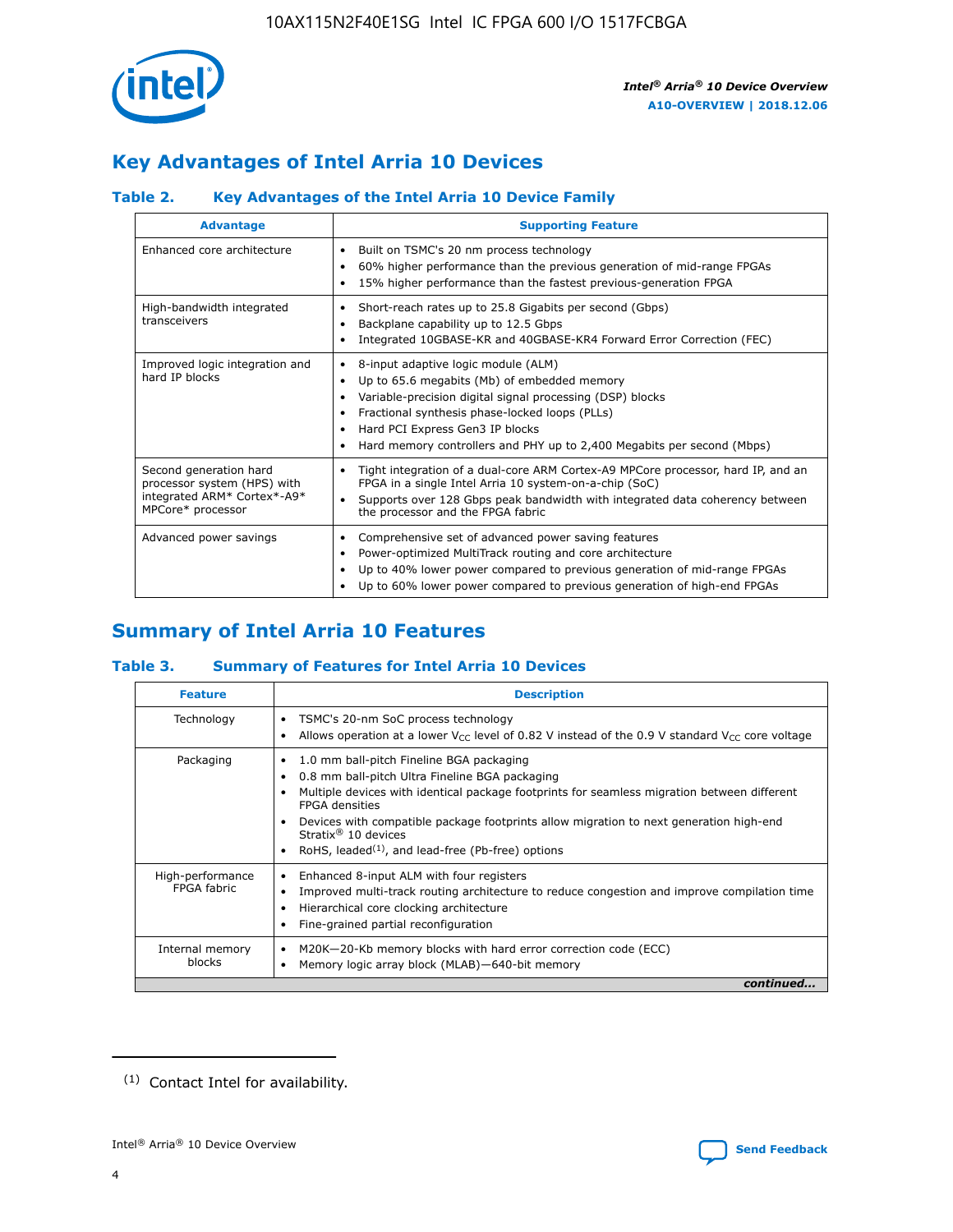$\mathsf{r}$ 



| <b>Feature</b>                         |                                                                                                                | <b>Description</b>                                                                                                                                                                                                                                                                                                                                                                                                                                                                                                                                                                                                                                                                                                                                                                                                                          |
|----------------------------------------|----------------------------------------------------------------------------------------------------------------|---------------------------------------------------------------------------------------------------------------------------------------------------------------------------------------------------------------------------------------------------------------------------------------------------------------------------------------------------------------------------------------------------------------------------------------------------------------------------------------------------------------------------------------------------------------------------------------------------------------------------------------------------------------------------------------------------------------------------------------------------------------------------------------------------------------------------------------------|
| Embedded Hard IP<br>blocks             | Variable-precision DSP                                                                                         | Native support for signal processing precision levels from $18 \times 19$ to<br>$\bullet$<br>54 x 54<br>Native support for 27 x 27 multiplier mode<br>64-bit accumulator and cascade for systolic finite impulse responses<br>(FIRs)<br>Internal coefficient memory banks<br>٠<br>Preadder/subtractor for improved efficiency<br>Additional pipeline register to increase performance and reduce<br>power<br>Supports floating point arithmetic:<br>- Perform multiplication, addition, subtraction, multiply-add,<br>multiply-subtract, and complex multiplication.<br>- Supports multiplication with accumulation capability, cascade<br>summation, and cascade subtraction capability.<br>- Dynamic accumulator reset control.<br>- Support direct vector dot and complex multiplication chaining<br>multiply floating point DSP blocks. |
|                                        | Memory controller                                                                                              | DDR4, DDR3, and DDR3L                                                                                                                                                                                                                                                                                                                                                                                                                                                                                                                                                                                                                                                                                                                                                                                                                       |
|                                        | PCI Express*                                                                                                   | PCI Express (PCIe*) Gen3 (x1, x2, x4, or x8), Gen2 (x1, x2, x4, or x8)<br>and Gen1 (x1, x2, x4, or x8) hard IP with complete protocol stack,<br>endpoint, and root port                                                                                                                                                                                                                                                                                                                                                                                                                                                                                                                                                                                                                                                                     |
|                                        | Transceiver I/O                                                                                                | 10GBASE-KR/40GBASE-KR4 Forward Error Correction (FEC)<br>PCS hard IPs that support:<br>- 10-Gbps Ethernet (10GbE)<br>- PCIe PIPE interface<br>- Interlaken<br>- Gbps Ethernet (GbE)<br>- Common Public Radio Interface (CPRI) with deterministic latency<br>support<br>- Gigabit-capable passive optical network (GPON) with fast lock-<br>time support<br>13.5G JESD204b<br>$\bullet$<br>8B/10B, 64B/66B, 64B/67B encoders and decoders<br>Custom mode support for proprietary protocols                                                                                                                                                                                                                                                                                                                                                   |
| Core clock networks                    | $\bullet$<br>$\bullet$                                                                                         | Up to 800 MHz fabric clocking, depending on the application:<br>- 667 MHz external memory interface clocking with 2,400 Mbps DDR4 interface<br>- 800 MHz LVDS interface clocking with 1,600 Mbps LVDS interface<br>Global, regional, and peripheral clock networks<br>Clock networks that are not used can be gated to reduce dynamic power                                                                                                                                                                                                                                                                                                                                                                                                                                                                                                 |
| Phase-locked loops<br>(PLLs)           | High-resolution fractional synthesis PLLs:<br>$\bullet$<br>Integer PLLs:<br>- Adjacent to general purpose I/Os | - Precision clock synthesis, clock delay compensation, and zero delay buffering (ZDB)<br>- Support integer mode and fractional mode<br>- Fractional mode support with third-order delta-sigma modulation<br>- Support external memory and LVDS interfaces                                                                                                                                                                                                                                                                                                                                                                                                                                                                                                                                                                                   |
| FPGA General-purpose<br>$I/Os$ (GPIOs) | On-chip termination (OCT)<br>$\bullet$                                                                         | 1.6 Gbps LVDS-every pair can be configured as receiver or transmitter<br>1.2 V to 3.0 V single-ended LVTTL/LVCMOS interfacing                                                                                                                                                                                                                                                                                                                                                                                                                                                                                                                                                                                                                                                                                                               |
| <b>External Memory</b><br>Interface    |                                                                                                                | Hard memory controller- DDR4, DDR3, and DDR3L support<br>$-$ DDR4 $-$ speeds up to 1,200 MHz/2,400 Mbps<br>- DDR3-speeds up to 1,067 MHz/2,133 Mbps<br>Soft memory controller—provides support for RLDRAM $3^{(2)}$ , QDR IV $(2^2)$ , and QDR II+<br>continued                                                                                                                                                                                                                                                                                                                                                                                                                                                                                                                                                                             |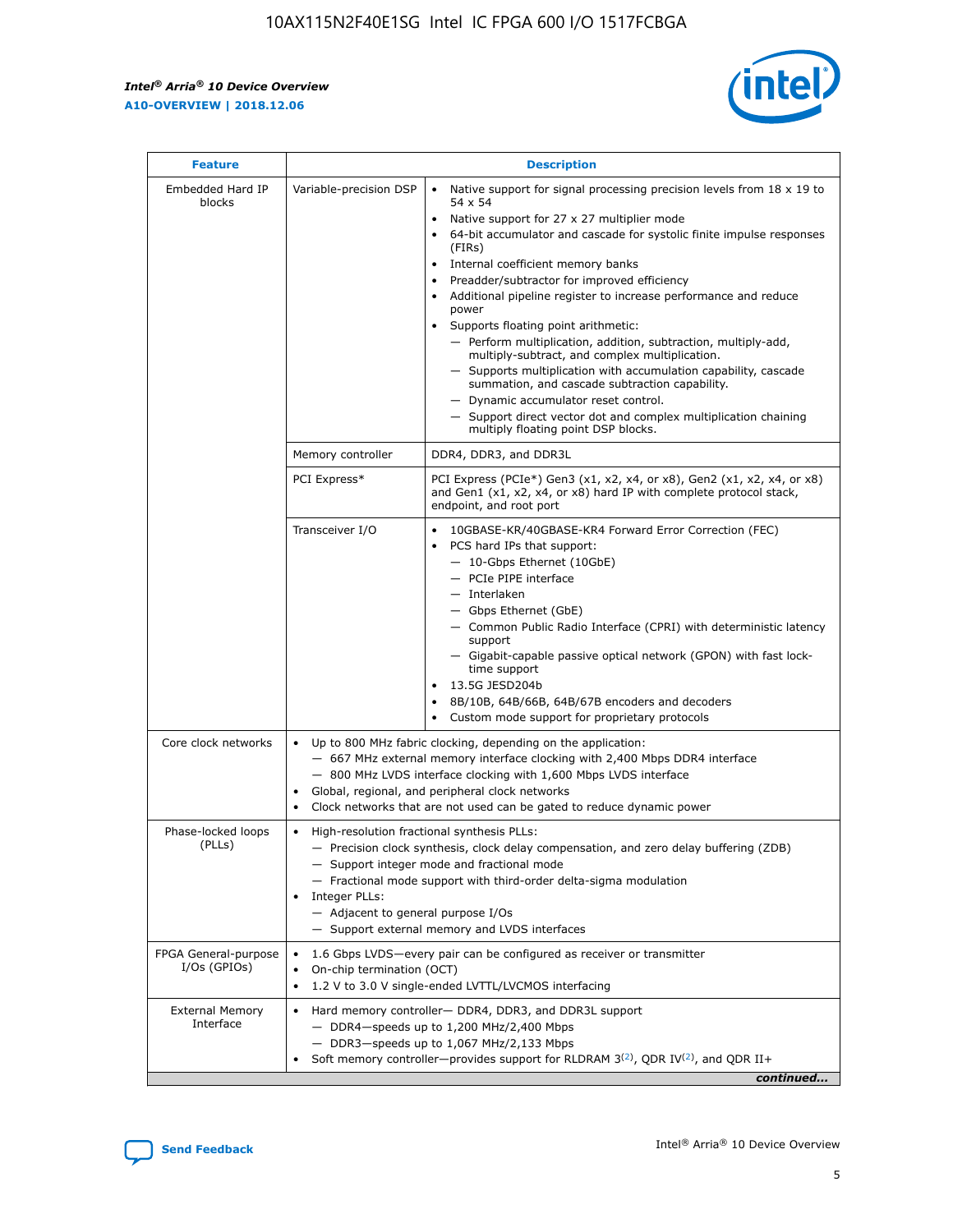

| <b>Feature</b>                                    | <b>Description</b>                                                                                                                                                                                                                                                                                                                                                                                                                                                                                                                                                                                                                         |  |  |  |  |  |  |  |
|---------------------------------------------------|--------------------------------------------------------------------------------------------------------------------------------------------------------------------------------------------------------------------------------------------------------------------------------------------------------------------------------------------------------------------------------------------------------------------------------------------------------------------------------------------------------------------------------------------------------------------------------------------------------------------------------------------|--|--|--|--|--|--|--|
| Low-power serial<br>transceivers                  | • Continuous operating range:<br>- Intel Arria 10 GX-1 Gbps to 17.4 Gbps<br>- Intel Arria 10 GT-1 Gbps to 25.8 Gbps<br>Backplane support:<br>$-$ Intel Arria 10 GX-up to 12.5<br>- Intel Arria 10 GT-up to 12.5<br>Extended range down to 125 Mbps with oversampling<br>ATX transmit PLLs with user-configurable fractional synthesis capability<br>Electronic Dispersion Compensation (EDC) support for XFP, SFP+, QSFP, and CFP optical<br>module<br>• Adaptive linear and decision feedback equalization<br>Transmitter pre-emphasis and de-emphasis<br>$\bullet$<br>Dynamic partial reconfiguration of individual transceiver channels |  |  |  |  |  |  |  |
| <b>HPS</b><br>(Intel Arria 10 SX<br>devices only) | Dual-core ARM Cortex-A9 MPCore processor-1.2 GHz CPU with<br>Processor and system<br>$\bullet$<br>1.5 GHz overdrive capability<br>256 KB on-chip RAM and 64 KB on-chip ROM<br>System peripherals-general-purpose timers, watchdog timers, direct<br>memory access (DMA) controller, FPGA configuration manager, and<br>clock and reset managers<br>Security features-anti-tamper, secure boot, Advanced Encryption<br>$\bullet$<br>Standard (AES) and authentication (SHA)<br>ARM CoreSight* JTAG debug access port, trace port, and on-chip<br>trace storage                                                                              |  |  |  |  |  |  |  |
|                                                   | <b>External interfaces</b><br>Hard memory interface-Hard memory controller (2,400 Mbps DDR4,<br>$\bullet$<br>and 2,133 Mbps DDR3), Quad serial peripheral interface (QSPI) flash<br>controller, NAND flash controller, direct memory access (DMA)<br>controller, Secure Digital/MultiMediaCard (SD/MMC) controller<br>Communication interface-10/100/1000 Ethernet media access<br>$\bullet$<br>control (MAC), USB On-The-GO (OTG) controllers, I <sup>2</sup> C controllers,<br>UART 16550, serial peripheral interface (SPI), and up to 62<br>HPS GPIO interfaces (48 direct-share I/Os)                                                 |  |  |  |  |  |  |  |
|                                                   | High-performance ARM AMBA* AXI bus bridges that support<br>Interconnects to core<br>$\bullet$<br>simultaneous read and write<br>HPS-FPGA bridges-include the FPGA-to-HPS, HPS-to-FPGA, and<br>$\bullet$<br>lightweight HPS-to-FPGA bridges that allow the FPGA fabric to issue<br>transactions to slaves in the HPS, and vice versa<br>Configuration bridge that allows HPS configuration manager to<br>configure the core logic via dedicated 32-bit configuration port<br>FPGA-to-HPS SDRAM controller bridge-provides configuration<br>interfaces for the multiport front end (MPFE) of the HPS SDRAM<br>controller                     |  |  |  |  |  |  |  |
| Configuration                                     | Tamper protection—comprehensive design protection to protect your valuable IP investments<br>Enhanced 256-bit advanced encryption standard (AES) design security with authentication<br>٠<br>Configuration via protocol (CvP) using PCIe Gen1, Gen2, or Gen3<br>continued                                                                                                                                                                                                                                                                                                                                                                  |  |  |  |  |  |  |  |

<sup>(2)</sup> Intel Arria 10 devices support this external memory interface using hard PHY with soft memory controller.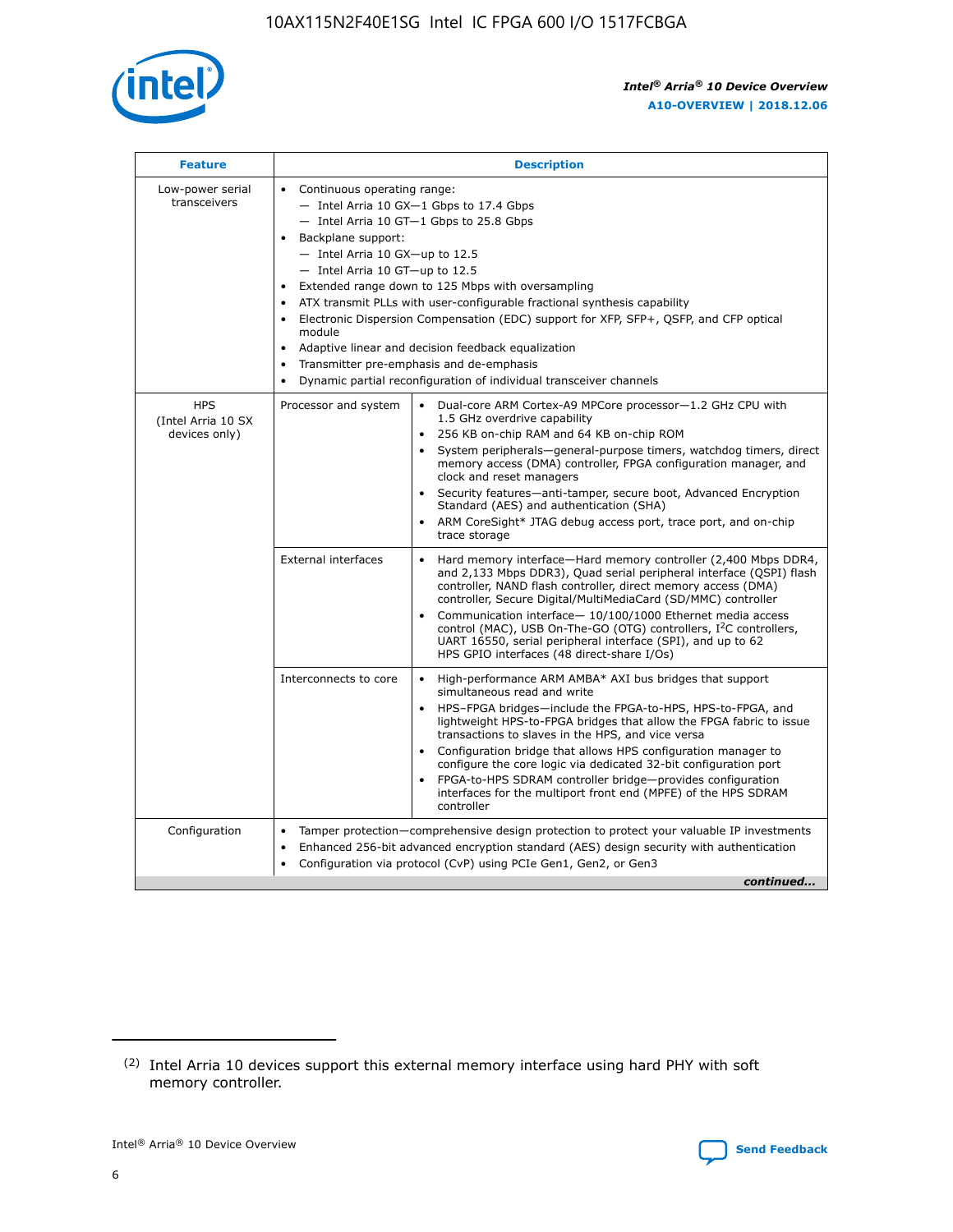

| <b>Feature</b>     | <b>Description</b>                                                                                                                                                                                               |
|--------------------|------------------------------------------------------------------------------------------------------------------------------------------------------------------------------------------------------------------|
|                    | Dynamic reconfiguration of the transceivers and PLLs<br>Fine-grained partial reconfiguration of the core fabric<br>Active Serial x4 Interface<br>$\bullet$                                                       |
| Power management   | SmartVID<br>Low static power device options<br>Programmable Power Technology<br>Intel Quartus <sup>®</sup> Prime integrated power analysis                                                                       |
| Software and tools | Intel Quartus Prime design suite<br>Transceiver toolkit<br>Platform Designer system integration tool<br>DSP Builder for Intel FPGAs<br>OpenCL <sup>™</sup> support<br>Intel SoC FPGA Embedded Design Suite (EDS) |

## **Related Information**

[Intel Arria 10 Transceiver PHY Overview](https://www.intel.com/content/www/us/en/programmable/documentation/nik1398707230472.html#nik1398706768037) Provides details on Intel Arria 10 transceivers.

# **Intel Arria 10 Device Variants and Packages**

#### **Table 4. Device Variants for the Intel Arria 10 Device Family**

| <b>Variant</b>    | <b>Description</b>                                                                                                                                                                                                     |
|-------------------|------------------------------------------------------------------------------------------------------------------------------------------------------------------------------------------------------------------------|
| Intel Arria 10 GX | FPGA featuring 17.4 Gbps transceivers for short reach applications with 12.5 backplane driving<br>capability.                                                                                                          |
| Intel Arria 10 GT | FPGA featuring:<br>17.4 Gbps transceivers for short reach applications with 12.5 backplane driving capability.<br>25.8 Gbps transceivers for supporting CAUI-4 and CEI-25G applications with CFP2 and CFP4<br>modules. |
| Intel Arria 10 SX | SoC integrating ARM-based HPS and FPGA featuring 17.4 Gbps transceivers for short reach<br>applications with 12.5 backplane driving capability.                                                                        |

## **Intel Arria 10 GX**

This section provides the available options, maximum resource counts, and package plan for the Intel Arria 10 GX devices.

The information in this section is correct at the time of publication. For the latest information and to get more details, refer to the Intel FPGA Product Selector.

### **Related Information**

#### [Intel FPGA Product Selector](http://www.altera.com/products/selector/psg-selector.html) Provides the latest information on Intel products.

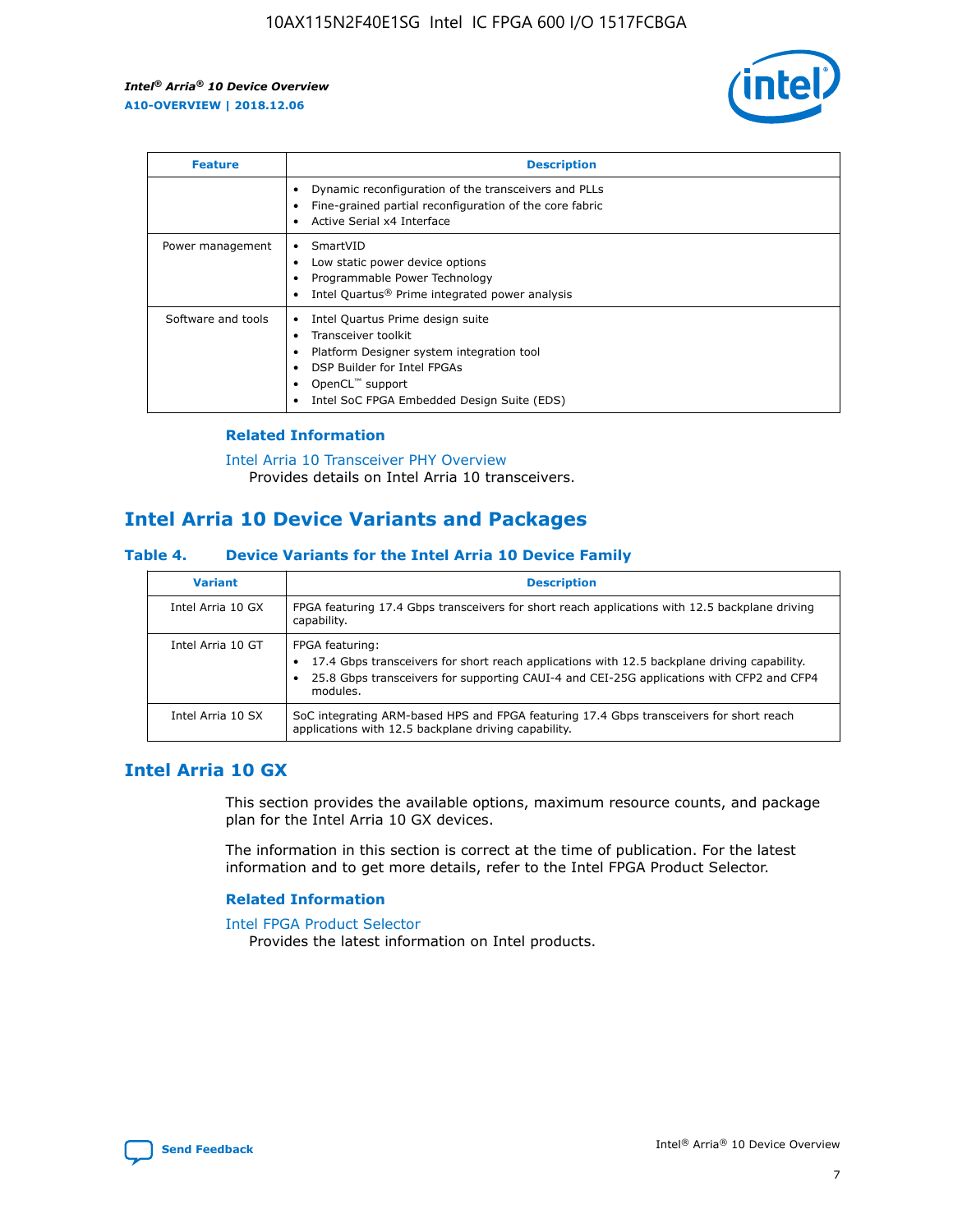

## **Available Options**





#### **Related Information**

[Transceiver Performance for Intel Arria 10 GX/SX Devices](https://www.intel.com/content/www/us/en/programmable/documentation/mcn1413182292568.html#mcn1413213965502) Provides more information about the transceiver speed grade.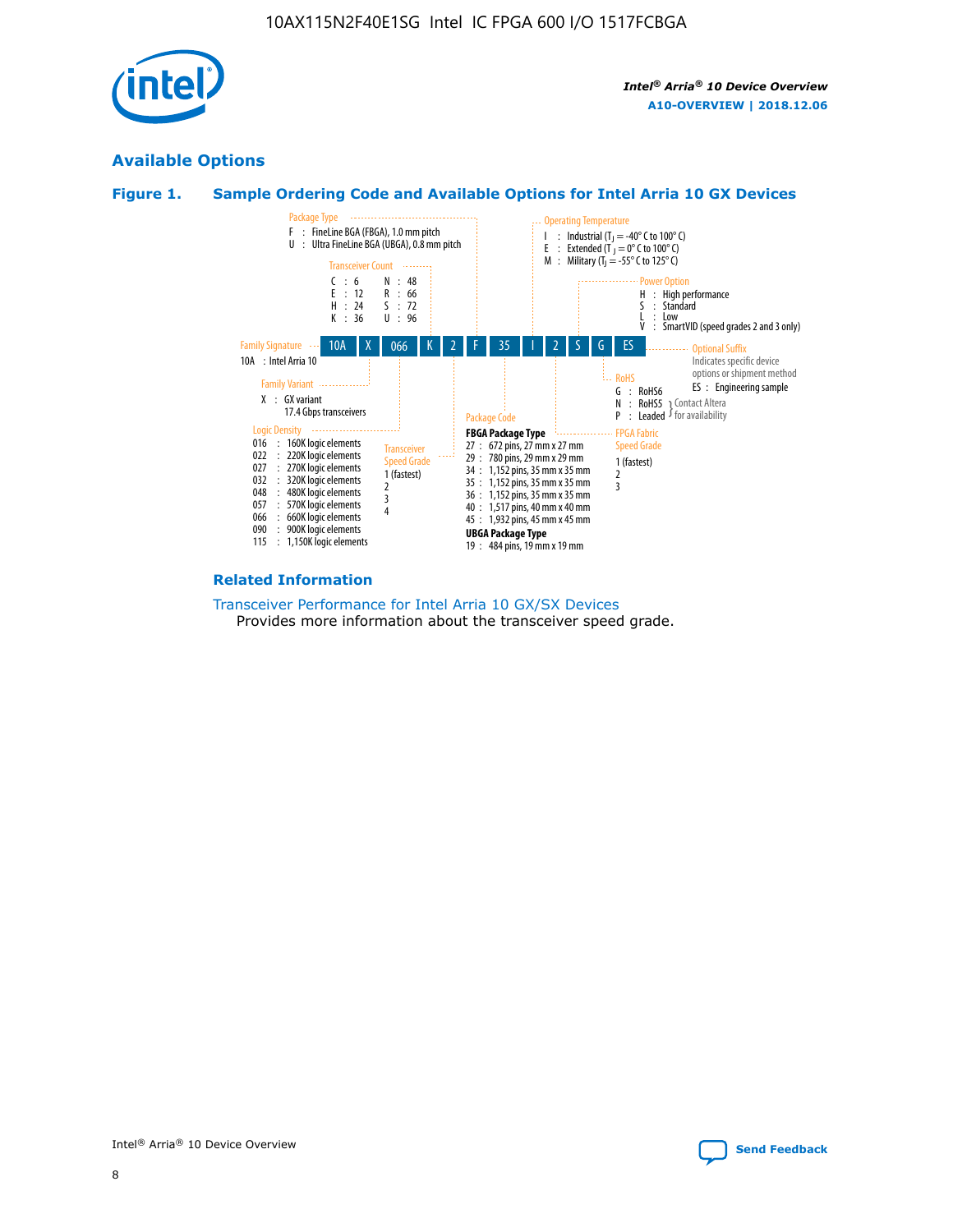

## **Maximum Resources**

#### **Table 5. Maximum Resource Counts for Intel Arria 10 GX Devices (GX 160, GX 220, GX 270, GX 320, and GX 480)**

| <b>Resource</b>              |                         | <b>Product Line</b> |                                                 |                |                |                |  |  |  |
|------------------------------|-------------------------|---------------------|-------------------------------------------------|----------------|----------------|----------------|--|--|--|
|                              |                         | <b>GX 160</b>       | <b>GX 220</b><br><b>GX 270</b><br><b>GX 320</b> |                |                | <b>GX 480</b>  |  |  |  |
| Logic Elements (LE) (K)      |                         | 160                 | 220                                             | 270            | 320            | 480            |  |  |  |
| <b>ALM</b>                   |                         | 61,510              | 80,330                                          | 101,620        | 119,900        | 183,590        |  |  |  |
| Register                     |                         | 246,040             | 406,480<br>321,320                              |                | 479,600        | 734,360        |  |  |  |
| Memory (Kb)                  | M <sub>20</sub> K       | 8,800               | 11,740                                          | 15,000         | 17,820         | 28,620         |  |  |  |
|                              | <b>MLAB</b>             | 1,050               | 1,690                                           | 2,452          | 2,727          | 4,164          |  |  |  |
| Variable-precision DSP Block |                         | 156                 | 192                                             | 830            | 985            | 1,368          |  |  |  |
| 18 x 19 Multiplier           |                         | 312                 | 384                                             | 1,970<br>1,660 |                | 2,736          |  |  |  |
| PLL                          | Fractional<br>Synthesis | 6                   | 6                                               | 8              | 8              | 12             |  |  |  |
|                              | I/O                     | 6                   | 6                                               | 8              | 8              | 12             |  |  |  |
| 17.4 Gbps Transceiver        |                         | 12                  | 12                                              | 24             | 24             | 36             |  |  |  |
| GPIO <sup>(3)</sup>          |                         | 288                 | 288                                             | 384            | 384            |                |  |  |  |
| LVDS Pair $(4)$              |                         | 120                 | 120                                             | 168            | 168            | 222            |  |  |  |
| PCIe Hard IP Block           |                         | 1                   | 1                                               | 2              | $\overline{2}$ | $\overline{2}$ |  |  |  |
| Hard Memory Controller       |                         | 6                   | 6                                               | 8<br>8         |                | 12             |  |  |  |

<sup>(4)</sup> Each LVDS I/O pair can be used as differential input or output.



<sup>(3)</sup> The number of GPIOs does not include transceiver I/Os. In the Intel Quartus Prime software, the number of user I/Os includes transceiver I/Os.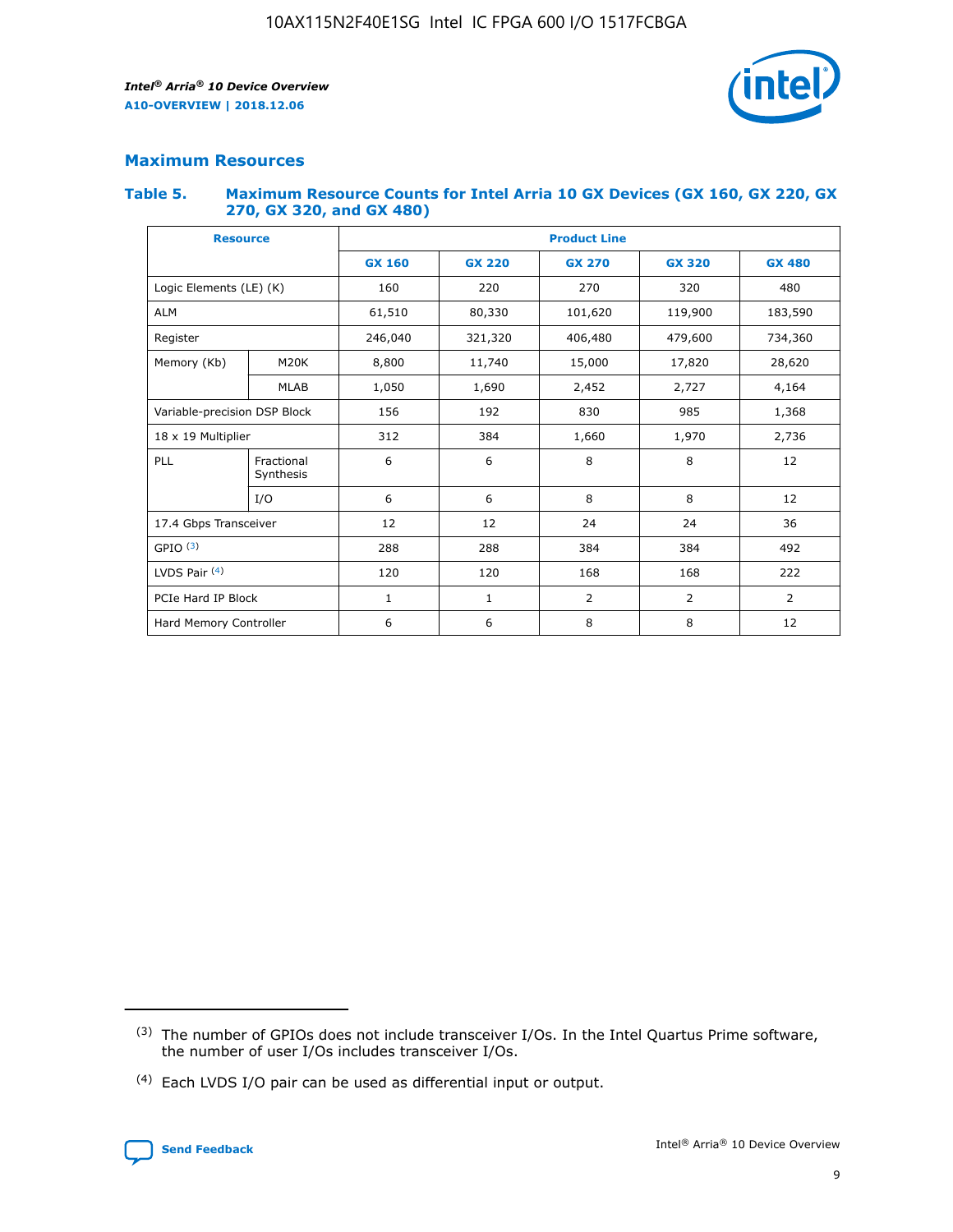

## **Table 6. Maximum Resource Counts for Intel Arria 10 GX Devices (GX 570, GX 660, GX 900, and GX 1150)**

|                              | <b>Resource</b>         | <b>Product Line</b> |                |                |                |  |  |  |
|------------------------------|-------------------------|---------------------|----------------|----------------|----------------|--|--|--|
|                              |                         | <b>GX 570</b>       | <b>GX 660</b>  | <b>GX 900</b>  | <b>GX 1150</b> |  |  |  |
| Logic Elements (LE) (K)      |                         | 570                 | 660            | 900            | 1,150          |  |  |  |
| <b>ALM</b>                   |                         | 217,080             | 251,680        | 339,620        | 427,200        |  |  |  |
| Register                     |                         | 868,320             | 1,006,720      | 1,358,480      | 1,708,800      |  |  |  |
| Memory (Kb)                  | <b>M20K</b>             | 36,000              | 42,620         | 48,460         | 54,260         |  |  |  |
|                              | <b>MLAB</b>             | 5,096               | 5,788          | 9,386          | 12,984         |  |  |  |
| Variable-precision DSP Block |                         | 1,523               | 1,687          | 1,518          | 1,518          |  |  |  |
| 18 x 19 Multiplier           |                         | 3,046               | 3,374          | 3,036          | 3,036          |  |  |  |
| PLL                          | Fractional<br>Synthesis | 16                  | 16             | 32             | 32             |  |  |  |
|                              | I/O                     | 16                  | 16             | 16             | 16             |  |  |  |
| 17.4 Gbps Transceiver        |                         | 48                  | 48             |                | 96             |  |  |  |
| GPIO <sup>(3)</sup>          |                         | 696                 | 696            | 768            | 768            |  |  |  |
| LVDS Pair $(4)$              |                         | 324                 | 324            | 384            | 384            |  |  |  |
| PCIe Hard IP Block           |                         | 2                   | $\overline{2}$ | $\overline{4}$ | $\overline{4}$ |  |  |  |
| Hard Memory Controller       |                         | 16                  | 16             | 16             | 16             |  |  |  |

## **Package Plan**

## **Table 7. Package Plan for Intel Arria 10 GX Devices (U19, F27, and F29)**

Refer to I/O and High Speed I/O in Intel Arria 10 Devices chapter for the number of 3 V I/O, LVDS I/O, and LVDS channels in each device package.

| <b>Product Line</b> | U <sub>19</sub><br>$(19 \text{ mm} \times 19 \text{ mm})$<br>484-pin UBGA) |          |             |         | <b>F27</b><br>(27 mm × 27 mm,<br>672-pin FBGA) |             | <b>F29</b><br>(29 mm × 29 mm,<br>780-pin FBGA) |          |             |  |
|---------------------|----------------------------------------------------------------------------|----------|-------------|---------|------------------------------------------------|-------------|------------------------------------------------|----------|-------------|--|
|                     | 3 V I/O                                                                    | LVDS I/O | <b>XCVR</b> | 3 V I/O | <b>LVDS I/O</b>                                | <b>XCVR</b> | 3 V I/O                                        | LVDS I/O | <b>XCVR</b> |  |
| GX 160              | 48                                                                         | 192      | 6           | 48      | 192                                            | 12          | 48                                             | 240      | 12          |  |
| GX 220              | 48                                                                         | 192      | 6           | 48      | 192                                            | 12          | 48                                             | 240      | 12          |  |
| GX 270              |                                                                            |          |             | 48      | 192                                            | 12          | 48                                             | 312      | 12          |  |
| GX 320              |                                                                            |          |             | 48      | 192                                            | 12          | 48                                             | 312      | 12          |  |
| GX 480              |                                                                            |          |             |         |                                                |             | 48                                             | 312      | 12          |  |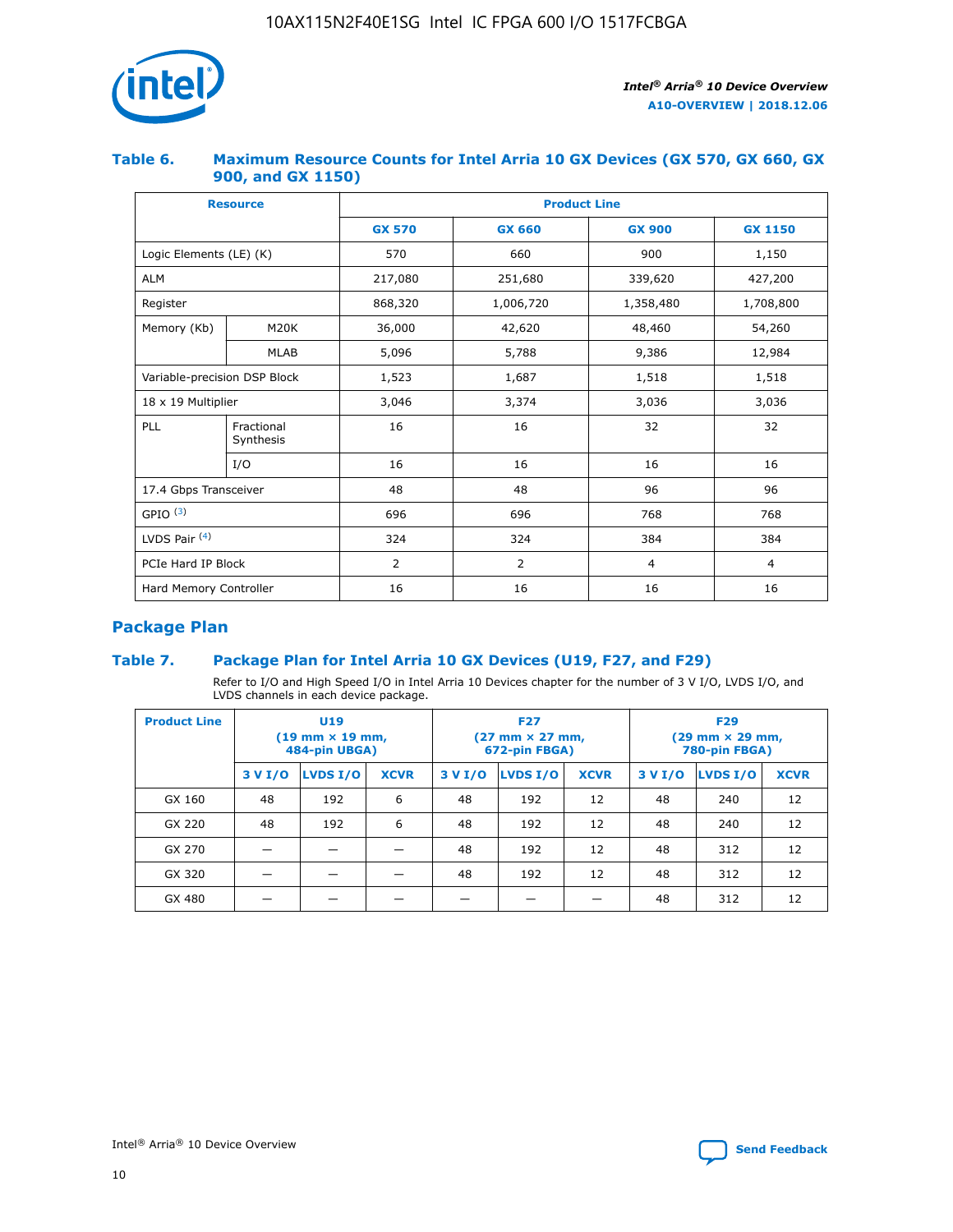

#### **Table 8. Package Plan for Intel Arria 10 GX Devices (F34, F35, NF40, and KF40)**

Refer to I/O and High Speed I/O in Intel Arria 10 Devices chapter for the number of 3 V I/O, LVDS I/O, and LVDS channels in each device package.

| <b>Product Line</b> | <b>F34</b><br>$(35 \text{ mm} \times 35 \text{ mm})$<br>1152-pin FBGA) |                    | <b>F35</b><br>$(35 \text{ mm} \times 35 \text{ mm})$<br><b>1152-pin FBGA)</b> |           | <b>KF40</b><br>$(40$ mm $\times$ 40 mm,<br>1517-pin FBGA) |             |           | <b>NF40</b><br>$(40$ mm $\times$ 40 mm,<br><b>1517-pin FBGA)</b> |             |            |                    |             |
|---------------------|------------------------------------------------------------------------|--------------------|-------------------------------------------------------------------------------|-----------|-----------------------------------------------------------|-------------|-----------|------------------------------------------------------------------|-------------|------------|--------------------|-------------|
|                     | 3V<br>I/O                                                              | <b>LVDS</b><br>I/O | <b>XCVR</b>                                                                   | 3V<br>I/O | <b>LVDS</b><br>I/O                                        | <b>XCVR</b> | 3V<br>I/O | <b>LVDS</b><br>I/O                                               | <b>XCVR</b> | 3 V<br>I/O | <b>LVDS</b><br>I/O | <b>XCVR</b> |
| GX 270              | 48                                                                     | 336                | 24                                                                            | 48        | 336                                                       | 24          |           |                                                                  |             |            |                    |             |
| GX 320              | 48                                                                     | 336                | 24                                                                            | 48        | 336                                                       | 24          |           |                                                                  |             |            |                    |             |
| GX 480              | 48                                                                     | 444                | 24                                                                            | 48        | 348                                                       | 36          |           |                                                                  |             |            |                    |             |
| GX 570              | 48                                                                     | 444                | 24                                                                            | 48        | 348                                                       | 36          | 96        | 600                                                              | 36          | 48         | 540                | 48          |
| GX 660              | 48                                                                     | 444                | 24                                                                            | 48        | 348                                                       | 36          | 96        | 600                                                              | 36          | 48         | 540                | 48          |
| GX 900              |                                                                        | 504                | 24                                                                            | -         |                                                           |             |           |                                                                  |             |            | 600                | 48          |
| GX 1150             |                                                                        | 504                | 24                                                                            |           |                                                           |             |           |                                                                  |             |            | 600                | 48          |

#### **Table 9. Package Plan for Intel Arria 10 GX Devices (RF40, NF45, SF45, and UF45)**

Refer to I/O and High Speed I/O in Intel Arria 10 Devices chapter for the number of 3 V I/O, LVDS I/O, and LVDS channels in each device package.

| <b>Product Line</b> | <b>RF40</b><br>$(40$ mm $\times$ 40 mm,<br>1517-pin FBGA) |                    | <b>NF45</b><br>$(45 \text{ mm} \times 45 \text{ mm})$<br><b>1932-pin FBGA)</b> |            |                    | <b>SF45</b><br>$(45 \text{ mm} \times 45 \text{ mm})$<br><b>1932-pin FBGA)</b> |            |                    | <b>UF45</b><br>$(45 \text{ mm} \times 45 \text{ mm})$<br><b>1932-pin FBGA)</b> |           |                    |             |
|---------------------|-----------------------------------------------------------|--------------------|--------------------------------------------------------------------------------|------------|--------------------|--------------------------------------------------------------------------------|------------|--------------------|--------------------------------------------------------------------------------|-----------|--------------------|-------------|
|                     | 3V<br>I/O                                                 | <b>LVDS</b><br>I/O | <b>XCVR</b>                                                                    | 3 V<br>I/O | <b>LVDS</b><br>I/O | <b>XCVR</b>                                                                    | 3 V<br>I/O | <b>LVDS</b><br>I/O | <b>XCVR</b>                                                                    | 3V<br>I/O | <b>LVDS</b><br>I/O | <b>XCVR</b> |
| GX 900              |                                                           | 342                | 66                                                                             | _          | 768                | 48                                                                             |            | 624                | 72                                                                             |           | 480                | 96          |
| GX 1150             |                                                           | 342                | 66                                                                             | _          | 768                | 48                                                                             |            | 624                | 72                                                                             |           | 480                | 96          |

### **Related Information**

[I/O and High-Speed Differential I/O Interfaces in Intel Arria 10 Devices chapter, Intel](https://www.intel.com/content/www/us/en/programmable/documentation/sam1403482614086.html#sam1403482030321) [Arria 10 Device Handbook](https://www.intel.com/content/www/us/en/programmable/documentation/sam1403482614086.html#sam1403482030321)

Provides the number of 3 V and LVDS I/Os, and LVDS channels for each Intel Arria 10 device package.

## **Intel Arria 10 GT**

This section provides the available options, maximum resource counts, and package plan for the Intel Arria 10 GT devices.

The information in this section is correct at the time of publication. For the latest information and to get more details, refer to the Intel FPGA Product Selector.

#### **Related Information**

#### [Intel FPGA Product Selector](http://www.altera.com/products/selector/psg-selector.html)

Provides the latest information on Intel products.

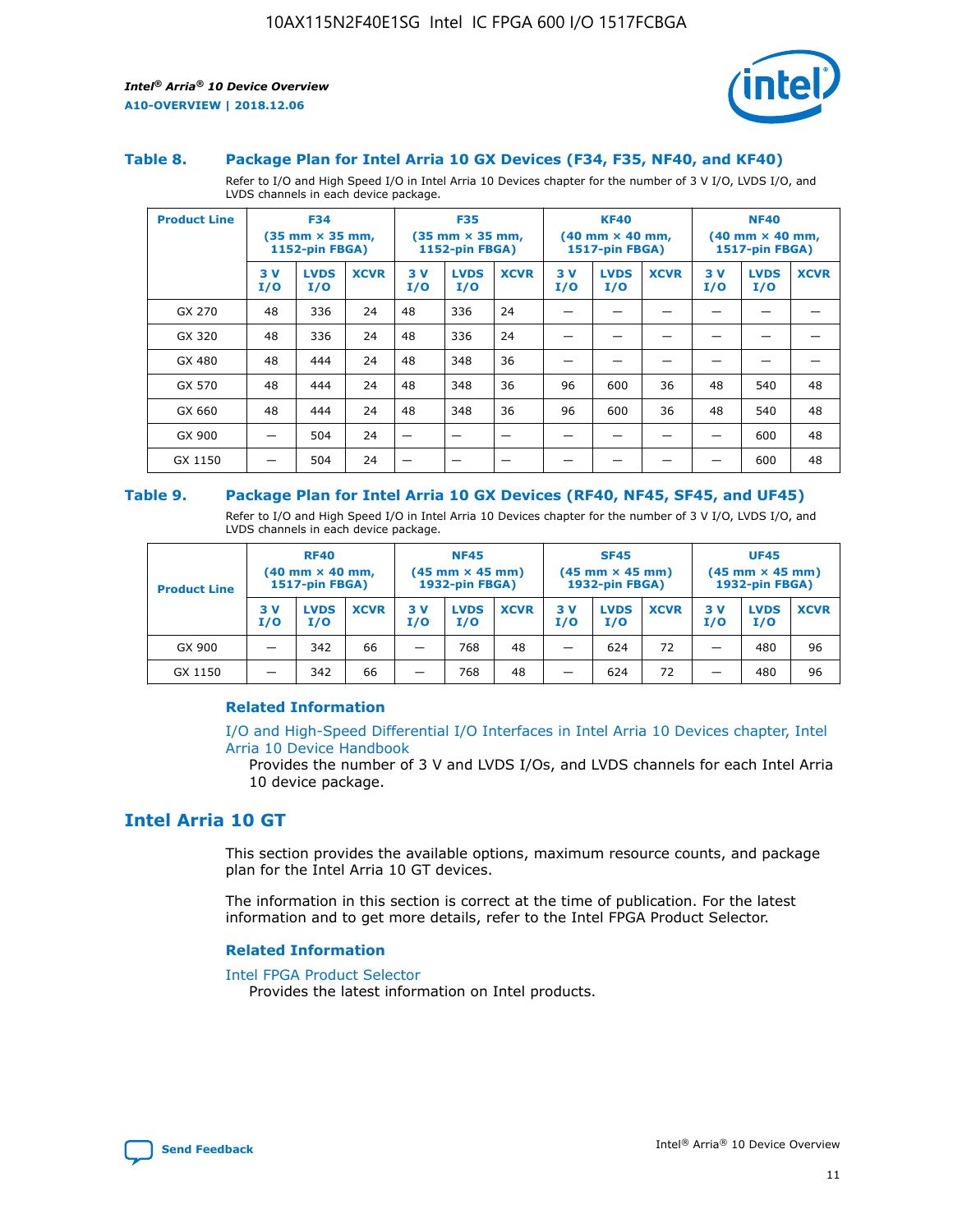

## **Available Options**

## **Figure 2. Sample Ordering Code and Available Options for Intel Arria 10 GT Devices**

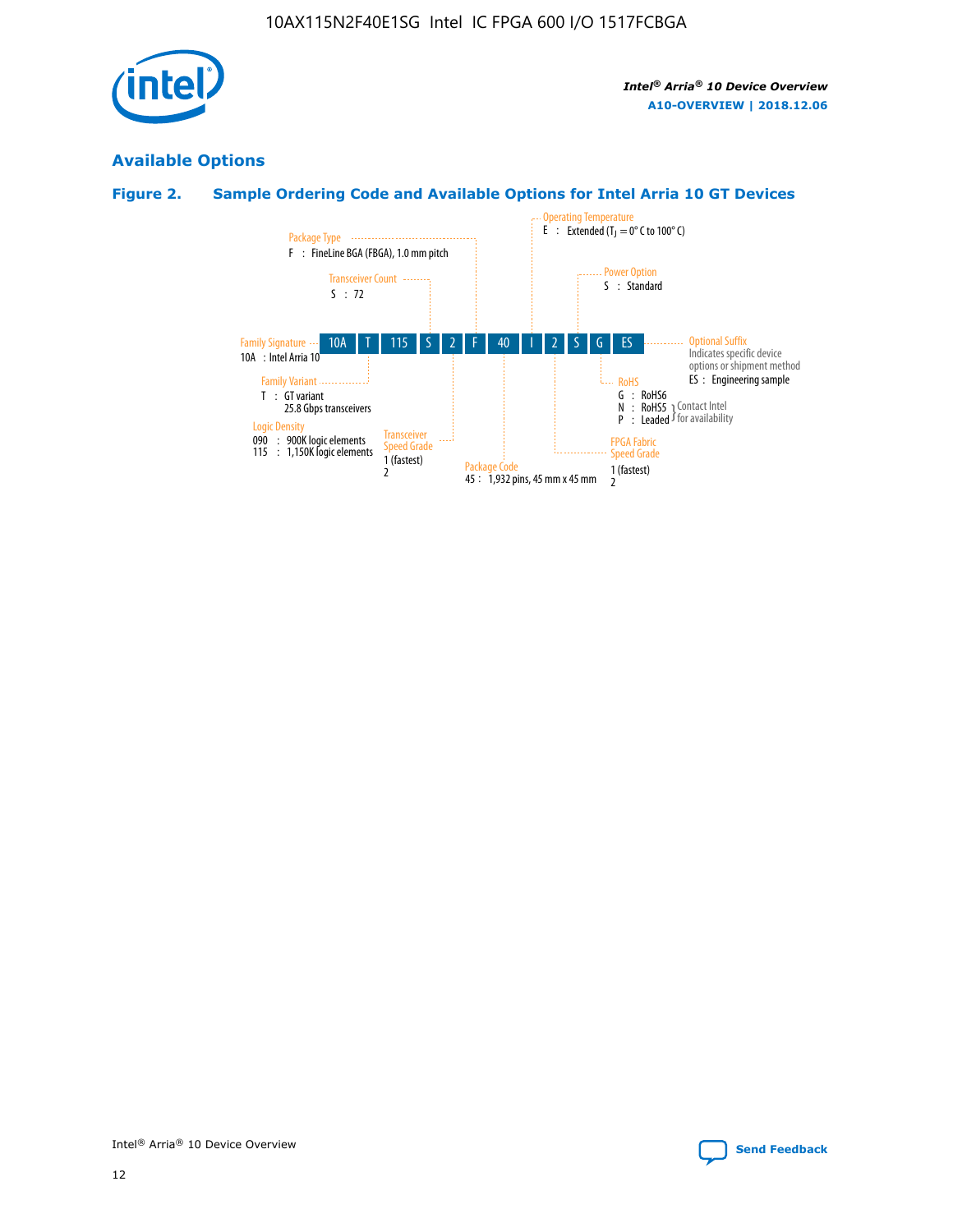

## **Maximum Resources**

#### **Table 10. Maximum Resource Counts for Intel Arria 10 GT Devices**

| <b>Resource</b>              |                      |                | <b>Product Line</b> |  |
|------------------------------|----------------------|----------------|---------------------|--|
|                              |                      | <b>GT 900</b>  | GT 1150             |  |
| Logic Elements (LE) (K)      |                      | 900            | 1,150               |  |
| <b>ALM</b>                   |                      | 339,620        | 427,200             |  |
| Register                     |                      | 1,358,480      | 1,708,800           |  |
| Memory (Kb)                  | M <sub>20</sub> K    | 48,460         | 54,260              |  |
|                              | <b>MLAB</b>          | 9,386          | 12,984              |  |
| Variable-precision DSP Block |                      | 1,518          | 1,518               |  |
| 18 x 19 Multiplier           |                      | 3,036          | 3,036               |  |
| PLL                          | Fractional Synthesis | 32             | 32                  |  |
|                              | I/O                  | 16             | 16                  |  |
| Transceiver                  | 17.4 Gbps            | 72(5)          | 72(5)               |  |
|                              | 25.8 Gbps            | 6              | 6                   |  |
| GPIO <sup>(6)</sup>          |                      | 624            | 624                 |  |
| LVDS Pair $(7)$              |                      | 312            | 312                 |  |
| PCIe Hard IP Block           |                      | $\overline{4}$ | $\overline{4}$      |  |
| Hard Memory Controller       |                      | 16             | 16                  |  |

#### **Related Information**

#### [Intel Arria 10 GT Channel Usage](https://www.intel.com/content/www/us/en/programmable/documentation/nik1398707230472.html#nik1398707008178)

Configuring GT/GX channels in Intel Arria 10 GT devices.

## **Package Plan**

### **Table 11. Package Plan for Intel Arria 10 GT Devices**

Refer to I/O and High Speed I/O in Intel Arria 10 Devices chapter for the number of 3 V I/O, LVDS I/O, and LVDS channels in each device package.

| <b>Product Line</b> | <b>SF45</b><br>(45 mm × 45 mm, 1932-pin FBGA) |                 |             |  |  |  |
|---------------------|-----------------------------------------------|-----------------|-------------|--|--|--|
|                     | 3 V I/O                                       | <b>LVDS I/O</b> | <b>XCVR</b> |  |  |  |
| GT 900              |                                               | 624             | 72          |  |  |  |
| GT 1150             |                                               | 624             |             |  |  |  |

<sup>(7)</sup> Each LVDS I/O pair can be used as differential input or output.



 $(5)$  If all 6 GT channels are in use, 12 of the GX channels are not usable.

<sup>(6)</sup> The number of GPIOs does not include transceiver I/Os. In the Intel Quartus Prime software, the number of user I/Os includes transceiver I/Os.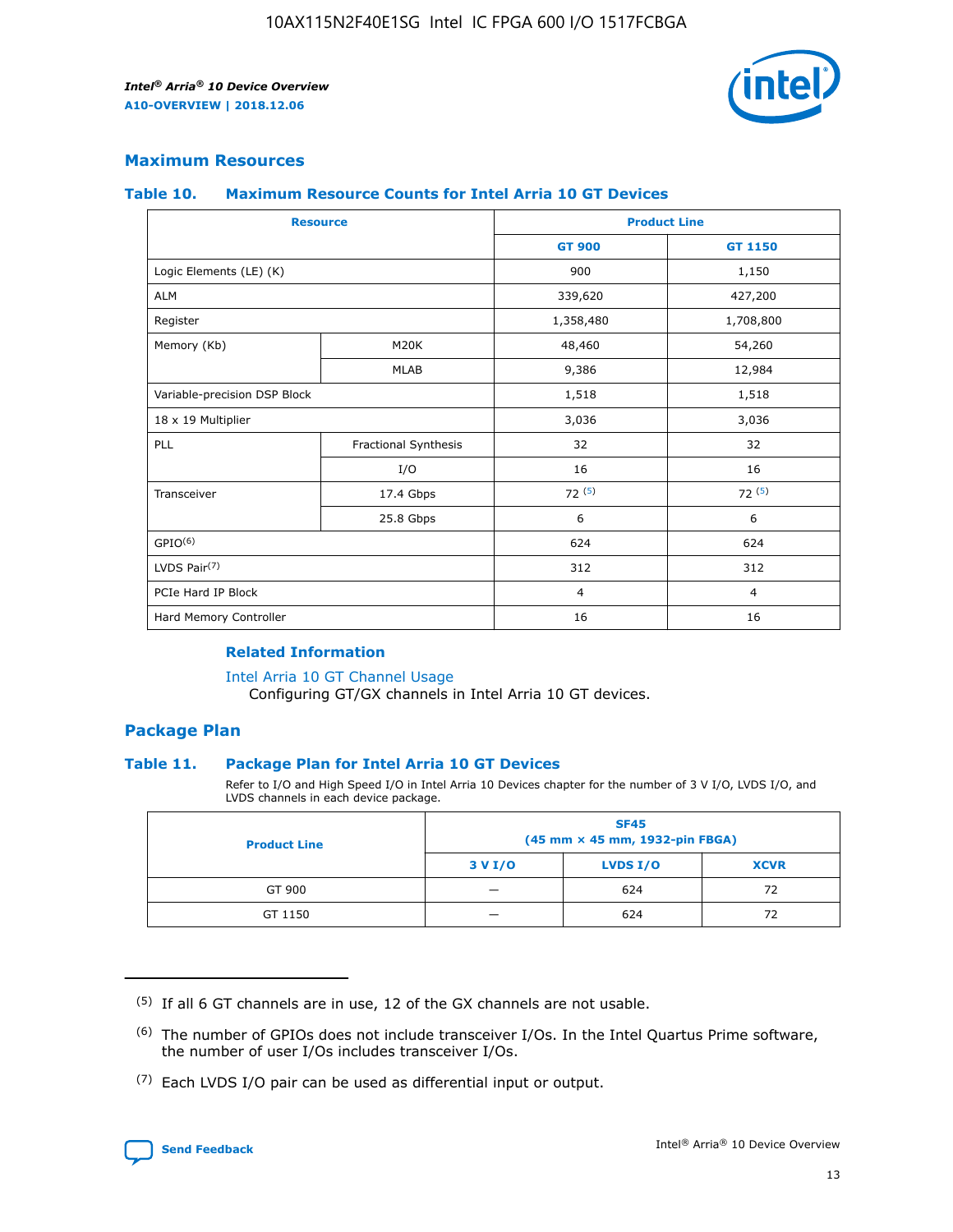

#### **Related Information**

[I/O and High-Speed Differential I/O Interfaces in Intel Arria 10 Devices chapter, Intel](https://www.intel.com/content/www/us/en/programmable/documentation/sam1403482614086.html#sam1403482030321) [Arria 10 Device Handbook](https://www.intel.com/content/www/us/en/programmable/documentation/sam1403482614086.html#sam1403482030321)

Provides the number of 3 V and LVDS I/Os, and LVDS channels for each Intel Arria 10 device package.

## **Intel Arria 10 SX**

This section provides the available options, maximum resource counts, and package plan for the Intel Arria 10 SX devices.

The information in this section is correct at the time of publication. For the latest information and to get more details, refer to the Intel FPGA Product Selector.

#### **Related Information**

[Intel FPGA Product Selector](http://www.altera.com/products/selector/psg-selector.html) Provides the latest information on Intel products.

### **Available Options**

#### **Figure 3. Sample Ordering Code and Available Options for Intel Arria 10 SX Devices**



#### **Related Information**

[Transceiver Performance for Intel Arria 10 GX/SX Devices](https://www.intel.com/content/www/us/en/programmable/documentation/mcn1413182292568.html#mcn1413213965502) Provides more information about the transceiver speed grade.

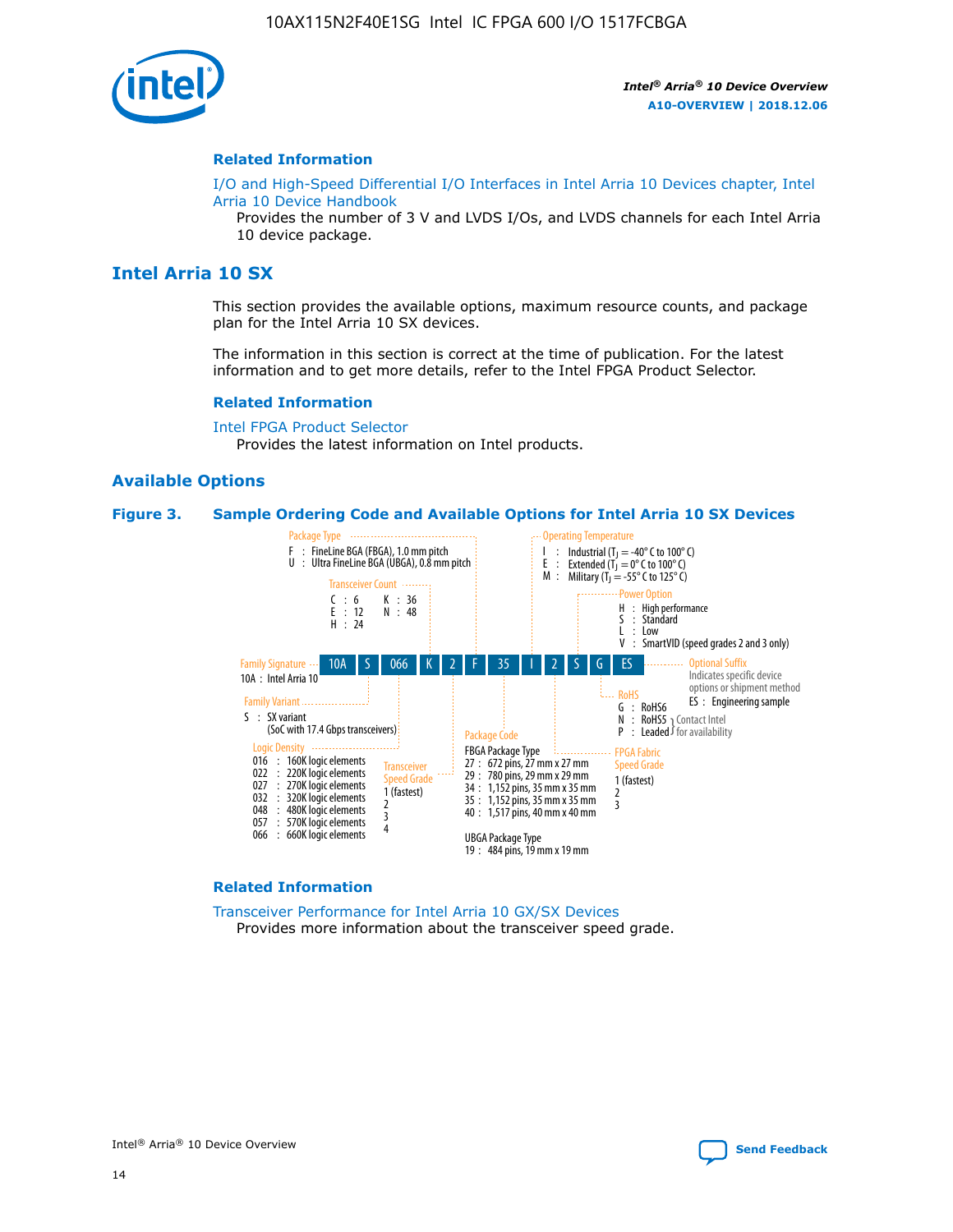

## **Maximum Resources**

### **Table 12. Maximum Resource Counts for Intel Arria 10 SX Devices**

| <b>Resource</b>                   |                         | <b>Product Line</b> |               |                |                |                |                |                |  |  |  |
|-----------------------------------|-------------------------|---------------------|---------------|----------------|----------------|----------------|----------------|----------------|--|--|--|
|                                   |                         | <b>SX 160</b>       | <b>SX 220</b> | <b>SX 270</b>  | <b>SX 320</b>  | <b>SX 480</b>  | <b>SX 570</b>  | <b>SX 660</b>  |  |  |  |
| Logic Elements (LE) (K)           |                         | 160                 | 220           | 270            | 320            | 480            | 570            | 660            |  |  |  |
| <b>ALM</b>                        |                         | 61,510              | 80,330        | 101,620        | 119,900        | 183,590        | 217,080        | 251,680        |  |  |  |
| Register                          |                         | 246,040             | 321,320       | 406,480        | 479,600        | 734,360        | 868,320        | 1,006,720      |  |  |  |
| Memory (Kb)                       | <b>M20K</b>             | 8,800               | 11,740        | 15,000         | 17,820         | 28,620         | 36,000         | 42,620         |  |  |  |
|                                   | <b>MLAB</b>             | 1,050               | 1,690         | 2,452          | 2,727          | 4,164          | 5,096          | 5,788          |  |  |  |
| Variable-precision DSP Block      |                         | 156                 | 192           | 830            | 985            | 1,368          | 1,523          | 1,687          |  |  |  |
| 18 x 19 Multiplier                |                         | 312                 | 384           | 1,660          | 1,970          | 2,736          | 3,046          | 3,374          |  |  |  |
| PLL                               | Fractional<br>Synthesis | 6                   | 6             | 8              | 8              | 12             | 16             | 16             |  |  |  |
|                                   | I/O                     | 6                   | 6             | 8              | 8              | 12             | 16             | 16             |  |  |  |
| 17.4 Gbps Transceiver             |                         | 12                  | 12            | 24             | 24             | 36             | 48             | 48             |  |  |  |
| GPIO <sup>(8)</sup>               |                         | 288                 | 288           | 384            | 384            | 492            | 696            | 696            |  |  |  |
| LVDS Pair $(9)$                   |                         | 120                 | 120           | 168            | 168            | 174            | 324            | 324            |  |  |  |
| PCIe Hard IP Block                |                         | $\mathbf{1}$        | $\mathbf{1}$  | $\overline{2}$ | $\overline{2}$ | $\overline{2}$ | $\overline{2}$ | $\overline{2}$ |  |  |  |
| Hard Memory Controller            |                         | 6                   | 6             | 8              | 8              | 12             | 16             | 16             |  |  |  |
| ARM Cortex-A9 MPCore<br>Processor |                         | Yes                 | Yes           | Yes            | Yes            | Yes            | Yes            | <b>Yes</b>     |  |  |  |

## **Package Plan**

### **Table 13. Package Plan for Intel Arria 10 SX Devices (U19, F27, F29, and F34)**

Refer to I/O and High Speed I/O in Intel Arria 10 Devices chapter for the number of 3 V I/O, LVDS I/O, and LVDS channels in each device package.

| <b>Product Line</b> | U <sub>19</sub><br>$(19 \text{ mm} \times 19 \text{ mm})$<br>484-pin UBGA) |                    | <b>F27</b><br>$(27 \text{ mm} \times 27 \text{ mm})$<br>672-pin FBGA) |           | <b>F29</b><br>$(29 \text{ mm} \times 29 \text{ mm})$<br>780-pin FBGA) |             |            | <b>F34</b><br>$(35 \text{ mm} \times 35 \text{ mm})$<br><b>1152-pin FBGA)</b> |             |           |                    |             |
|---------------------|----------------------------------------------------------------------------|--------------------|-----------------------------------------------------------------------|-----------|-----------------------------------------------------------------------|-------------|------------|-------------------------------------------------------------------------------|-------------|-----------|--------------------|-------------|
|                     | 3V<br>I/O                                                                  | <b>LVDS</b><br>I/O | <b>XCVR</b>                                                           | 3V<br>I/O | <b>LVDS</b><br>I/O                                                    | <b>XCVR</b> | 3 V<br>I/O | <b>LVDS</b><br>I/O                                                            | <b>XCVR</b> | 3V<br>I/O | <b>LVDS</b><br>I/O | <b>XCVR</b> |
| SX 160              | 48                                                                         | 144                | 6                                                                     | 48        | 192                                                                   | 12          | 48         | 240                                                                           | 12          | –         |                    |             |
| SX 220              | 48                                                                         | 144                | 6                                                                     | 48        | 192                                                                   | 12          | 48         | 240                                                                           | 12          |           |                    |             |
| SX 270              |                                                                            |                    |                                                                       | 48        | 192                                                                   | 12          | 48         | 312                                                                           | 12          | 48        | 336                | 24          |
| SX 320              |                                                                            |                    |                                                                       | 48        | 192                                                                   | 12          | 48         | 312                                                                           | 12          | 48        | 336                | 24          |
|                     | continued                                                                  |                    |                                                                       |           |                                                                       |             |            |                                                                               |             |           |                    |             |

 $(8)$  The number of GPIOs does not include transceiver I/Os. In the Intel Quartus Prime software, the number of user I/Os includes transceiver I/Os.

 $(9)$  Each LVDS I/O pair can be used as differential input or output.

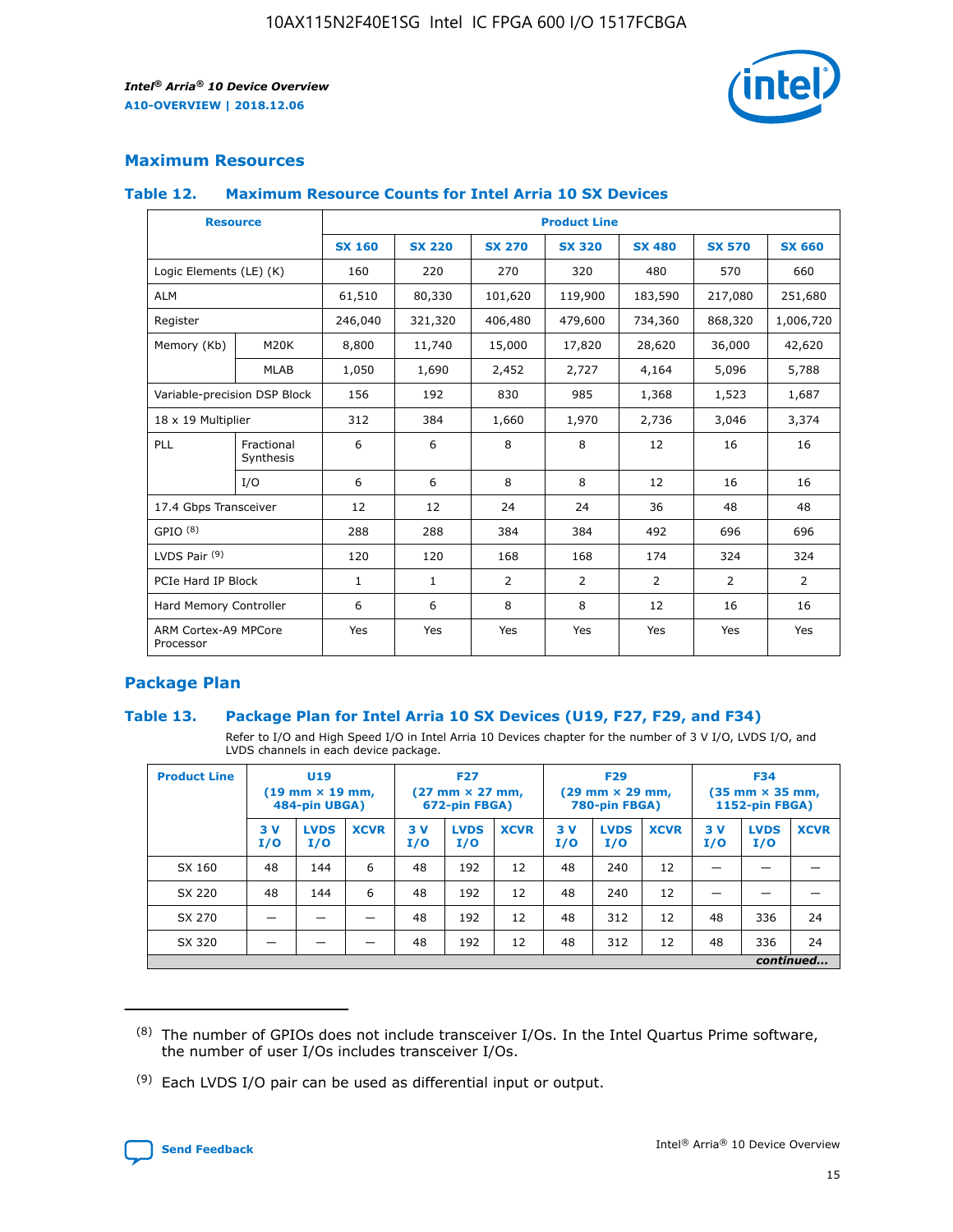

| <b>Product Line</b> | U <sub>19</sub><br>$(19 \text{ mm} \times 19 \text{ mm})$<br>484-pin UBGA) |                    | <b>F27</b><br>$(27 \text{ mm} \times 27 \text{ mm})$<br>672-pin FBGA) |           |                    | <b>F29</b><br>$(29$ mm $\times$ 29 mm,<br>780-pin FBGA) |           |                    | <b>F34</b><br>$(35$ mm $\times$ 35 mm,<br><b>1152-pin FBGA)</b> |           |                    |             |
|---------------------|----------------------------------------------------------------------------|--------------------|-----------------------------------------------------------------------|-----------|--------------------|---------------------------------------------------------|-----------|--------------------|-----------------------------------------------------------------|-----------|--------------------|-------------|
|                     | 3 V<br>I/O                                                                 | <b>LVDS</b><br>I/O | <b>XCVR</b>                                                           | 3V<br>I/O | <b>LVDS</b><br>I/O | <b>XCVR</b>                                             | 3V<br>I/O | <b>LVDS</b><br>I/O | <b>XCVR</b>                                                     | 3V<br>I/O | <b>LVDS</b><br>I/O | <b>XCVR</b> |
| SX 480              |                                                                            |                    |                                                                       |           |                    |                                                         | 48        | 312                | 12                                                              | 48        | 444                | 24          |
| SX 570              |                                                                            |                    |                                                                       |           |                    |                                                         |           |                    |                                                                 | 48        | 444                | 24          |
| SX 660              |                                                                            |                    |                                                                       |           |                    |                                                         |           |                    |                                                                 | 48        | 444                | 24          |

## **Table 14. Package Plan for Intel Arria 10 SX Devices (F35, KF40, and NF40)**

Refer to I/O and High Speed I/O in Intel Arria 10 Devices chapter for the number of 3 V I/O, LVDS I/O, and LVDS channels in each device package.

| <b>Product Line</b> | <b>F35</b><br>(35 mm × 35 mm,<br><b>1152-pin FBGA)</b> |          |             |                                           | <b>KF40</b><br>(40 mm × 40 mm,<br>1517-pin FBGA) |    | <b>NF40</b><br>$(40 \text{ mm} \times 40 \text{ mm})$<br>1517-pin FBGA) |          |             |  |
|---------------------|--------------------------------------------------------|----------|-------------|-------------------------------------------|--------------------------------------------------|----|-------------------------------------------------------------------------|----------|-------------|--|
|                     | 3 V I/O                                                | LVDS I/O | <b>XCVR</b> | <b>LVDS I/O</b><br>3 V I/O<br><b>XCVR</b> |                                                  |    | 3 V I/O                                                                 | LVDS I/O | <b>XCVR</b> |  |
| SX 270              | 48                                                     | 336      | 24          |                                           |                                                  |    |                                                                         |          |             |  |
| SX 320              | 48                                                     | 336      | 24          |                                           |                                                  |    |                                                                         |          |             |  |
| SX 480              | 48                                                     | 348      | 36          |                                           |                                                  |    |                                                                         |          |             |  |
| SX 570              | 48                                                     | 348      | 36          | 96                                        | 600                                              | 36 | 48                                                                      | 540      | 48          |  |
| SX 660              | 48                                                     | 348      | 36          | 96                                        | 600                                              | 36 | 48                                                                      | 540      | 48          |  |

## **Related Information**

[I/O and High-Speed Differential I/O Interfaces in Intel Arria 10 Devices chapter, Intel](https://www.intel.com/content/www/us/en/programmable/documentation/sam1403482614086.html#sam1403482030321) [Arria 10 Device Handbook](https://www.intel.com/content/www/us/en/programmable/documentation/sam1403482614086.html#sam1403482030321)

Provides the number of 3 V and LVDS I/Os, and LVDS channels for each Intel Arria 10 device package.

Intel<sup>®</sup> Arria<sup>®</sup> 10 Device Overview **[Send Feedback](mailto:FPGAtechdocfeedback@intel.com?subject=Feedback%20on%20Intel%20Arria%2010%20Device%20Overview%20(A10-OVERVIEW%202018.12.06)&body=We%20appreciate%20your%20feedback.%20In%20your%20comments,%20also%20specify%20the%20page%20number%20or%20paragraph.%20Thank%20you.)** Send Feedback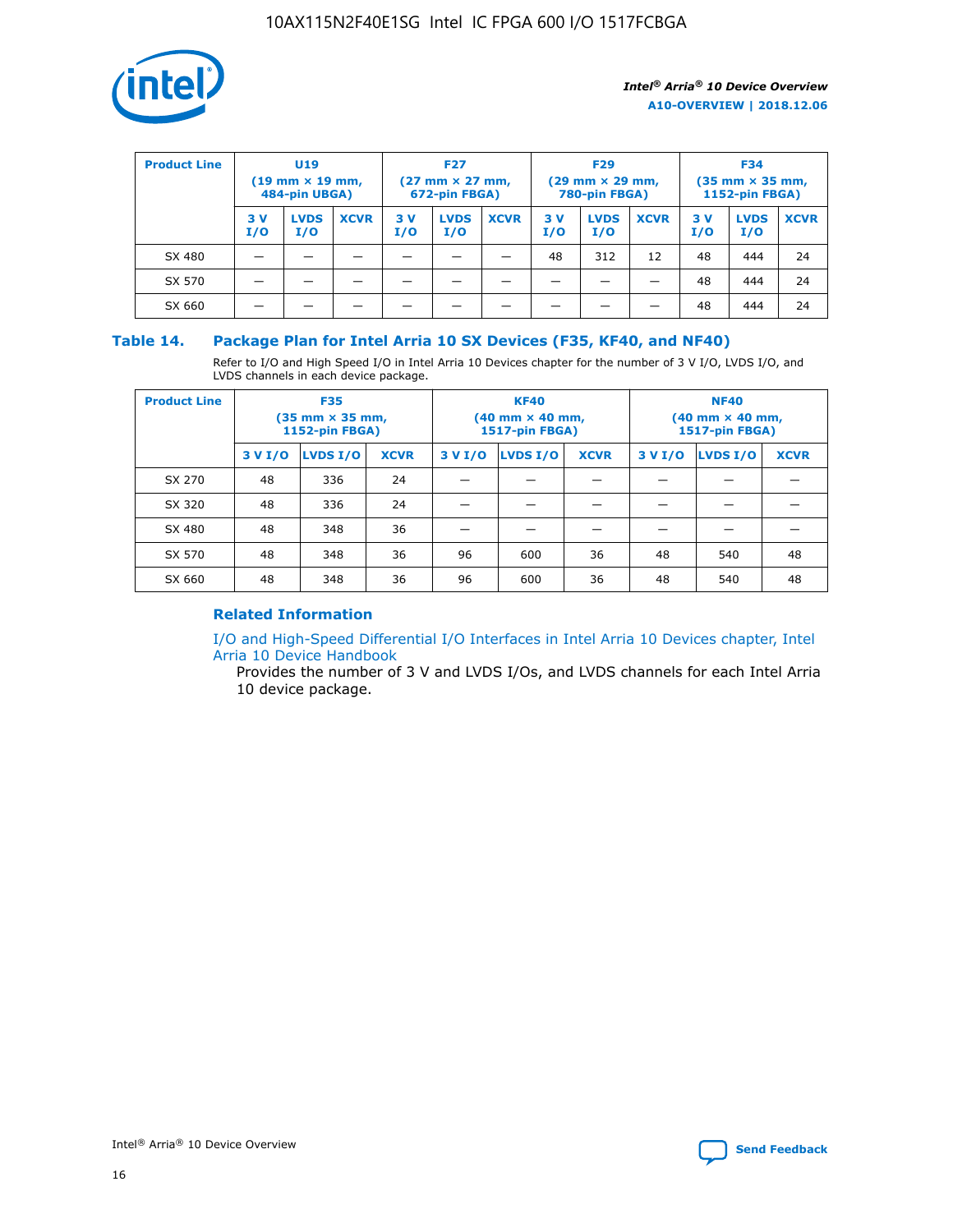

# **I/O Vertical Migration for Intel Arria 10 Devices**

#### **Figure 4. Migration Capability Across Intel Arria 10 Product Lines**

- The arrows indicate the migration paths. The devices included in each vertical migration path are shaded. Devices with fewer resources in the same path have lighter shades.
- To achieve the full I/O migration across product lines in the same migration path, restrict I/Os and transceivers usage to match the product line with the lowest I/O and transceiver counts.
- An LVDS I/O bank in the source device may be mapped to a 3 V I/O bank in the target device. To use memory interface clock frequency higher than 533 MHz, assign external memory interface pins only to banks that are LVDS I/O in both devices.
- There may be nominal 0.15 mm package height difference between some product lines in the same package type.
	- **Variant Product Line Package U19 F27 F29 F34 F35 KF40 NF40 RF40 NF45 SF45 UF45** Intel® Arria® 10 GX GX 160 GX 220 GX 270 GX 320 GX 480 GX 570 GX 660 GX 900 GX 1150 Intel Arria 10 GT GT 900 GT 1150 Intel Arria 10 SX SX 160 SX 220 SX 270 SX 320 SX 480 SX 570 SX 660
- Some migration paths are not shown in the Intel Quartus Prime software **Pin Migration View**.

*Note:* To verify the pin migration compatibility, use the **Pin Migration View** window in the Intel Quartus Prime software Pin Planner.

# **Adaptive Logic Module**

Intel Arria 10 devices use a 20 nm ALM as the basic building block of the logic fabric.

The ALM architecture is the same as the previous generation FPGAs, allowing for efficient implementation of logic functions and easy conversion of IP between the device generations.

The ALM, as shown in following figure, uses an 8-input fracturable look-up table (LUT) with four dedicated registers to help improve timing closure in register-rich designs and achieve an even higher design packing capability than the traditional two-register per LUT architecture.

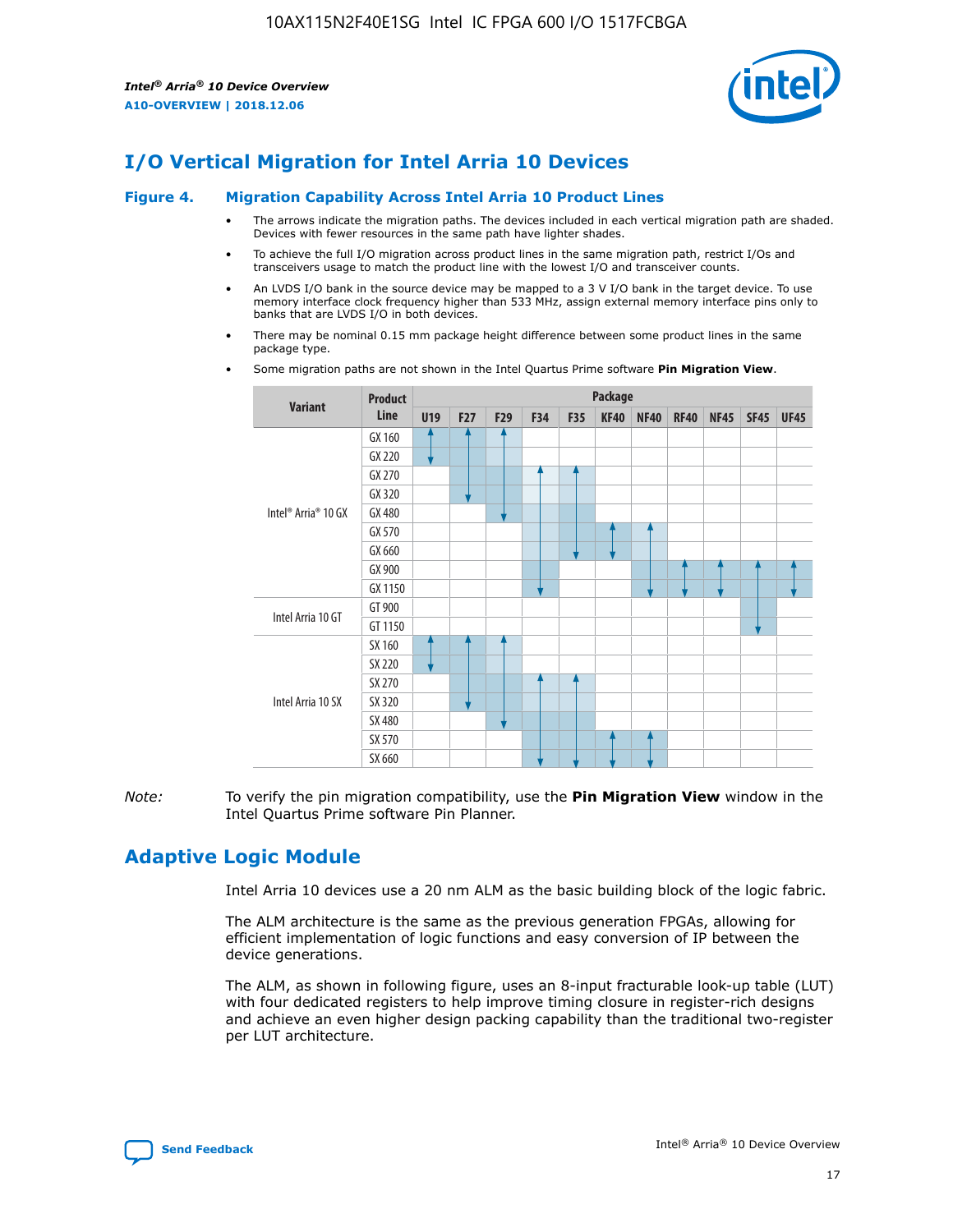

**Figure 5. ALM for Intel Arria 10 Devices**



The Intel Quartus Prime software optimizes your design according to the ALM logic structure and automatically maps legacy designs into the Intel Arria 10 ALM architecture.

## **Variable-Precision DSP Block**

The Intel Arria 10 variable precision DSP blocks support fixed-point arithmetic and floating-point arithmetic.

Features for fixed-point arithmetic:

- High-performance, power-optimized, and fully registered multiplication operations
- 18-bit and 27-bit word lengths
- Two 18 x 19 multipliers or one 27 x 27 multiplier per DSP block
- Built-in addition, subtraction, and 64-bit double accumulation register to combine multiplication results
- Cascading 19-bit or 27-bit when pre-adder is disabled and cascading 18-bit when pre-adder is used to form the tap-delay line for filtering applications
- Cascading 64-bit output bus to propagate output results from one block to the next block without external logic support
- Hard pre-adder supported in 19-bit and 27-bit modes for symmetric filters
- Internal coefficient register bank in both 18-bit and 27-bit modes for filter implementation
- 18-bit and 27-bit systolic finite impulse response (FIR) filters with distributed output adder
- Biased rounding support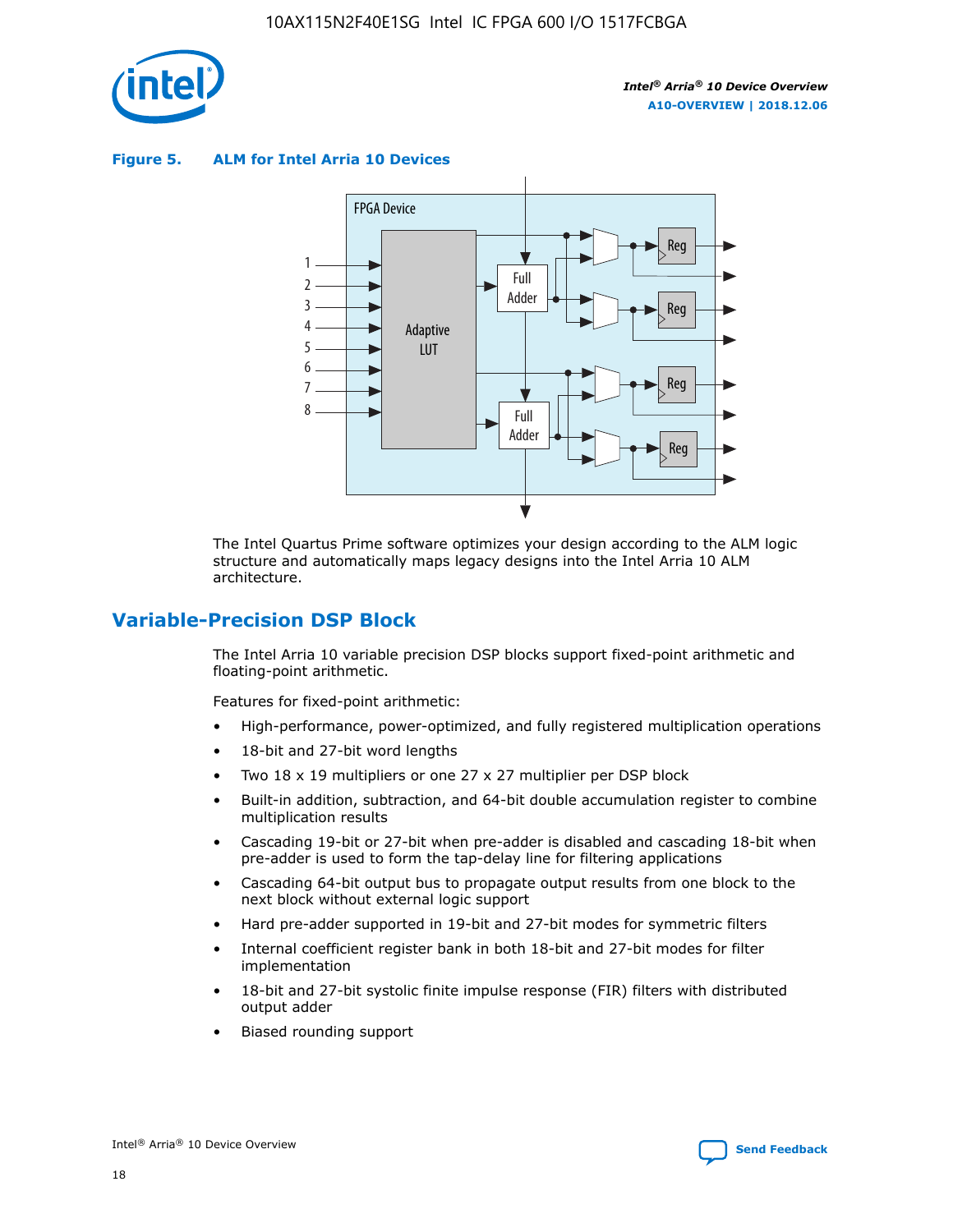

Features for floating-point arithmetic:

- A completely hardened architecture that supports multiplication, addition, subtraction, multiply-add, and multiply-subtract
- Multiplication with accumulation capability and a dynamic accumulator reset control
- Multiplication with cascade summation capability
- Multiplication with cascade subtraction capability
- Complex multiplication
- Direct vector dot product
- Systolic FIR filter

### **Table 15. Variable-Precision DSP Block Configurations for Intel Arria 10 Devices**

| <b>Usage Example</b>                                       | <b>Multiplier Size (Bit)</b>    | <b>DSP Block Resources</b> |
|------------------------------------------------------------|---------------------------------|----------------------------|
| Medium precision fixed point                               | Two 18 x 19                     |                            |
| High precision fixed or Single precision<br>floating point | One 27 x 27                     |                            |
| Fixed point FFTs                                           | One 19 x 36 with external adder |                            |
| Very high precision fixed point                            | One 36 x 36 with external adder |                            |
| Double precision floating point                            | One 54 x 54 with external adder | 4                          |

#### **Table 16. Resources for Fixed-Point Arithmetic in Intel Arria 10 Devices**

The table lists the variable-precision DSP resources by bit precision for each Intel Arria 10 device.

| <b>Variant</b>  | <b>Product Line</b> | <b>Variable-</b><br>precision<br><b>DSP Block</b> | <b>Independent Input and Output</b><br><b>Multiplications Operator</b> |                                     | 18 x 19<br><b>Multiplier</b><br><b>Adder Sum</b> | $18 \times 18$<br><b>Multiplier</b><br><b>Adder</b> |
|-----------------|---------------------|---------------------------------------------------|------------------------------------------------------------------------|-------------------------------------|--------------------------------------------------|-----------------------------------------------------|
|                 |                     |                                                   | 18 x 19<br><b>Multiplier</b>                                           | $27 \times 27$<br><b>Multiplier</b> | <b>Mode</b>                                      | <b>Summed with</b><br>36 bit Input                  |
| AIntel Arria 10 | GX 160              | 156                                               | 312                                                                    | 156                                 | 156                                              | 156                                                 |
| GX              | GX 220              | 192                                               | 384                                                                    | 192                                 | 192                                              | 192                                                 |
|                 | GX 270              | 830                                               | 1,660                                                                  | 830                                 | 830                                              | 830                                                 |
|                 | GX 320              | 984                                               | 1,968                                                                  | 984                                 | 984                                              | 984                                                 |
|                 | GX 480              | 1,368                                             | 2,736                                                                  | 1,368                               | 1,368                                            | 1,368                                               |
|                 | GX 570              | 1,523                                             | 3,046                                                                  | 1,523                               | 1,523                                            | 1,523                                               |
|                 | GX 660              | 1,687                                             | 3,374                                                                  | 1,687                               | 1,687                                            | 1,687                                               |
|                 | GX 900              | 1,518                                             | 3,036                                                                  | 1,518                               | 1,518                                            | 1,518                                               |
|                 | GX 1150             | 1,518                                             | 3,036                                                                  | 1,518                               | 1,518                                            | 1,518                                               |
| Intel Arria 10  | GT 900              | 1,518                                             | 3,036                                                                  | 1,518                               | 1,518                                            | 1,518                                               |
| GT              | GT 1150             | 1,518                                             | 3,036                                                                  | 1,518                               | 1,518                                            | 1,518                                               |
| Intel Arria 10  | SX 160              | 156                                               | 312                                                                    | 156                                 | 156                                              | 156                                                 |
| <b>SX</b>       | SX 220              | 192                                               | 384                                                                    | 192                                 | 192                                              | 192                                                 |
|                 | SX 270              | 830                                               | 1,660                                                                  | 830                                 | 830                                              | 830                                                 |
|                 |                     |                                                   |                                                                        |                                     |                                                  | continued                                           |

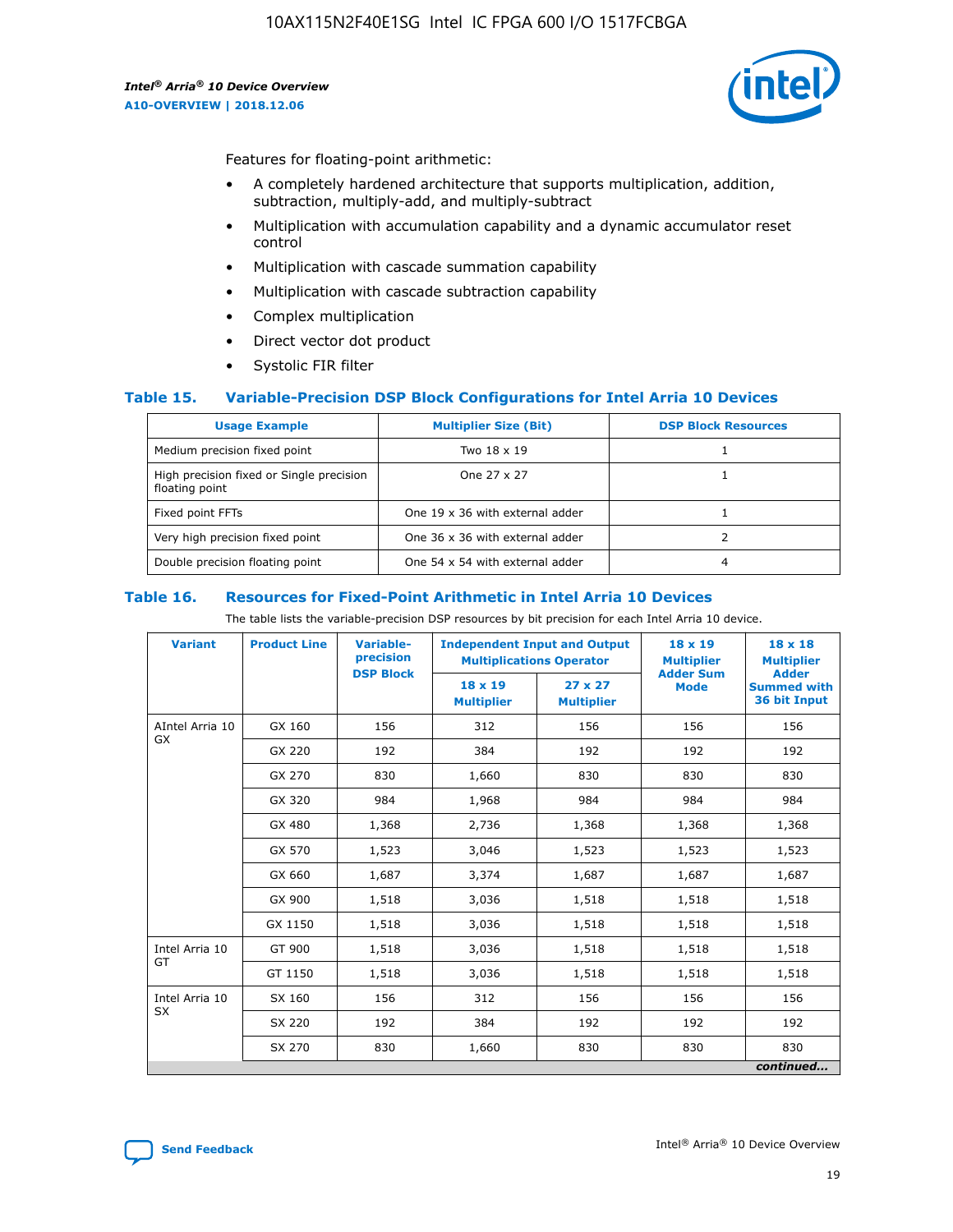

| <b>Variant</b> | <b>Product Line</b> | Variable-<br>precision | <b>Independent Input and Output</b><br><b>Multiplications Operator</b> |                                     | $18 \times 19$<br><b>Multiplier</b> | $18 \times 18$<br><b>Multiplier</b><br><b>Adder</b> |  |
|----------------|---------------------|------------------------|------------------------------------------------------------------------|-------------------------------------|-------------------------------------|-----------------------------------------------------|--|
|                |                     | <b>DSP Block</b>       | $18 \times 19$<br><b>Multiplier</b>                                    | $27 \times 27$<br><b>Multiplier</b> | <b>Adder Sum</b><br><b>Mode</b>     | <b>Summed with</b><br>36 bit Input                  |  |
|                | SX 320              | 984                    | 1,968                                                                  | 984                                 | 984                                 | 984                                                 |  |
|                | SX 480              | 1,368                  | 2,736                                                                  | 1,368                               | 1,368                               | 1,368                                               |  |
|                | SX 570              | 1,523                  | 3,046                                                                  | 1,523                               | 1,523                               | 1,523                                               |  |
|                | SX 660              | 1,687                  | 3,374                                                                  | 1,687                               | 1,687                               | 1,687                                               |  |

## **Table 17. Resources for Floating-Point Arithmetic in Intel Arria 10 Devices**

The table lists the variable-precision DSP resources by bit precision for each Intel Arria 10 device.

| <b>Variant</b>              | <b>Product Line</b> | <b>Variable-</b><br>precision<br><b>DSP Block</b> | <b>Single</b><br><b>Precision</b><br><b>Floating-Point</b><br><b>Multiplication</b><br><b>Mode</b> | <b>Single-Precision</b><br><b>Floating-Point</b><br><b>Adder Mode</b> | Single-<br><b>Precision</b><br><b>Floating-Point</b><br><b>Multiply</b><br><b>Accumulate</b><br><b>Mode</b> | <b>Peak</b><br><b>Giga Floating-</b><br><b>Point</b><br><b>Operations</b><br>per Second<br>(GFLOPs) |
|-----------------------------|---------------------|---------------------------------------------------|----------------------------------------------------------------------------------------------------|-----------------------------------------------------------------------|-------------------------------------------------------------------------------------------------------------|-----------------------------------------------------------------------------------------------------|
| Intel Arria 10<br>GX        | GX 160              | 156                                               | 156                                                                                                | 156                                                                   | 156                                                                                                         | 140                                                                                                 |
|                             | GX 220              | 192                                               | 192                                                                                                | 192                                                                   | 192                                                                                                         | 173                                                                                                 |
|                             | GX 270              | 830                                               | 830                                                                                                | 830                                                                   | 830                                                                                                         | 747                                                                                                 |
|                             | GX 320              | 984                                               | 984                                                                                                | 984                                                                   | 984                                                                                                         | 886                                                                                                 |
|                             | GX 480              | 1,369                                             | 1,368                                                                                              | 1,368                                                                 | 1,368                                                                                                       | 1,231                                                                                               |
|                             | GX 570              | 1,523                                             | 1,523                                                                                              | 1,523                                                                 | 1,523                                                                                                       | 1,371                                                                                               |
|                             | GX 660              | 1,687                                             | 1,687                                                                                              | 1,687                                                                 | 1,687                                                                                                       | 1,518                                                                                               |
|                             | GX 900              | 1,518                                             | 1,518                                                                                              | 1,518                                                                 | 1,518                                                                                                       | 1,366                                                                                               |
|                             | GX 1150             | 1,518                                             | 1,518                                                                                              | 1,518                                                                 | 1,518                                                                                                       | 1,366                                                                                               |
| Intel Arria 10              | GT 900              | 1,518                                             | 1,518                                                                                              | 1,518                                                                 | 1,518                                                                                                       | 1,366                                                                                               |
| GT                          | GT 1150             | 1,518                                             | 1,518                                                                                              | 1,518                                                                 | 1,518                                                                                                       | 1,366                                                                                               |
| Intel Arria 10<br><b>SX</b> | SX 160              | 156                                               | 156                                                                                                | 156                                                                   | 156                                                                                                         | 140                                                                                                 |
|                             | SX 220              | 192                                               | 192                                                                                                | 192                                                                   | 192                                                                                                         | 173                                                                                                 |
|                             | SX 270              | 830                                               | 830                                                                                                | 830                                                                   | 830                                                                                                         | 747                                                                                                 |
|                             | SX 320              | 984                                               | 984                                                                                                | 984                                                                   | 984                                                                                                         | 886                                                                                                 |
|                             | SX 480              | 1,369                                             | 1,368                                                                                              | 1,368                                                                 | 1,368                                                                                                       | 1,231                                                                                               |
|                             | SX 570              | 1,523                                             | 1,523                                                                                              | 1,523                                                                 | 1,523                                                                                                       | 1,371                                                                                               |
|                             | SX 660              | 1,687                                             | 1,687                                                                                              | 1,687                                                                 | 1,687                                                                                                       | 1,518                                                                                               |

# **Embedded Memory Blocks**

The embedded memory blocks in the devices are flexible and designed to provide an optimal amount of small- and large-sized memory arrays to fit your design requirements.

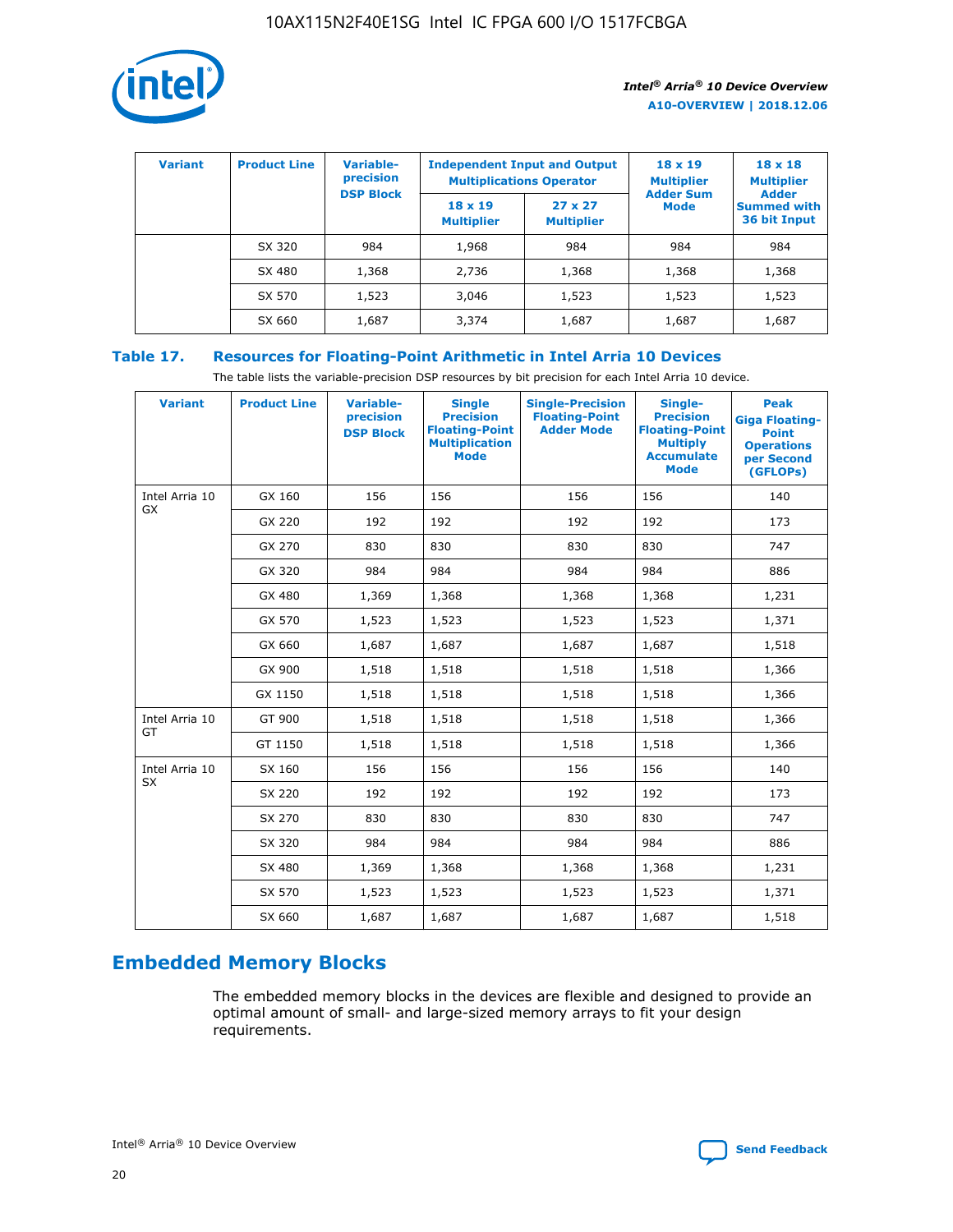

# **Types of Embedded Memory**

The Intel Arria 10 devices contain two types of memory blocks:

- 20 Kb M20K blocks—blocks of dedicated memory resources. The M20K blocks are ideal for larger memory arrays while still providing a large number of independent ports.
- 640 bit memory logic array blocks (MLABs)—enhanced memory blocks that are configured from dual-purpose logic array blocks (LABs). The MLABs are ideal for wide and shallow memory arrays. The MLABs are optimized for implementation of shift registers for digital signal processing (DSP) applications, wide and shallow FIFO buffers, and filter delay lines. Each MLAB is made up of ten adaptive logic modules (ALMs). In the Intel Arria 10 devices, you can configure these ALMs as ten 32 x 2 blocks, giving you one 32 x 20 simple dual-port SRAM block per MLAB.

# **Embedded Memory Capacity in Intel Arria 10 Devices**

|                   | <b>Product</b> | <b>M20K</b>  |                     | <b>MLAB</b>  |                     | <b>Total RAM Bit</b> |
|-------------------|----------------|--------------|---------------------|--------------|---------------------|----------------------|
| <b>Variant</b>    | <b>Line</b>    | <b>Block</b> | <b>RAM Bit (Kb)</b> | <b>Block</b> | <b>RAM Bit (Kb)</b> | (Kb)                 |
| Intel Arria 10 GX | GX 160         | 440          | 8,800               | 1,680        | 1,050               | 9,850                |
|                   | GX 220         | 587          | 11,740              | 2,703        | 1,690               | 13,430               |
|                   | GX 270         | 750          | 15,000              | 3,922        | 2,452               | 17,452               |
|                   | GX 320         | 891          | 17,820              | 4,363        | 2,727               | 20,547               |
|                   | GX 480         | 1,431        | 28,620              | 6,662        | 4,164               | 32,784               |
|                   | GX 570         | 1,800        | 36,000              | 8,153        | 5,096               | 41,096               |
|                   | GX 660         | 2,131        | 42,620              | 9,260        | 5,788               | 48,408               |
|                   | GX 900         | 2,423        | 48,460              | 15,017       | 9,386               | 57,846               |
|                   | GX 1150        | 2,713        | 54,260              | 20,774       | 12,984              | 67,244               |
| Intel Arria 10 GT | GT 900         | 2,423        | 48,460              | 15,017       | 9,386               | 57,846               |
|                   | GT 1150        | 2,713        | 54,260              | 20,774       | 12,984              | 67,244               |
| Intel Arria 10 SX | SX 160         | 440          | 8,800               | 1,680        | 1,050               | 9,850                |
|                   | SX 220         | 587          | 11,740              | 2,703        | 1,690               | 13,430               |
|                   | SX 270         | 750          | 15,000              | 3,922        | 2,452               | 17,452               |
|                   | SX 320         | 891          | 17,820              | 4,363        | 2,727               | 20,547               |
|                   | SX 480         | 1,431        | 28,620              | 6,662        | 4,164               | 32,784               |
|                   | SX 570         | 1,800        | 36,000              | 8,153        | 5,096               | 41,096               |
|                   | SX 660         | 2,131        | 42,620              | 9,260        | 5,788               | 48,408               |

#### **Table 18. Embedded Memory Capacity and Distribution in Intel Arria 10 Devices**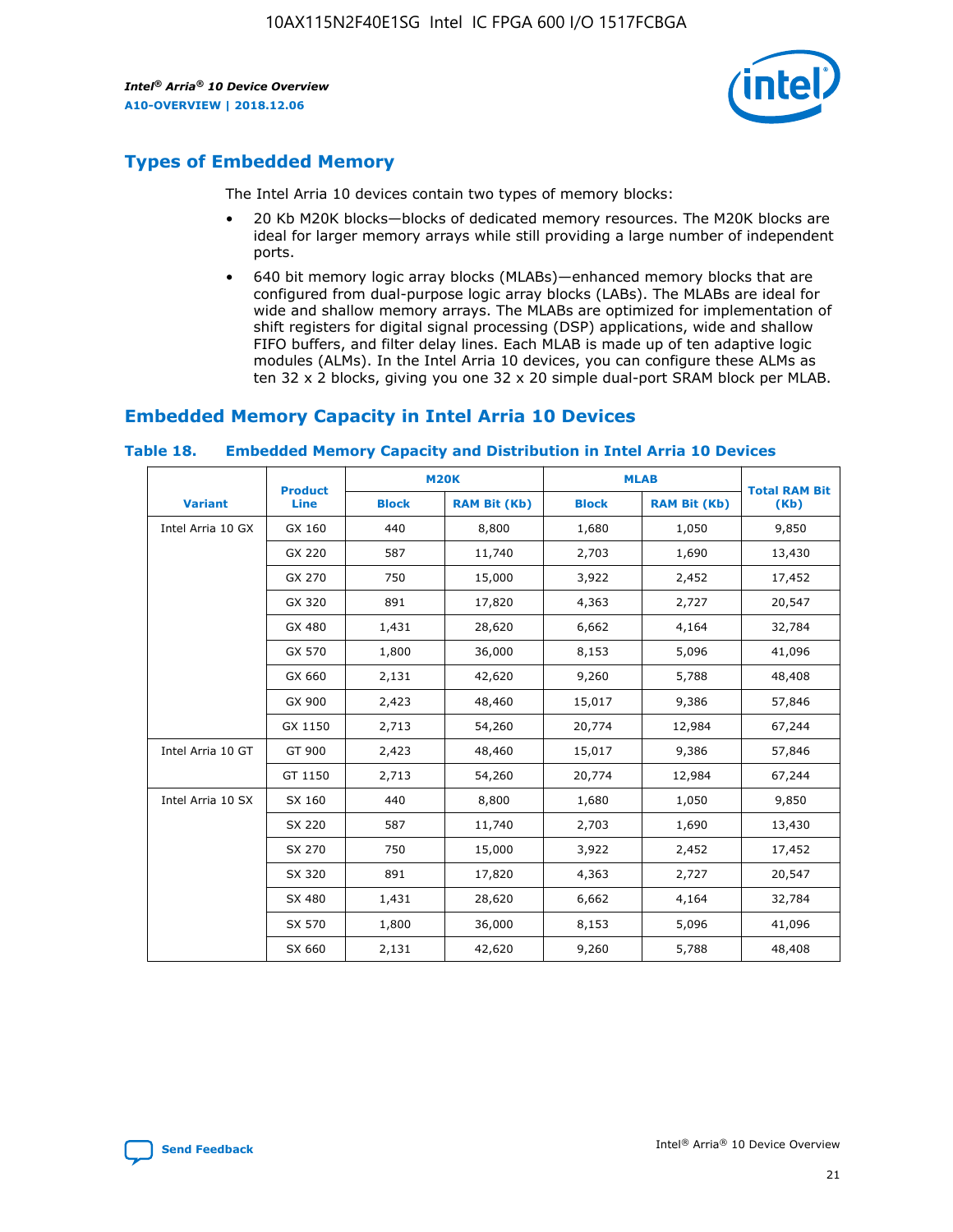

## **Embedded Memory Configurations for Single-port Mode**

#### **Table 19. Single-port Embedded Memory Configurations for Intel Arria 10 Devices**

This table lists the maximum configurations supported for single-port RAM and ROM modes.

| <b>Memory Block</b> | Depth (bits) | <b>Programmable Width</b> |
|---------------------|--------------|---------------------------|
| MLAB                | 32           | x16, x18, or x20          |
|                     | 64(10)       | x8, x9, x10               |
| M20K                | 512          | x40, x32                  |
|                     | 1K           | x20, x16                  |
|                     | 2K           | x10, x8                   |
|                     | 4K           | x5, x4                    |
|                     | 8K           | x2                        |
|                     | 16K          | x1                        |

# **Clock Networks and PLL Clock Sources**

The clock network architecture is based on Intel's global, regional, and peripheral clock structure. This clock structure is supported by dedicated clock input pins, fractional clock synthesis PLLs, and integer I/O PLLs.

## **Clock Networks**

The Intel Arria 10 core clock networks are capable of up to 800 MHz fabric operation across the full industrial temperature range. For the external memory interface, the clock network supports the hard memory controller with speeds up to 2,400 Mbps in a quarter-rate transfer.

To reduce power consumption, the Intel Quartus Prime software identifies all unused sections of the clock network and powers them down.

## **Fractional Synthesis and I/O PLLs**

Intel Arria 10 devices contain up to 32 fractional synthesis PLLs and up to 16 I/O PLLs that are available for both specific and general purpose uses in the core:

- Fractional synthesis PLLs—located in the column adjacent to the transceiver blocks
- I/O PLLs—located in each bank of the 48 I/Os

## **Fractional Synthesis PLLs**

You can use the fractional synthesis PLLs to:

- Reduce the number of oscillators that are required on your board
- Reduce the number of clock pins that are used in the device by synthesizing multiple clock frequencies from a single reference clock source

<sup>(10)</sup> Supported through software emulation and consumes additional MLAB blocks.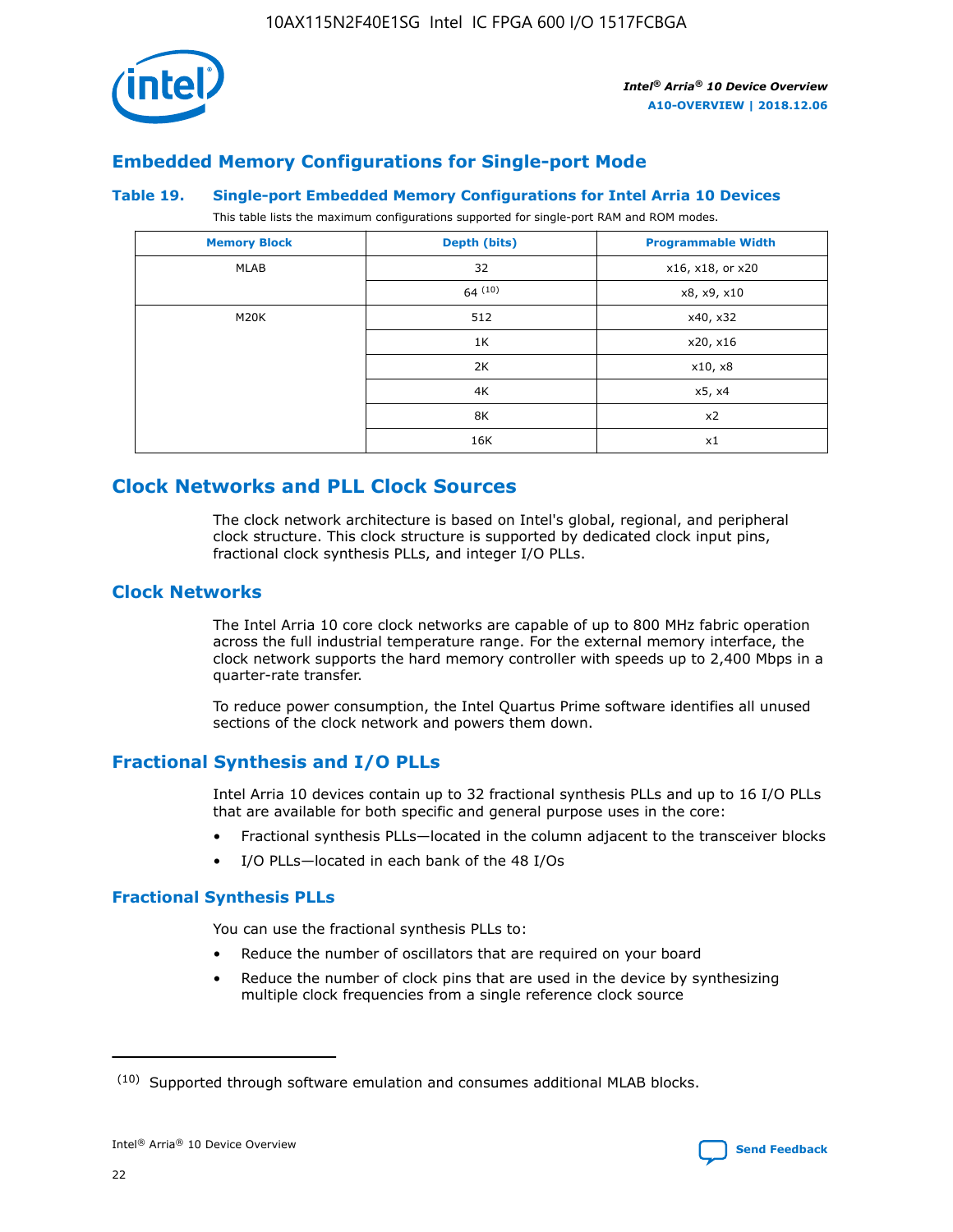10AX115N2F40E1SG Intel IC FPGA 600 I/O 1517FCBGA

*Intel® Arria® 10 Device Overview* **A10-OVERVIEW | 2018.12.06**



The fractional synthesis PLLs support the following features:

- Reference clock frequency synthesis for transceiver CMU and Advanced Transmit (ATX) PLLs
- Clock network delay compensation
- Zero-delay buffering
- Direct transmit clocking for transceivers
- Independently configurable into two modes:
	- Conventional integer mode equivalent to the general purpose PLL
	- Enhanced fractional mode with third order delta-sigma modulation
- PLL cascading

## **I/O PLLs**

The integer mode I/O PLLs are located in each bank of 48 I/Os. You can use the I/O PLLs to simplify the design of external memory and high-speed LVDS interfaces.

In each I/O bank, the I/O PLLs are adjacent to the hard memory controllers and LVDS SERDES. Because these PLLs are tightly coupled with the I/Os that need to use them, it makes it easier to close timing.

You can use the I/O PLLs for general purpose applications in the core such as clock network delay compensation and zero-delay buffering.

Intel Arria 10 devices support PLL-to-PLL cascading.

# **FPGA General Purpose I/O**

Intel Arria 10 devices offer highly configurable GPIOs. Each I/O bank contains 48 general purpose I/Os and a high-efficiency hard memory controller.

The following list describes the features of the GPIOs:

- Consist of 3 V I/Os for high-voltage application and LVDS I/Os for differential signaling
	- Up to two 3 V I/O banks, available in some devices, that support up to 3 V I/O standards
	- LVDS I/O banks that support up to 1.8 V I/O standards
- Support a wide range of single-ended and differential I/O interfaces
- LVDS speeds up to 1.6 Gbps
- Each LVDS pair of pins has differential input and output buffers, allowing you to configure the LVDS direction for each pair.
- Programmable bus hold and weak pull-up
- Programmable differential output voltage  $(V_{OD})$  and programmable pre-emphasis

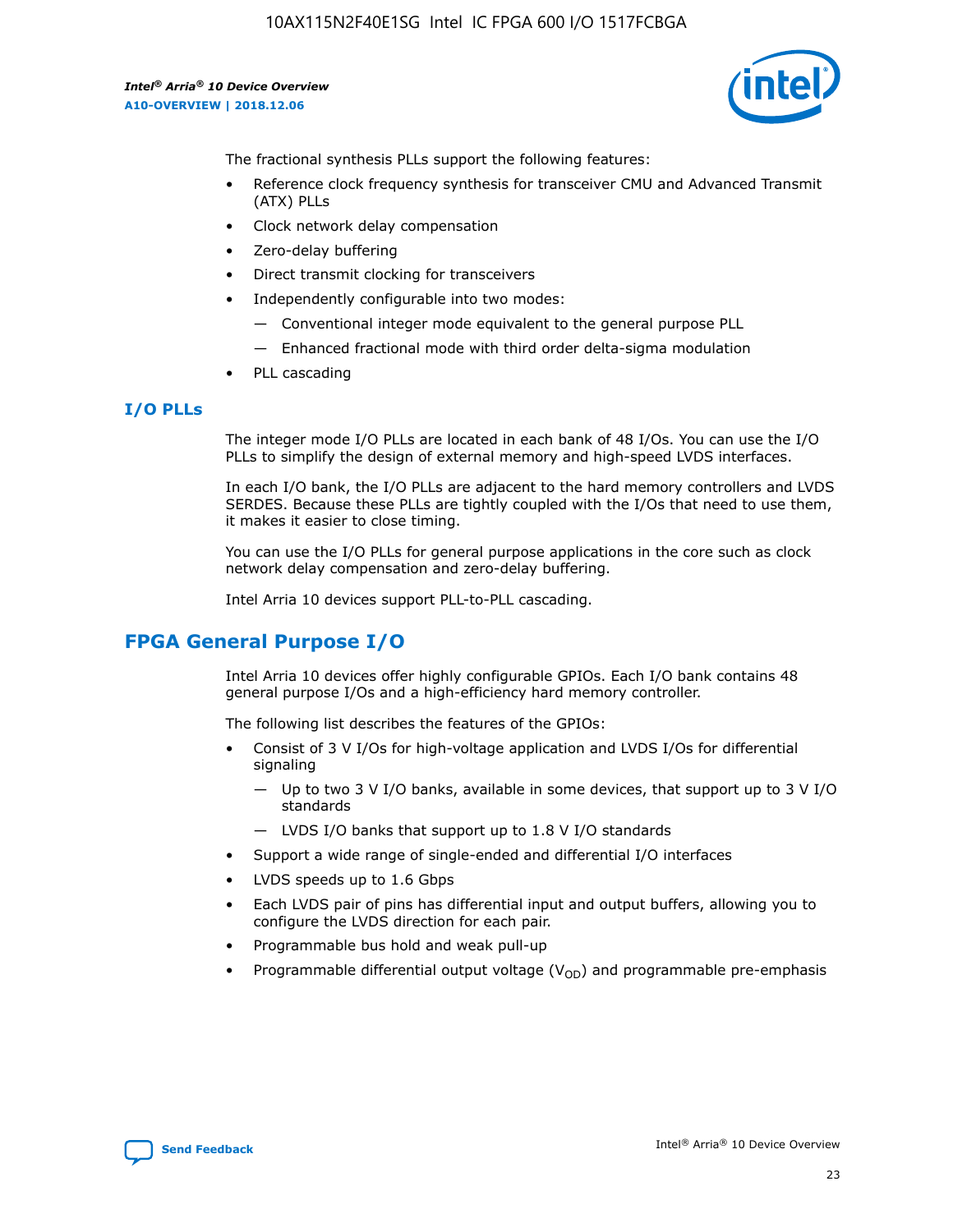

- Series (R<sub>S</sub>) and parallel (R<sub>T</sub>) on-chip termination (OCT) for all I/O banks with OCT calibration to limit the termination impedance variation
- On-chip dynamic termination that has the ability to swap between series and parallel termination, depending on whether there is read or write on a common bus for signal integrity
- Easy timing closure support using the hard read FIFO in the input register path, and delay-locked loop (DLL) delay chain with fine and coarse architecture

# **External Memory Interface**

Intel Arria 10 devices offer massive external memory bandwidth, with up to seven 32 bit DDR4 memory interfaces running at up to 2,400 Mbps. This bandwidth provides additional ease of design, lower power, and resource efficiencies of hardened highperformance memory controllers.

The memory interface within Intel Arria 10 FPGAs and SoCs delivers the highest performance and ease of use. You can configure up to a maximum width of 144 bits when using the hard or soft memory controllers. If required, you can bypass the hard memory controller and use a soft controller implemented in the user logic.

Each I/O contains a hardened DDR read/write path (PHY) capable of performing key memory interface functionality such as read/write leveling, FIFO buffering to lower latency and improve margin, timing calibration, and on-chip termination.

The timing calibration is aided by the inclusion of hard microcontrollers based on Intel's Nios® II technology, specifically tailored to control the calibration of multiple memory interfaces. This calibration allows the Intel Arria 10 device to compensate for any changes in process, voltage, or temperature either within the Intel Arria 10 device itself, or within the external memory device. The advanced calibration algorithms ensure maximum bandwidth and robust timing margin across all operating conditions.

In addition to parallel memory interfaces, Intel Arria 10 devices support serial memory technologies such as the Hybrid Memory Cube (HMC). The HMC is supported by the Intel Arria 10 high-speed serial transceivers which connect up to four HMC links, with each link running at data rates up to 15 Gbps.

### **Related Information**

#### [External Memory Interface Spec Estimator](http://www.altera.com/technology/memory/estimator/mem-emif-index.html)

Provides a parametric tool that allows you to find and compare the performance of the supported external memory interfaces in IntelFPGAs.

## **Memory Standards Supported by Intel Arria 10 Devices**

The I/Os are designed to provide high performance support for existing and emerging external memory standards.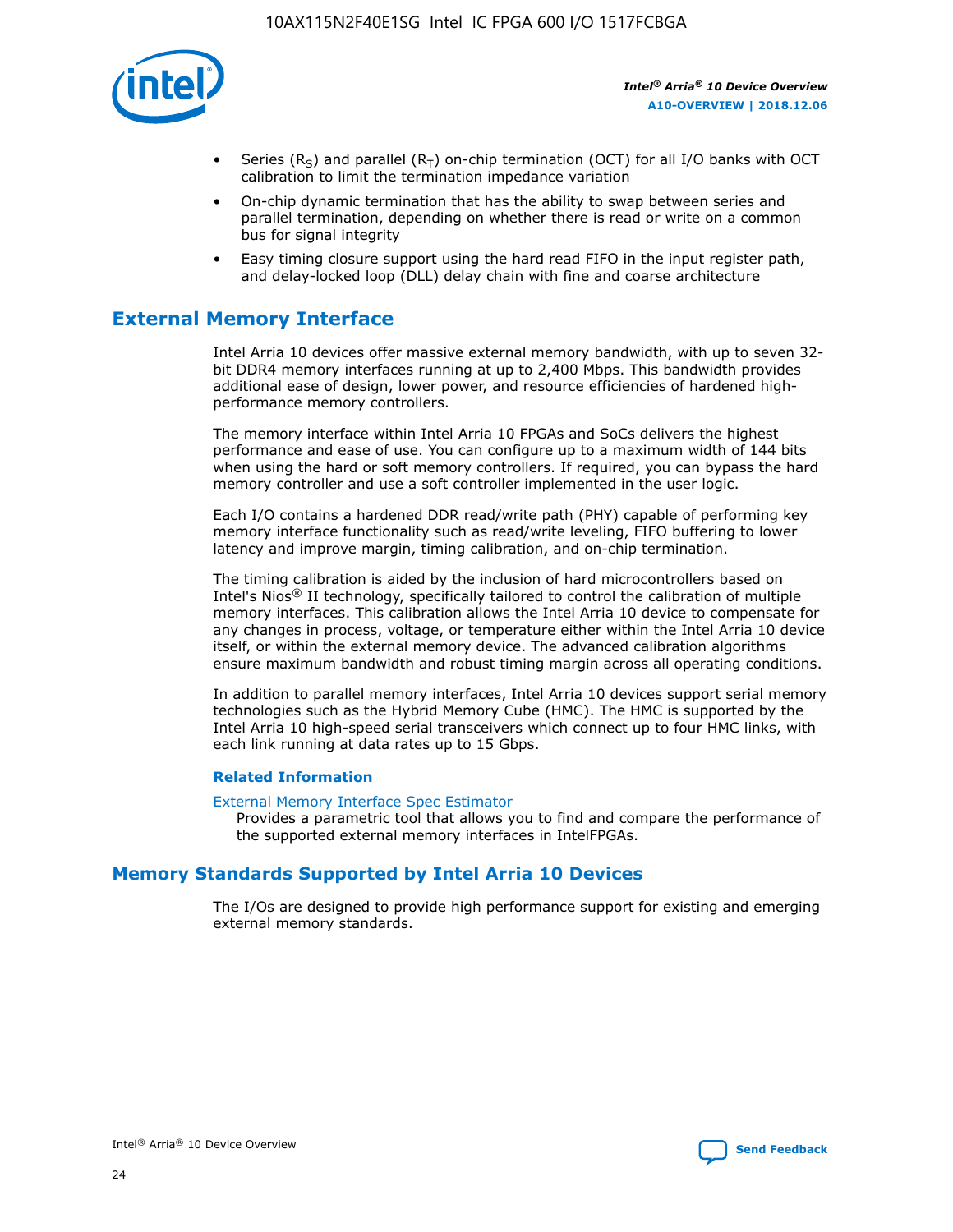

#### **Table 20. Memory Standards Supported by the Hard Memory Controller**

This table lists the overall capability of the hard memory controller. For specific details, refer to the External Memory Interface Spec Estimator and Intel Arria 10 Device Datasheet.

| <b>Memory Standard</b> | <b>Rate Support</b> | <b>Ping Pong PHY Support</b> | <b>Maximum Frequency</b><br>(MHz) |
|------------------------|---------------------|------------------------------|-----------------------------------|
| <b>DDR4 SDRAM</b>      | Quarter rate        | Yes                          | 1,067                             |
|                        |                     |                              | 1,200                             |
| DDR3 SDRAM             | Half rate           | Yes                          | 533                               |
|                        |                     |                              | 667                               |
|                        | Quarter rate        | Yes                          | 1,067                             |
|                        |                     |                              | 1,067                             |
| <b>DDR3L SDRAM</b>     | Half rate           | Yes                          | 533                               |
|                        |                     |                              | 667                               |
|                        | Quarter rate        | Yes                          | 933                               |
|                        |                     |                              | 933                               |
| LPDDR3 SDRAM           | Half rate           |                              | 533                               |
|                        | Quarter rate        |                              | 800                               |

### **Table 21. Memory Standards Supported by the Soft Memory Controller**

| <b>Memory Standard</b>      | <b>Rate Support</b> | <b>Maximum Frequency</b><br>(MHz) |
|-----------------------------|---------------------|-----------------------------------|
| <b>RLDRAM 3 (11)</b>        | Quarter rate        | 1,200                             |
| ODR IV SRAM <sup>(11)</sup> | Quarter rate        | 1,067                             |
| <b>ODR II SRAM</b>          | Full rate           | 333                               |
|                             | Half rate           | 633                               |
| <b>ODR II+ SRAM</b>         | Full rate           | 333                               |
|                             | Half rate           | 633                               |
| <b>ODR II+ Xtreme SRAM</b>  | Full rate           | 333                               |
|                             | Half rate           | 633                               |

#### **Table 22. Memory Standards Supported by the HPS Hard Memory Controller**

The hard processor system (HPS) is available in Intel Arria 10 SoC devices only.

| <b>Memory Standard</b> | <b>Rate Support</b> | <b>Maximum Frequency</b><br>(MHz) |
|------------------------|---------------------|-----------------------------------|
| <b>DDR4 SDRAM</b>      | Half rate           | 1,200                             |
| <b>DDR3 SDRAM</b>      | Half rate           | 1,067                             |
| <b>DDR3L SDRAM</b>     | Half rate           | 933                               |

<sup>(11)</sup> Intel Arria 10 devices support this external memory interface using hard PHY with soft memory controller.

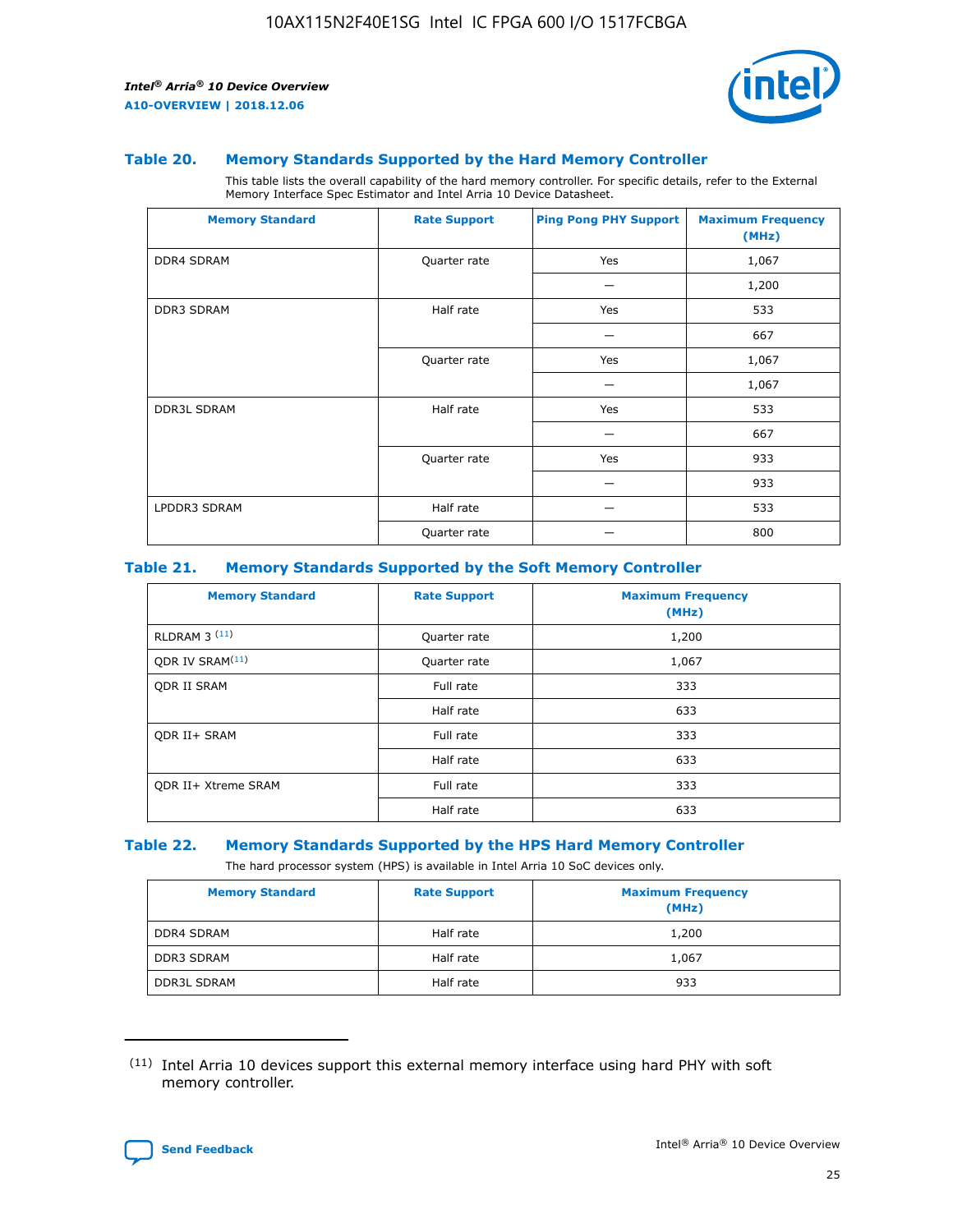

### **Related Information**

#### [Intel Arria 10 Device Datasheet](https://www.intel.com/content/www/us/en/programmable/documentation/mcn1413182292568.html#mcn1413182153340)

Lists the memory interface performance according to memory interface standards, rank or chip select configurations, and Intel Arria 10 device speed grades.

# **PCIe Gen1, Gen2, and Gen3 Hard IP**

Intel Arria 10 devices contain PCIe hard IP that is designed for performance and ease-of-use:

- Includes all layers of the PCIe stack—transaction, data link and physical layers.
- Supports PCIe Gen3, Gen2, and Gen1 Endpoint and Root Port in x1, x2, x4, or x8 lane configuration.
- Operates independently from the core logic—optional configuration via protocol (CvP) allows the PCIe link to power up and complete link training in less than 100 ms while the Intel Arria 10 device completes loading the programming file for the rest of the FPGA.
- Provides added functionality that makes it easier to support emerging features such as Single Root I/O Virtualization (SR-IOV) and optional protocol extensions.
- Provides improved end-to-end datapath protection using ECC.
- Supports FPGA configuration via protocol (CvP) using PCIe at Gen3, Gen2, or Gen1 speed.

#### **Related Information**

PCS Features on page 30

# **Enhanced PCS Hard IP for Interlaken and 10 Gbps Ethernet**

## **Interlaken Support**

The Intel Arria 10 enhanced PCS hard IP provides integrated Interlaken PCS supporting rates up to 25.8 Gbps per lane.

The Interlaken PCS is based on the proven functionality of the PCS developed for Intel's previous generation FPGAs, which demonstrated interoperability with Interlaken ASSP vendors and third-party IP suppliers. The Interlaken PCS is present in every transceiver channel in Intel Arria 10 devices.

### **Related Information**

PCS Features on page 30

## **10 Gbps Ethernet Support**

The Intel Arria 10 enhanced PCS hard IP supports 10GBASE-R PCS compliant with IEEE 802.3 10 Gbps Ethernet (10GbE). The integrated hard IP support for 10GbE and the 10 Gbps transceivers save external PHY cost, board space, and system power.

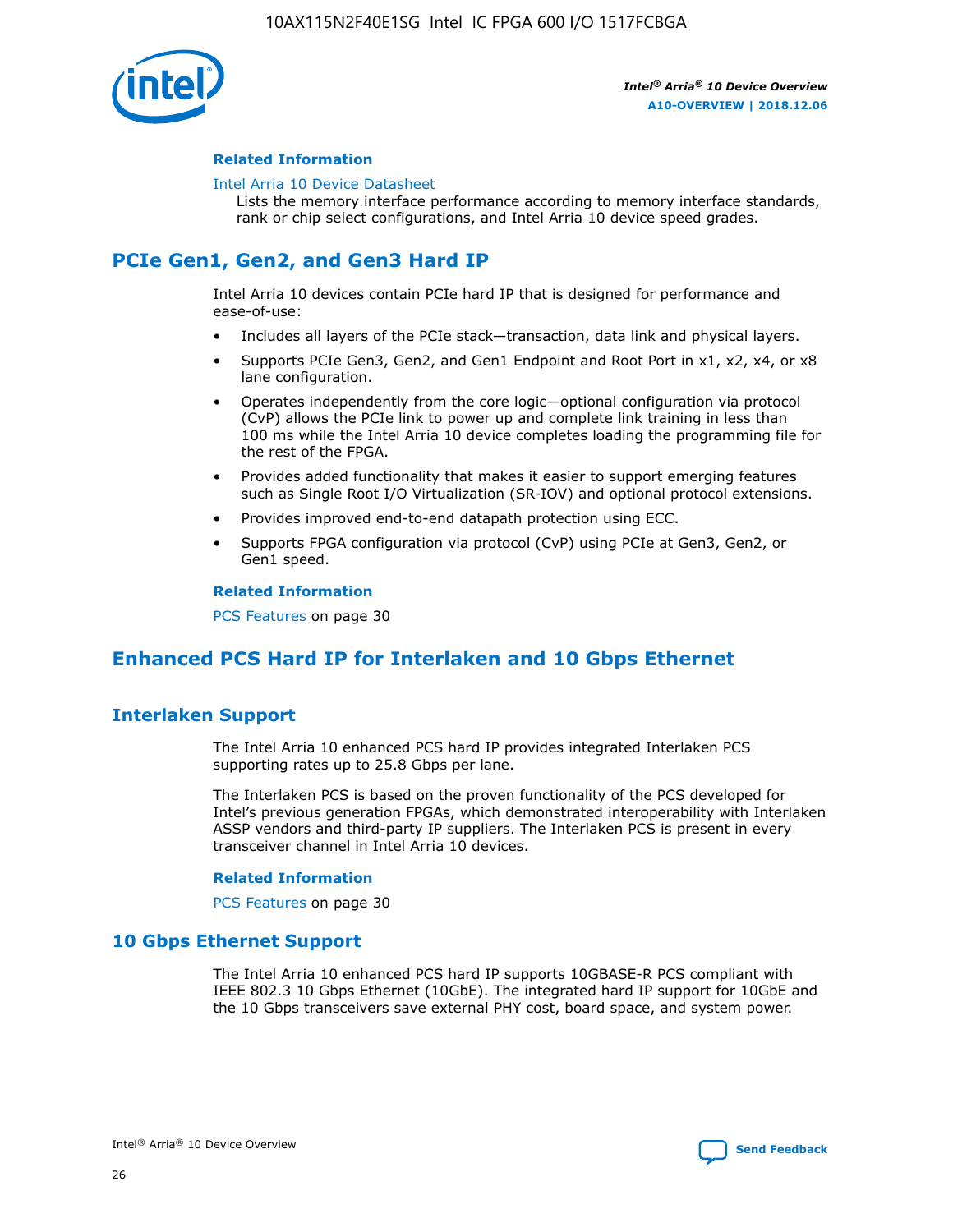

The scalable hard IP supports multiple independent 10GbE ports while using a single PLL for all the 10GBASE-R PCS instantiations, which saves on core logic resources and clock networks:

- Simplifies multiport 10GbE systems compared to XAUI interfaces that require an external XAUI-to-10G PHY.
- Incorporates Electronic Dispersion Compensation (EDC), which enables direct connection to standard 10 Gbps XFP and SFP+ pluggable optical modules.
- Supports backplane Ethernet applications and includes a hard 10GBASE-KR Forward Error Correction (FEC) circuit that you can use for 10 Gbps and 40 Gbps applications.

The 10 Gbps Ethernet PCS hard IP and 10GBASE-KR FEC are present in every transceiver channel.

### **Related Information**

PCS Features on page 30

# **Low Power Serial Transceivers**

Intel Arria 10 FPGAs and SoCs include lowest power transceivers that deliver high bandwidth, throughput and low latency.

Intel Arria 10 devices deliver the industry's lowest power consumption per transceiver channel:

- 12.5 Gbps transceivers at as low as 242 mW
- 10 Gbps transceivers at as low as 168 mW
- 6 Gbps transceivers at as low as 117 mW

Intel Arria 10 transceivers support various data rates according to application:

- Chip-to-chip and chip-to-module applications—from 1 Gbps up to 25.8 Gbps
- Long reach and backplane applications—from 1 Gbps up to 12.5 with advanced adaptive equalization
- Critical power sensitive applications—from 1 Gbps up to 11.3 Gbps using lower power modes

The combination of 20 nm process technology and architectural advances provide the following benefits:

- Significant reduction in die area and power consumption
- Increase of up to two times in transceiver I/O density compared to previous generation devices while maintaining optimal signal integrity
- Up to 72 total transceiver channels—you can configure up to 6 of these channels to run as fast as 25.8 Gbps
- All channels feature continuous data rate support up to the maximum rated speed

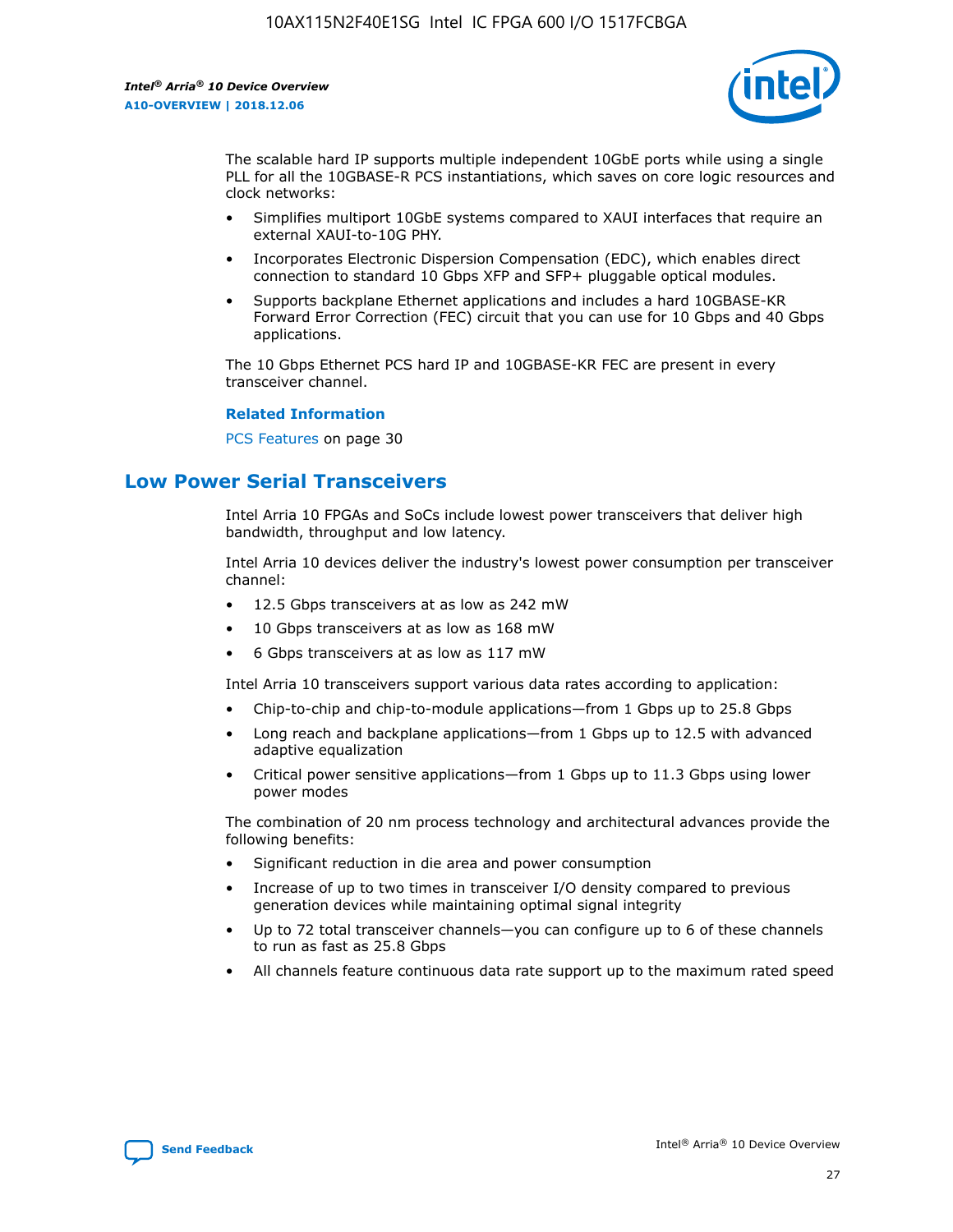



## **Figure 6. Intel Arria 10 Transceiver Block Architecture**

## **Transceiver Channels**

All transceiver channels feature a dedicated Physical Medium Attachment (PMA) and a hardened Physical Coding Sublayer (PCS).

- The PMA provides primary interfacing capabilities to physical channels.
- The PCS typically handles encoding/decoding, word alignment, and other preprocessing functions before transferring data to the FPGA core fabric.

A transceiver channel consists of a PMA and a PCS block. Most transceiver banks have 6 channels. There are some transceiver banks that contain only 3 channels.

A wide variety of bonded and non-bonded data rate configurations is possible using a highly configurable clock distribution network. Up to 80 independent transceiver data rates can be configured.

The following figures are graphical representations of top views of the silicon die, which correspond to reverse views for flip chip packages. Different Intel Arria 10 devices may have different floorplans than the ones shown in the figures.

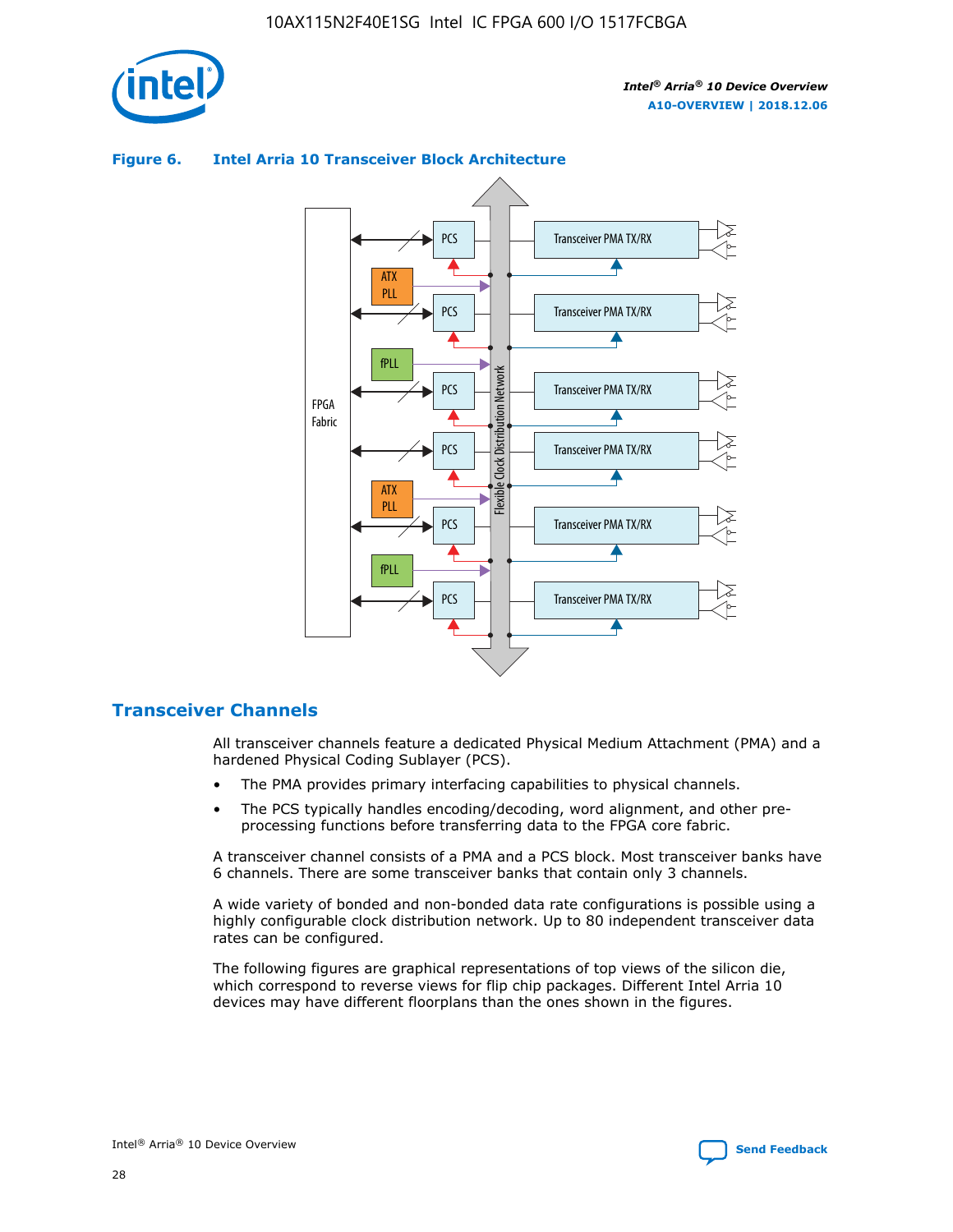

## **Figure 7. Device Chip Overview for Intel Arria 10 GX and GT Devices**





## **PMA Features**

Intel Arria 10 transceivers provide exceptional signal integrity at data rates up to 25.8 Gbps. Clocking options include ultra-low jitter ATX PLLs (LC tank based), clock multiplier unit (CMU) PLLs, and fractional PLLs.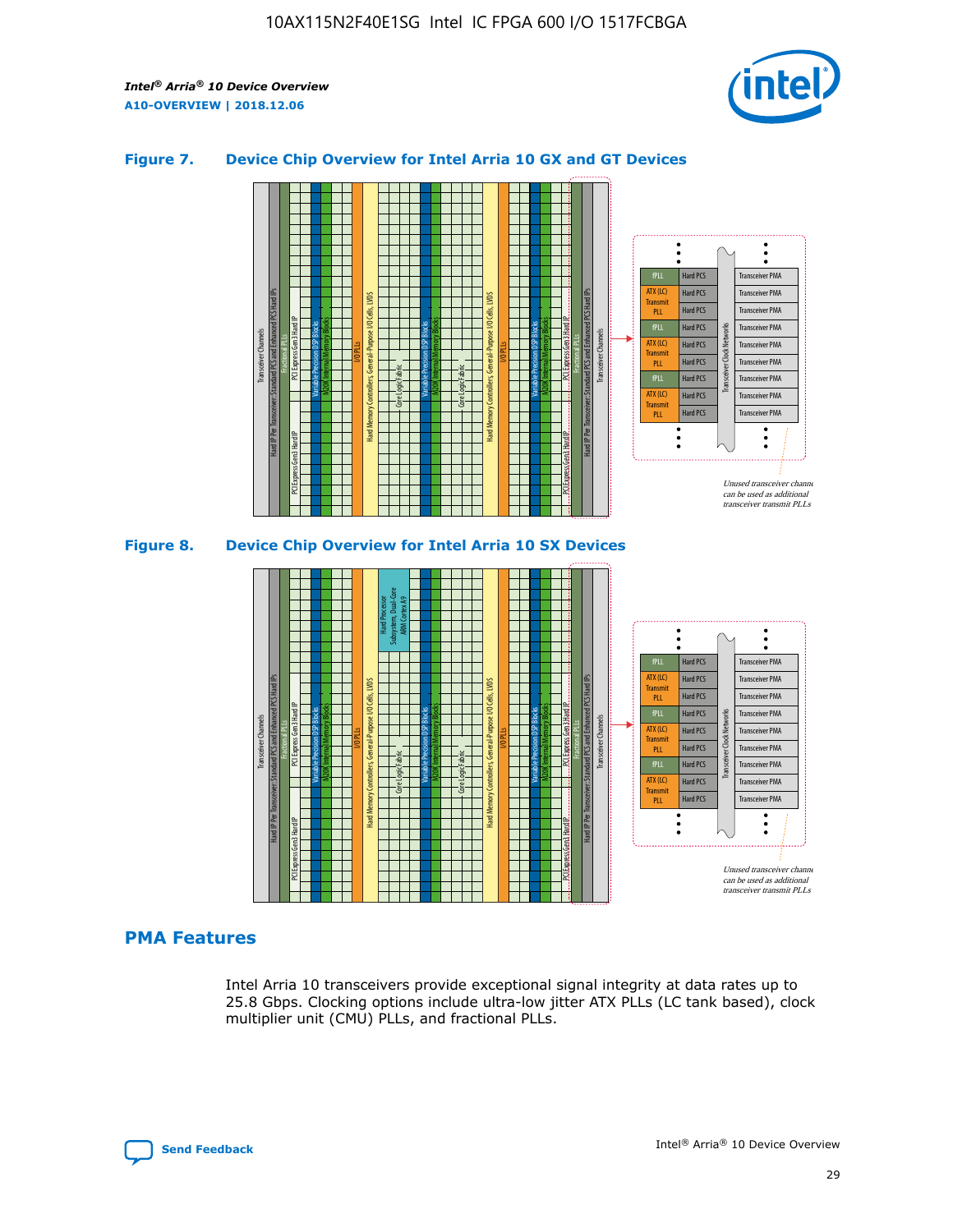

Each transceiver channel contains a channel PLL that can be used as the CMU PLL or clock data recovery (CDR) PLL. In CDR mode, the channel PLL recovers the receiver clock and data in the transceiver channel. Up to 80 independent data rates can be configured on a single Intel Arria 10 device.

## **Table 23. PMA Features of the Transceivers in Intel Arria 10 Devices**

| <b>Feature</b>                                             | <b>Capability</b>                                                                                                                                                                                                             |
|------------------------------------------------------------|-------------------------------------------------------------------------------------------------------------------------------------------------------------------------------------------------------------------------------|
| Chip-to-Chip Data Rates                                    | 1 Gbps to 17.4 Gbps (Intel Arria 10 GX devices)<br>1 Gbps to 25.8 Gbps (Intel Arria 10 GT devices)                                                                                                                            |
| <b>Backplane Support</b>                                   | Drive backplanes at data rates up to 12.5 Gbps                                                                                                                                                                                |
| <b>Optical Module Support</b>                              | SFP+/SFP, XFP, CXP, QSFP/QSFP28, CFP/CFP2/CFP4                                                                                                                                                                                |
| Cable Driving Support                                      | SFP+ Direct Attach, PCI Express over cable, eSATA                                                                                                                                                                             |
| Transmit Pre-Emphasis                                      | 4-tap transmit pre-emphasis and de-emphasis to compensate for system channel loss                                                                                                                                             |
| Continuous Time Linear<br>Equalizer (CTLE)                 | Dual mode, high-gain, and high-data rate, linear receive equalization to compensate for<br>system channel loss                                                                                                                |
| Decision Feedback Equalizer<br>(DFE)                       | 7-fixed and 4-floating tap DFE to equalize backplane channel loss in the presence of<br>crosstalk and noisy environments                                                                                                      |
| Variable Gain Amplifier                                    | Optimizes the signal amplitude prior to the CDR sampling and operates in fixed and<br>adaptive modes                                                                                                                          |
| Altera Digital Adaptive<br>Parametric Tuning (ADAPT)       | Fully digital adaptation engine to automatically adjust all link equalization parameters-<br>including CTLE, DFE, and variable gain amplifier blocks—that provide optimal link margin<br>without intervention from user logic |
| Precision Signal Integrity<br>Calibration Engine (PreSICE) | Hardened calibration controller to quickly calibrate all transceiver control parameters on<br>power-up, which provides the optimal signal integrity and jitter performance                                                    |
| Advanced Transmit (ATX)<br>PLL                             | Low jitter ATX (LC tank based) PLLs with continuous tuning range to cover a wide range of<br>standard and proprietary protocols                                                                                               |
| <b>Fractional PLLs</b>                                     | On-chip fractional frequency synthesizers to replace on-board crystal oscillators and reduce<br>system cost                                                                                                                   |
| Digitally Assisted Analog<br><b>CDR</b>                    | Superior jitter tolerance with fast lock time                                                                                                                                                                                 |
| <b>Dynamic Partial</b><br>Reconfiguration                  | Allows independent control of the Avalon memory-mapped interface of each transceiver<br>channel for the highest transceiver flexibility                                                                                       |
| Multiple PCS-PMA and PCS-<br>PLD interface widths          | 8-, 10-, 16-, 20-, 32-, 40-, or 64-bit interface widths for flexibility of deserialization width,<br>encoding, and reduced latency                                                                                            |

## **PCS Features**

This table summarizes the Intel Arria 10 transceiver PCS features. You can use the transceiver PCS to support a wide range of protocols ranging from 1 Gbps to 25.8 Gbps.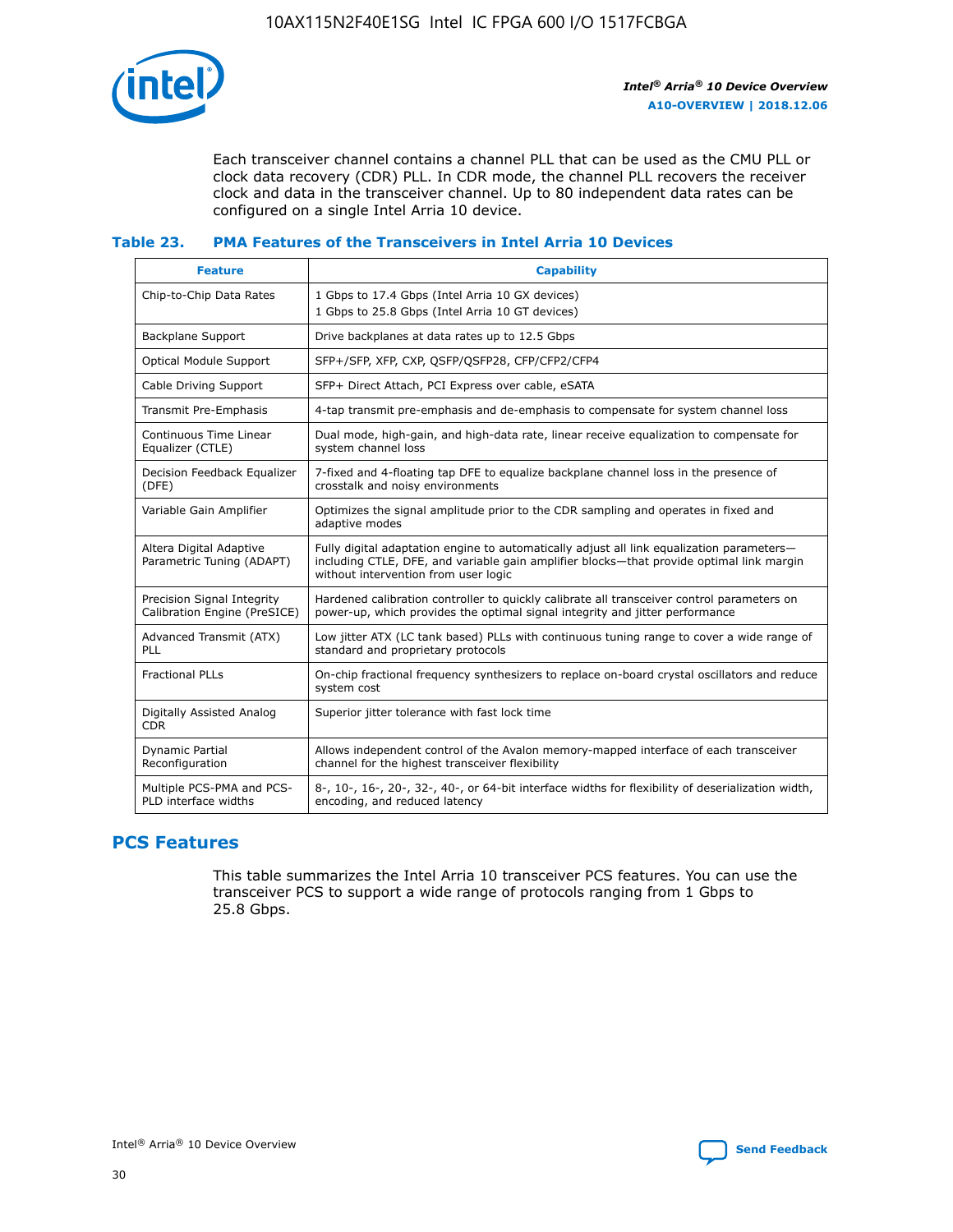

| <b>PCS</b>    | <b>Description</b>                                                                                                                                                                                                                                                                                                                                                                                             |
|---------------|----------------------------------------------------------------------------------------------------------------------------------------------------------------------------------------------------------------------------------------------------------------------------------------------------------------------------------------------------------------------------------------------------------------|
| Standard PCS  | Operates at a data rate up to 12 Gbps<br>Supports protocols such as PCI-Express, CPRI 4.2+, GigE, IEEE 1588 in Hard PCS<br>Implements other protocols using Basic/Custom (Standard PCS) transceiver<br>configuration rules.                                                                                                                                                                                    |
| Enhanced PCS  | Performs functions common to most serial data industry standards, such as word<br>alignment, encoding/decoding, and framing, before data is sent or received off-chip<br>through the PMA<br>• Handles data transfer to and from the FPGA fabric<br>Handles data transfer internally to and from the PMA<br>Provides frequency compensation<br>Performs channel bonding for multi-channel low skew applications |
| PCIe Gen3 PCS | Supports the seamless switching of Data and Clock between the Gen1, Gen2, and Gen3<br>data rates<br>Provides support for PIPE 3.0 features<br>Supports the PIPE interface with the Hard IP enabled, as well as with the Hard IP<br>bypassed                                                                                                                                                                    |

#### **Related Information**

- PCIe Gen1, Gen2, and Gen3 Hard IP on page 26
- Interlaken Support on page 26
- 10 Gbps Ethernet Support on page 26

## **PCS Protocol Support**

This table lists some of the protocols supported by the Intel Arria 10 transceiver PCS. For more information about the blocks in the transmitter and receiver data paths, refer to the related information.

| <b>Protocol</b>                                 | <b>Data Rate</b><br>(Gbps) | <b>Transceiver IP</b>       | <b>PCS Support</b>                      |
|-------------------------------------------------|----------------------------|-----------------------------|-----------------------------------------|
| PCIe Gen3 x1, x2, x4, x8                        | 8.0                        | Native PHY (PIPE)           | Standard PCS and PCIe<br>Gen3 PCS       |
| PCIe Gen2 x1, x2, x4, x8                        | 5.0                        | Native PHY (PIPE)           | <b>Standard PCS</b>                     |
| PCIe Gen1 x1, x2, x4, x8                        | 2.5                        | Native PHY (PIPE)           | Standard PCS                            |
| 1000BASE-X Gigabit Ethernet                     | 1.25                       | Native PHY                  | <b>Standard PCS</b>                     |
| 1000BASE-X Gigabit Ethernet with<br>IEEE 1588v2 | 1.25                       | Native PHY                  | Standard PCS                            |
| 10GBASE-R                                       | 10.3125                    | Native PHY                  | <b>Enhanced PCS</b>                     |
| 10GBASE-R with IEEE 1588v2                      | 10.3125                    | Native PHY                  | <b>Enhanced PCS</b>                     |
| 10GBASE-R with KR FEC                           | 10.3125                    | Native PHY                  | <b>Enhanced PCS</b>                     |
| 10GBASE-KR and 1000BASE-X                       | 10.3125                    | 1G/10GbE and 10GBASE-KR PHY | Standard PCS and<br><b>Enhanced PCS</b> |
| Interlaken (CEI-6G/11G)                         | 3.125 to 17.4              | Native PHY                  | <b>Enhanced PCS</b>                     |
| SFI-S/SFI-5.2                                   | 11.2                       | Native PHY                  | <b>Enhanced PCS</b>                     |
| $10G$ SDI                                       | 10.692                     | Native PHY                  | <b>Enhanced PCS</b>                     |
|                                                 |                            |                             | continued                               |

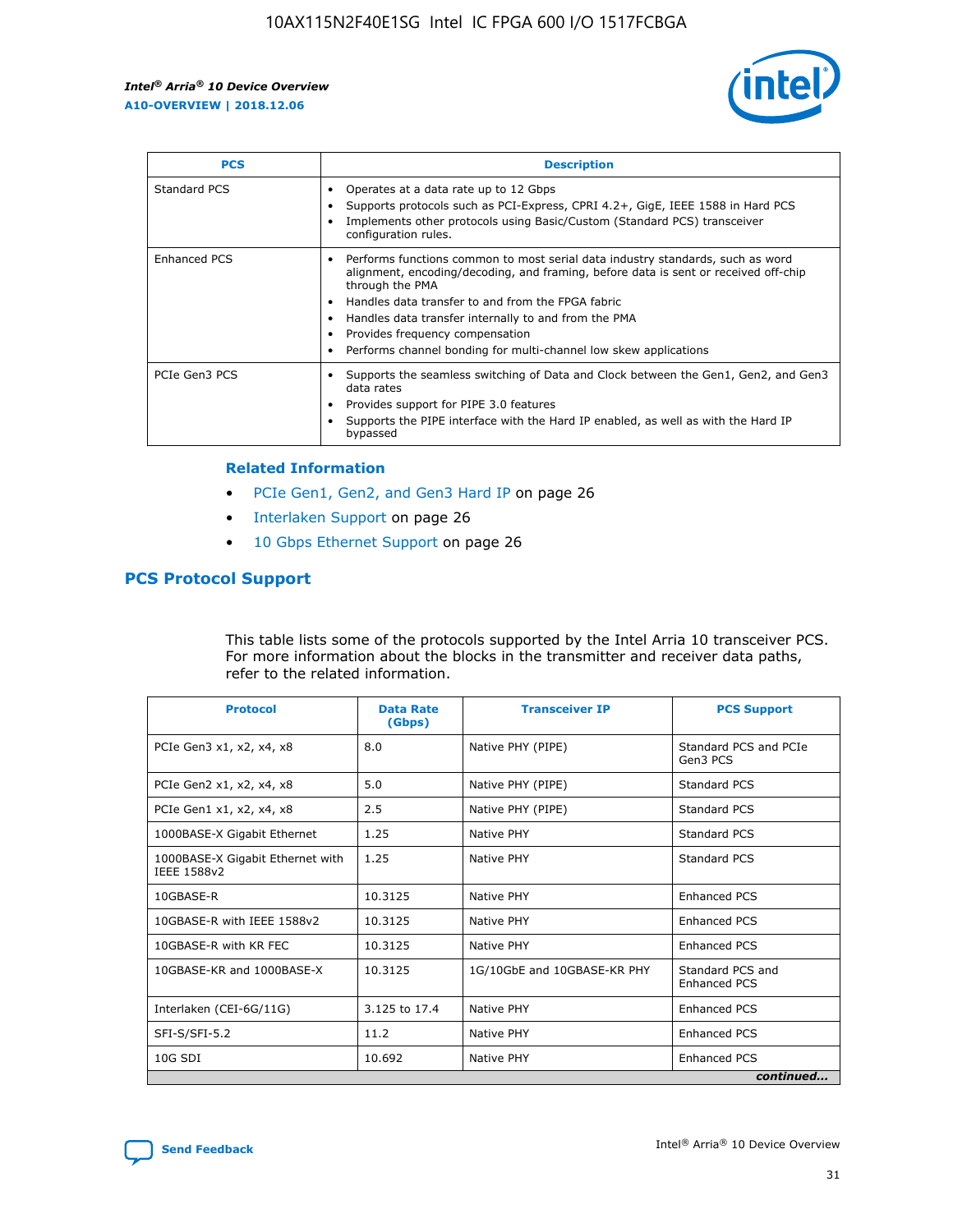

| <b>Protocol</b>      | <b>Data Rate</b><br>(Gbps) | <b>Transceiver IP</b> | <b>PCS Support</b> |
|----------------------|----------------------------|-----------------------|--------------------|
| CPRI 6.0 (64B/66B)   | 0.6144 to<br>10.1376       | Native PHY            | Enhanced PCS       |
| CPRI 4.2 (8B/10B)    | 0.6144 to<br>9.8304        | Native PHY            | Standard PCS       |
| OBSAI RP3 v4.2       | 0.6144 to 6.144            | Native PHY            | Standard PCS       |
| SD-SDI/HD-SDI/3G-SDI | $0.143(12)$ to<br>2.97     | Native PHY            | Standard PCS       |

## **Related Information**

#### [Intel Arria 10 Transceiver PHY User Guide](https://www.intel.com/content/www/us/en/programmable/documentation/nik1398707230472.html#nik1398707091164)

Provides more information about the supported transceiver protocols and PHY IP, the PMA architecture, and the standard, enhanced, and PCIe Gen3 PCS architecture.

# **SoC with Hard Processor System**

Each SoC device combines an FPGA fabric and a hard processor system (HPS) in a single device. This combination delivers the flexibility of programmable logic with the power and cost savings of hard IP in these ways:

- Reduces board space, system power, and bill of materials cost by eliminating a discrete embedded processor
- Allows you to differentiate the end product in both hardware and software, and to support virtually any interface standard
- Extends the product life and revenue through in-field hardware and software updates

<sup>(12)</sup> The 0.143 Gbps data rate is supported using oversampling of user logic that you must implement in the FPGA fabric.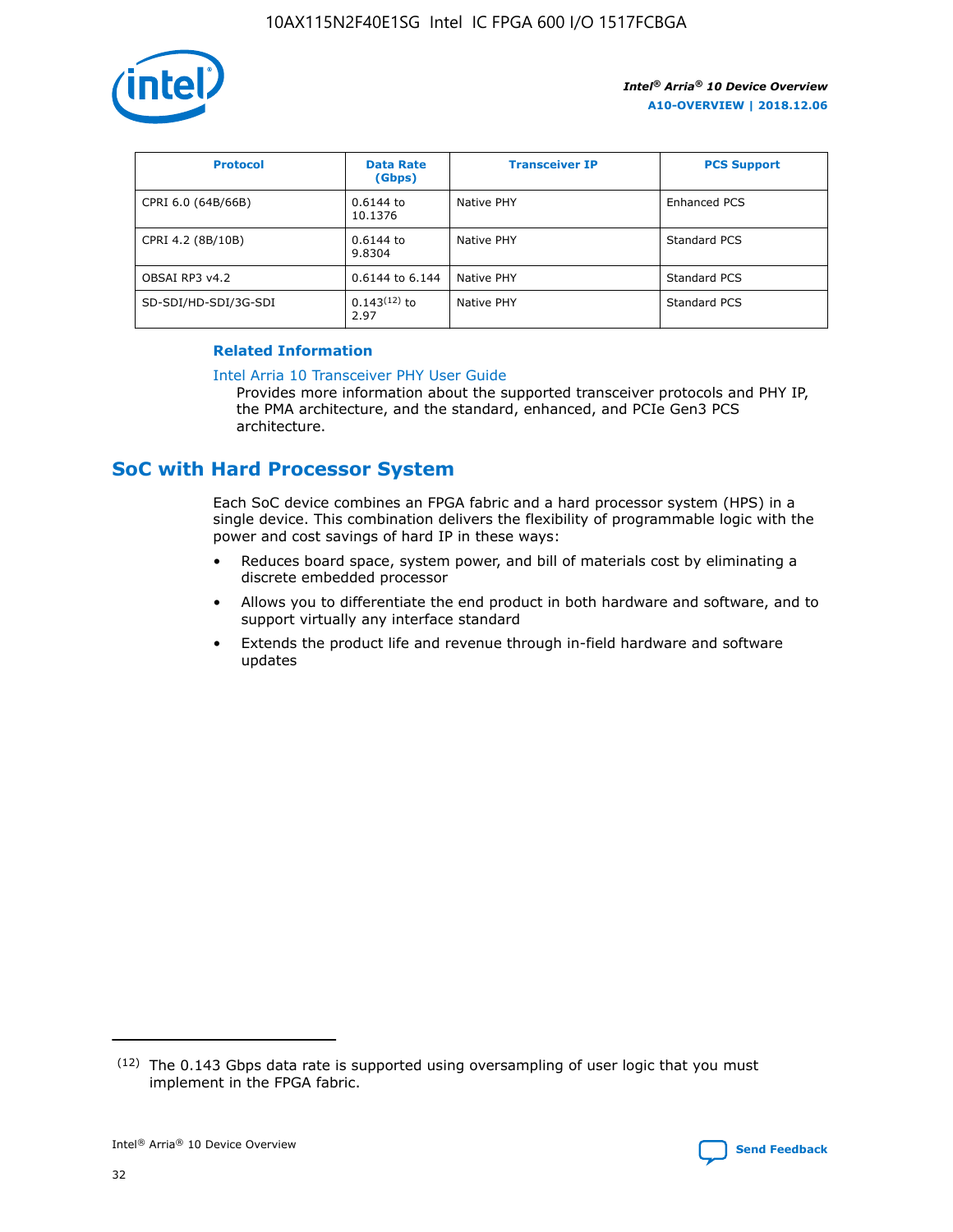

#### **Figure 9. HPS Block Diagram**

This figure shows a block diagram of the HPS with the dual ARM Cortex-A9 MPCore processor.



## **Key Advantages of 20-nm HPS**

The 20-nm HPS strikes a balance between enabling maximum software compatibility with 28-nm SoCs while still improving upon the 28-nm HPS architecture. These improvements address the requirements of the next generation target markets such as wireless and wireline communications, compute and storage equipment, broadcast and military in terms of performance, memory bandwidth, connectivity via backplane and security.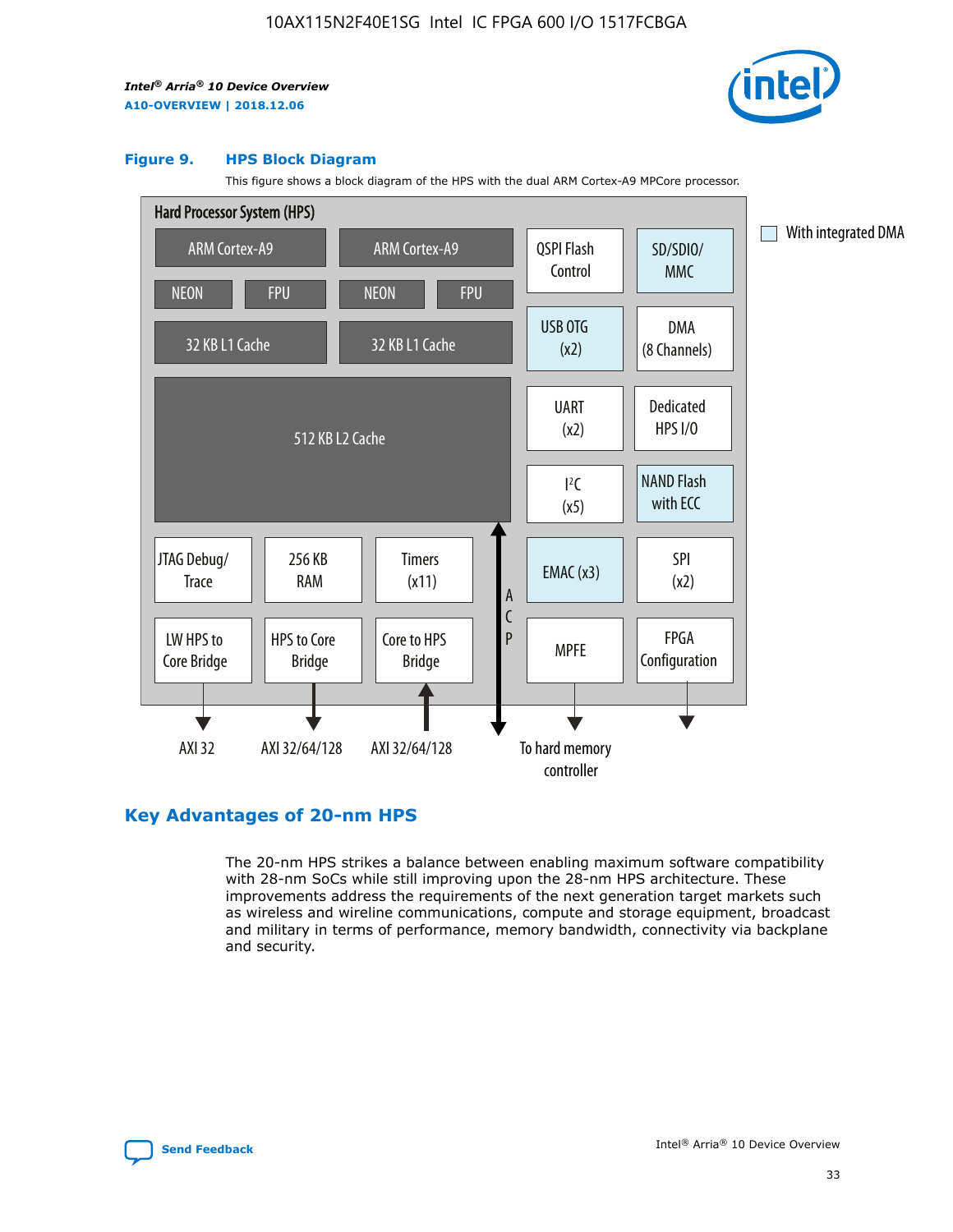

## **Table 24. Improvements in 20 nm HPS**

This table lists the key improvements of the 20 nm HPS compared to the 28 nm HPS.

| Advantages/<br><b>Improvements</b>                          | <b>Description</b>                                                                                                                                                                                                                                                                                                                                                                                                                                                                                                                                                                                                                                                                                                                                                                                                                   |
|-------------------------------------------------------------|--------------------------------------------------------------------------------------------------------------------------------------------------------------------------------------------------------------------------------------------------------------------------------------------------------------------------------------------------------------------------------------------------------------------------------------------------------------------------------------------------------------------------------------------------------------------------------------------------------------------------------------------------------------------------------------------------------------------------------------------------------------------------------------------------------------------------------------|
| Increased performance and<br>overdrive capability           | While the nominal processor frequency is 1.2 GHz, the 20 nm HPS offers an "overdrive"<br>feature which enables a higher processor operating frequency. This requires a higher supply<br>voltage value that is unique to the HPS and may require a separate regulator.                                                                                                                                                                                                                                                                                                                                                                                                                                                                                                                                                                |
| Increased processor memory<br>bandwidth and DDR4<br>support | Up to 64-bit DDR4 memory at 2,400 Mbps support is available for the processor. The hard<br>memory controller for the HPS comprises a multi-port front end that manages connections<br>to a single port memory controller. The multi-port front end allows logic core and the HPS<br>to share ports and thereby the available bandwidth of the memory controller.                                                                                                                                                                                                                                                                                                                                                                                                                                                                     |
| Flexible I/O sharing                                        | An advanced I/O pin muxing scheme allows improved sharing of I/O between the HPS and<br>the core logic. The following types of I/O are available for SoC:<br>17 dedicated I/Os-physically located inside the HPS block and are not accessible to<br>logic within the core. The 17 dedicated I/Os are used for HPS clock, resets, and<br>interfacing with boot devices, QSPI, and SD/MMC.<br>48 direct shared I/O-located closest to the HPS block and are ideal for high speed HPS<br>peripherals such as EMAC, USB, and others. There is one bank of 48 I/Os that supports<br>direct sharing where the 48 I/Os can be shared 12 I/Os at a time.<br>Standard (shared) I/O-all standard I/Os can be shared by the HPS peripherals and any<br>logic within the core. For designs where more than 48 I/Os are reguired to fully use all |
| <b>EMAC</b> core                                            | the peripherals in the HPS, these I/Os can be connected through the core logic.<br>Three EMAC cores are available in the HPS. The EMAC cores enable an application to<br>support two redundant Ethernet connections; for example, backplane, or two EMAC cores<br>for managing IEEE 1588 time stamp information while allowing a third EMAC core for debug<br>and configuration. All three EMACs can potentially share the same time stamps, simplifying<br>the 1588 time stamping implementation. A new serial time stamp interface allows core<br>logic to access and read the time stamp values. The integrated EMAC controllers can be<br>connected to external Ethernet PHY through the provided MDIO or I <sup>2</sup> C interface.                                                                                            |
| On-chip memory                                              | The on-chip memory is updated to 256 KB support and can support larger data sets and<br>real time algorithms.                                                                                                                                                                                                                                                                                                                                                                                                                                                                                                                                                                                                                                                                                                                        |
| <b>ECC</b> enhancements                                     | Improvements in L2 Cache ECC management allow identification of errors down to the<br>address level. ECC enhancements also enable improved error injection and status reporting<br>via the introduction of new memory mapped access to syndrome and data signals.                                                                                                                                                                                                                                                                                                                                                                                                                                                                                                                                                                    |
| HPS to FPGA Interconnect<br>Backbone                        | Although the HPS and the Logic Core can operate independently, they are tightly coupled<br>via a high-bandwidth system interconnect built from high-performance ARM AMBA AXI bus<br>bridges. IP bus masters in the FPGA fabric have access to HPS bus slaves via the FPGA-to-<br>HPS interconnect. Similarly, HPS bus masters have access to bus slaves in the core fabric<br>via the HPS-to-FPGA bridge. Both bridges are AMBA AXI-3 compliant and support<br>simultaneous read and write transactions. Up to three masters within the core fabric can<br>share the HPS SDRAM controller with the processor. Additionally, the processor can be used<br>to configure the core fabric under program control via a dedicated 32-bit configuration port.                                                                               |
| FPGA configuration and HPS<br>booting                       | The FPGA fabric and HPS in the SoCs are powered independently. You can reduce the clock<br>frequencies or gate the clocks to reduce dynamic power.<br>You can configure the FPGA fabric and boot the HPS independently, in any order, providing<br>you with more design flexibility.                                                                                                                                                                                                                                                                                                                                                                                                                                                                                                                                                 |
| Security                                                    | New security features have been introduced for anti-tamper management, secure boot,<br>encryption (AES), and authentication (SHA).                                                                                                                                                                                                                                                                                                                                                                                                                                                                                                                                                                                                                                                                                                   |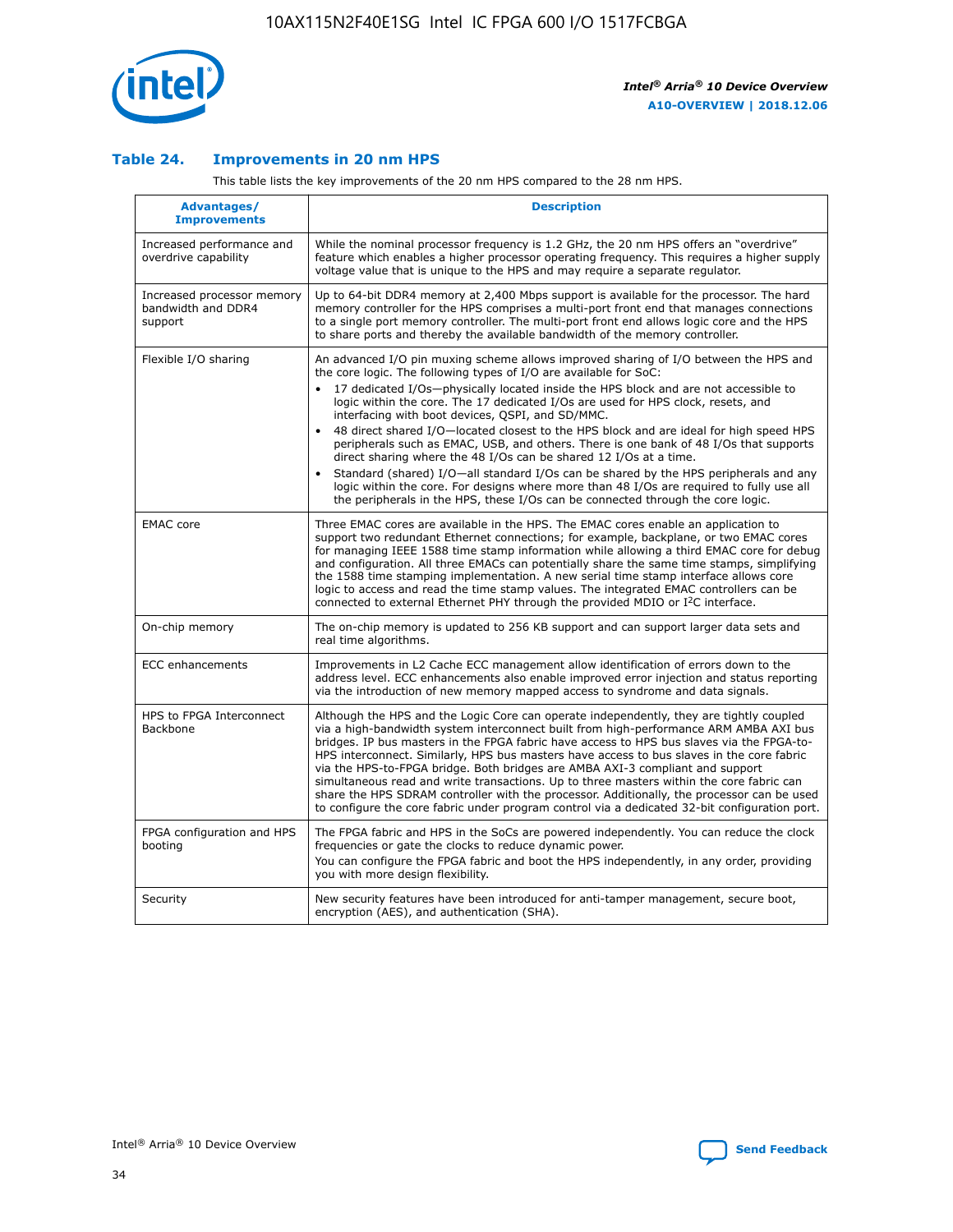

## **Features of the HPS**

The HPS has the following features:

- 1.2-GHz, dual-core ARM Cortex-A9 MPCore processor with up to 1.5-GHz via overdrive
	- ARMv7-A architecture that runs 32-bit ARM instructions, 16-bit and 32-bit Thumb instructions, and 8-bit Java byte codes in Jazelle style
	- Superscalar, variable length, out-of-order pipeline with dynamic branch prediction
	- Instruction Efficiency 2.5 MIPS/MHz, which provides total performance of 7500 MIPS at 1.5 GHz
- Each processor core includes:
	- 32 KB of L1 instruction cache, 32 KB of L1 data cache
	- Single- and double-precision floating-point unit and NEON media engine
	- CoreSight debug and trace technology
	- Snoop Control Unit (SCU) and Acceleration Coherency Port (ACP)
- 512 KB of shared L2 cache
- 256 KB of scratch RAM
- Hard memory controller with support for DDR3, DDR4 and optional error correction code (ECC) support
- Multiport Front End (MPFE) Scheduler interface to the hard memory controller
- 8-channel direct memory access (DMA) controller
- QSPI flash controller with SIO, DIO, QIO SPI Flash support
- NAND flash controller (ONFI 1.0 or later) with DMA and ECC support, updated to support 8 and 16-bit Flash devices and new command DMA to offload CPU for fast power down recovery
- Updated SD/SDIO/MMC controller to eMMC 4.5 with DMA with CE-ATA digital command support
- 3 10/100/1000 Ethernet media access control (MAC) with DMA
- 2 USB On-the-Go (OTG) controllers with DMA
- $\bullet$  5 I<sup>2</sup>C controllers (3 can be used by EMAC for MIO to external PHY)
- 2 UART 16550 Compatible controllers
- 4 serial peripheral interfaces (SPI) (2 Master, 2 Slaves)
- 62 programmable general-purpose I/Os, which includes 48 direct share I/Os that allows the HPS peripherals to connect directly to the FPGA I/Os
- 7 general-purpose timers
- 4 watchdog timers
- Anti-tamper, Secure Boot, Encryption (AES) and Authentication (SHA)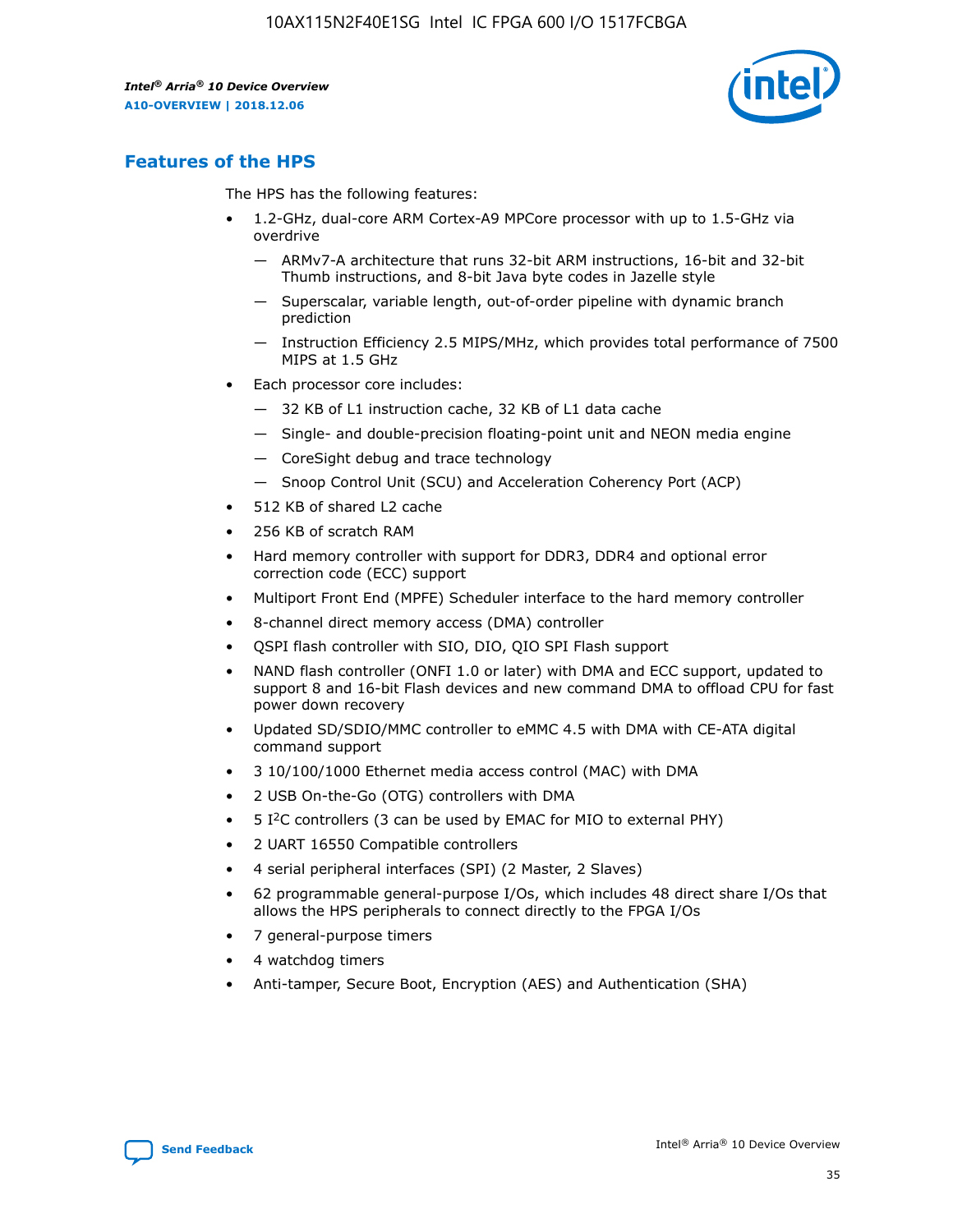

## **System Peripherals and Debug Access Port**

Each Ethernet MAC, USB OTG, NAND flash controller, and SD/MMC controller module has an integrated DMA controller. For modules without an integrated DMA controller, an additional DMA controller module provides up to eight channels of high-bandwidth data transfers. Peripherals that communicate off-chip are multiplexed with other peripherals at the HPS pin level. This allows you to choose which peripherals interface with other devices on your PCB.

The debug access port provides interfaces to industry standard JTAG debug probes and supports ARM CoreSight debug and core traces to facilitate software development.

#### **HPS–FPGA AXI Bridges**

The HPS–FPGA bridges, which support the Advanced Microcontroller Bus Architecture (AMBA) Advanced eXtensible Interface (AXI™) specifications, consist of the following bridges:

- FPGA-to-HPS AMBA AXI bridge—a high-performance bus supporting 32, 64, and 128 bit data widths that allows the FPGA fabric to issue transactions to slaves in the HPS.
- HPS-to-FPGA Avalon/AMBA AXI bridge—a high-performance bus supporting 32, 64, and 128 bit data widths that allows the HPS to issue transactions to slaves in the FPGA fabric.
- Lightweight HPS-to-FPGA AXI bridge—a lower latency 32 bit width bus that allows the HPS to issue transactions to soft peripherals in the FPGA fabric. This bridge is primarily used for control and status register (CSR) accesses to peripherals in the FPGA fabric.

The HPS–FPGA AXI bridges allow masters in the FPGA fabric to communicate with slaves in the HPS logic, and vice versa. For example, the HPS-to-FPGA AXI bridge allows you to share memories instantiated in the FPGA fabric with one or both microprocessors in the HPS, while the FPGA-to-HPS AXI bridge allows logic in the FPGA fabric to access the memory and peripherals in the HPS.

Each HPS–FPGA bridge also provides asynchronous clock crossing for data transferred between the FPGA fabric and the HPS.

#### **HPS SDRAM Controller Subsystem**

The HPS SDRAM controller subsystem contains a multiport SDRAM controller and DDR PHY that are shared between the FPGA fabric (through the FPGA-to-HPS SDRAM interface), the level 2 (L2) cache, and the level 3 (L3) system interconnect. The FPGA-to-HPS SDRAM interface supports AMBA AXI and Avalon® Memory-Mapped (Avalon-MM) interface standards, and provides up to six individual ports for access by masters implemented in the FPGA fabric.

The HPS SDRAM controller supports up to 3 masters (command ports), 3x 64-bit read data ports and 3x 64-bit write data ports.

To maximize memory performance, the SDRAM controller subsystem supports command and data reordering, deficit round-robin arbitration with aging, and high-priority bypass features.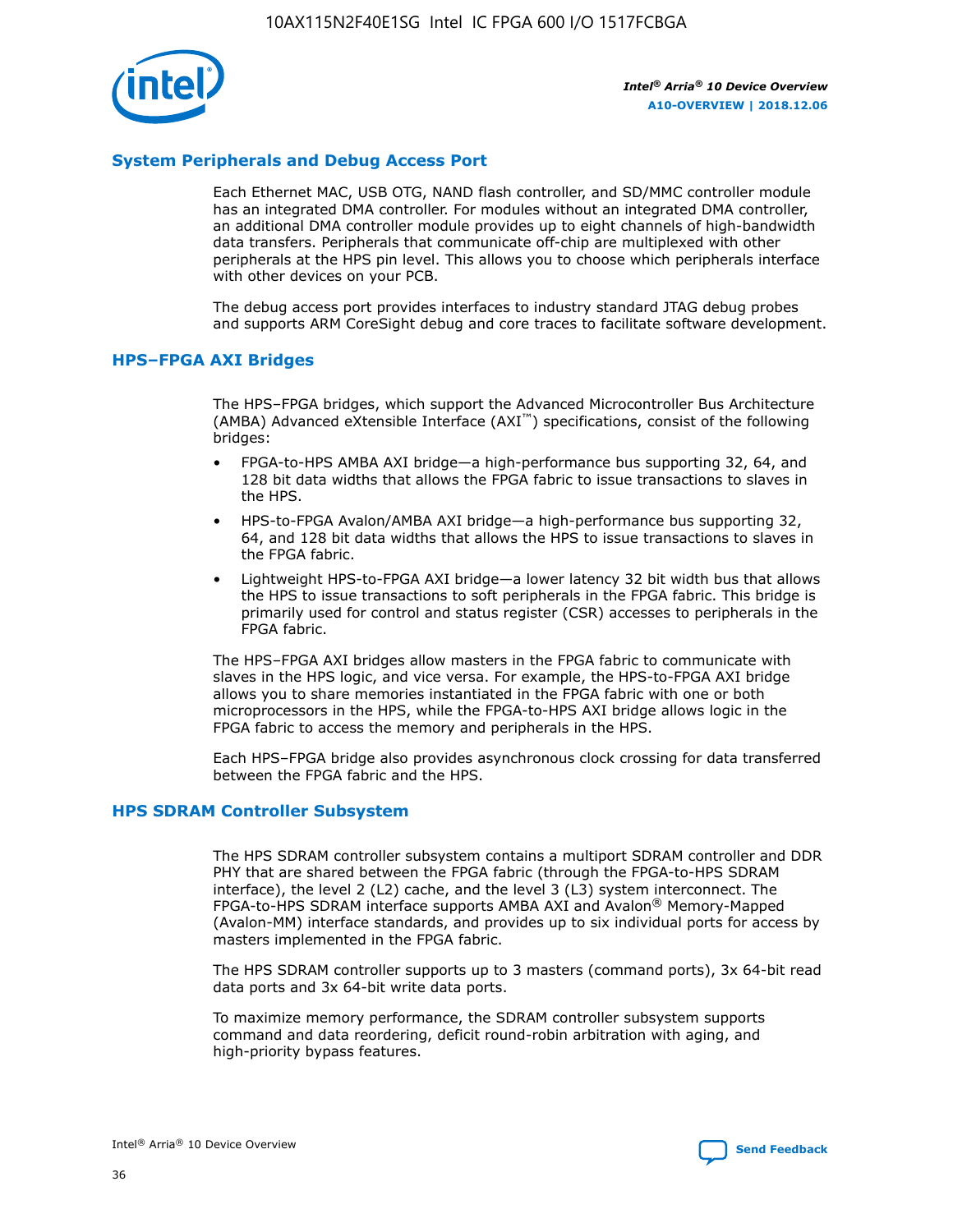

## **FPGA Configuration and HPS Booting**

The FPGA fabric and HPS in the SoC FPGA must be powered at the same time. You can reduce the clock frequencies or gate the clocks to reduce dynamic power.

Once powered, the FPGA fabric and HPS can be configured independently thus providing you with more design flexibility:

- You can boot the HPS independently. After the HPS is running, the HPS can fully or partially reconfigure the FPGA fabric at any time under software control. The HPS can also configure other FPGAs on the board through the FPGA configuration controller.
- Configure the FPGA fabric first, and then boot the HPS from memory accessible to the FPGA fabric.

## **Hardware and Software Development**

For hardware development, you can configure the HPS and connect your soft logic in the FPGA fabric to the HPS interfaces using the Platform Designer system integration tool in the Intel Quartus Prime software.

For software development, the ARM-based SoC FPGA devices inherit the rich software development ecosystem available for the ARM Cortex-A9 MPCore processor. The software development process for Intel SoC FPGAs follows the same steps as those for other SoC devices from other manufacturers. Support for Linux\*, VxWorks\*, and other operating systems are available for the SoC FPGAs. For more information on the operating systems support availability, contact the Intel FPGA sales team.

You can begin device-specific firmware and software development on the Intel SoC FPGA Virtual Target. The Virtual Target is a fast PC-based functional simulation of a target development system—a model of a complete development board. The Virtual Target enables the development of device-specific production software that can run unmodified on actual hardware.

## **Dynamic and Partial Reconfiguration**

The Intel Arria 10 devices support dynamic and partial reconfiguration. You can use dynamic and partial reconfiguration simultaneously to enable seamless reconfiguration of both the device core and transceivers.

## **Dynamic Reconfiguration**

You can reconfigure the PMA and PCS blocks while the device continues to operate. This feature allows you to change the data rates, protocol, and analog settings of a channel in a transceiver bank without affecting on-going data transfer in other transceiver banks. This feature is ideal for applications that require dynamic multiprotocol or multirate support.

## **Partial Reconfiguration**

Using partial reconfiguration, you can reconfigure some parts of the device while keeping the device in operation.

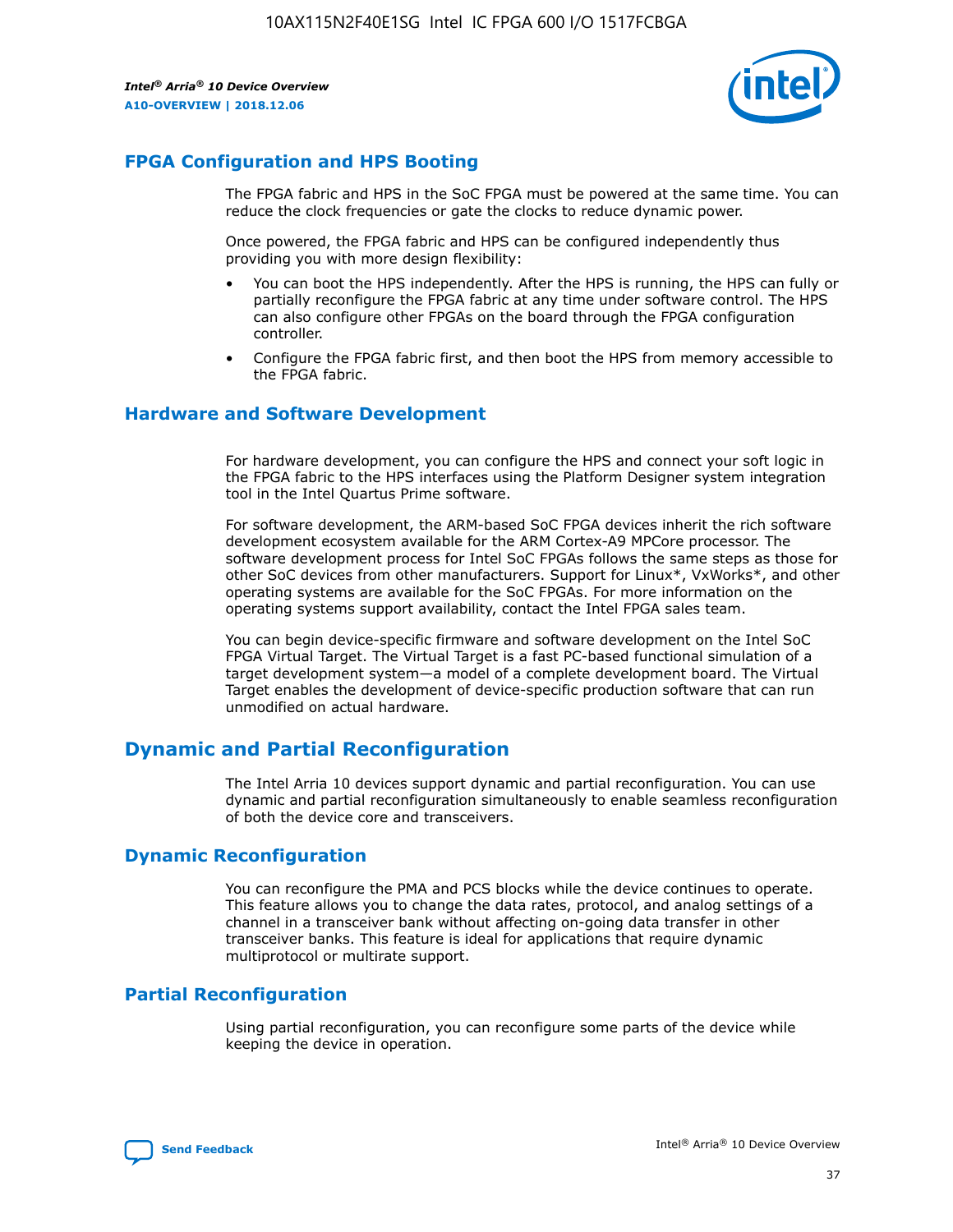

Instead of placing all device functions in the FPGA fabric, you can store some functions that do not run simultaneously in external memory and load them only when required. This capability increases the effective logic density of the device, and lowers cost and power consumption.

In the Intel solution, you do not have to worry about intricate device architecture to perform a partial reconfiguration. The partial reconfiguration capability is built into the Intel Quartus Prime design software, making such time-intensive task simple.

Intel Arria 10 devices support partial reconfiguration in the following configuration options:

- Using an internal host:
	- All supported configuration modes where the FPGA has access to external memory devices such as serial and parallel flash memory.
	- Configuration via Protocol [CvP (PCIe)]
- Using an external host—passive serial (PS), fast passive parallel (FPP) x8, FPP x16, and FPP x32 I/O interface.

# **Enhanced Configuration and Configuration via Protocol**

## **Table 25. Configuration Schemes and Features of Intel Arria 10 Devices**

Intel Arria 10 devices support 1.8 V programming voltage and several configuration schemes.

| <b>Scheme</b>                                                          | <b>Data</b><br><b>Width</b> | <b>Max Clock</b><br>Rate<br>(MHz) | <b>Max Data</b><br>Rate<br>(Mbps)<br>(13) | <b>Decompression</b> | <b>Design</b><br>Security <sup>(1</sup><br>4) | <b>Partial</b><br><b>Reconfiguration</b><br>(15) | <b>Remote</b><br><b>System</b><br><b>Update</b> |
|------------------------------------------------------------------------|-----------------------------|-----------------------------------|-------------------------------------------|----------------------|-----------------------------------------------|--------------------------------------------------|-------------------------------------------------|
| <b>JTAG</b>                                                            | 1 bit                       | 33                                | 33                                        |                      |                                               | Yes(16)                                          |                                                 |
| Active Serial (AS)<br>through the<br>EPCO-L<br>configuration<br>device | 1 bit,<br>4 bits            | 100                               | 400                                       | Yes                  | Yes                                           | $Y_{PS}(16)$                                     | Yes                                             |
| Passive serial (PS)<br>through CPLD or<br>external<br>microcontroller  | 1 bit                       | 100                               | 100                                       | Yes                  | Yes                                           | Yes(16)                                          | Parallel<br>Flash<br>Loader<br>(PFL) IP<br>core |
|                                                                        |                             |                                   |                                           |                      |                                               |                                                  | continued                                       |

<sup>(13)</sup> Enabling either compression or design security features affects the maximum data rate. Refer to the Intel Arria 10 Device Datasheet for more information.

<sup>(14)</sup> Encryption and compression cannot be used simultaneously.

 $(15)$  Partial reconfiguration is an advanced feature of the device family. If you are interested in using partial reconfiguration, contact Intel for support.

 $(16)$  Partial configuration can be performed only when it is configured as internal host.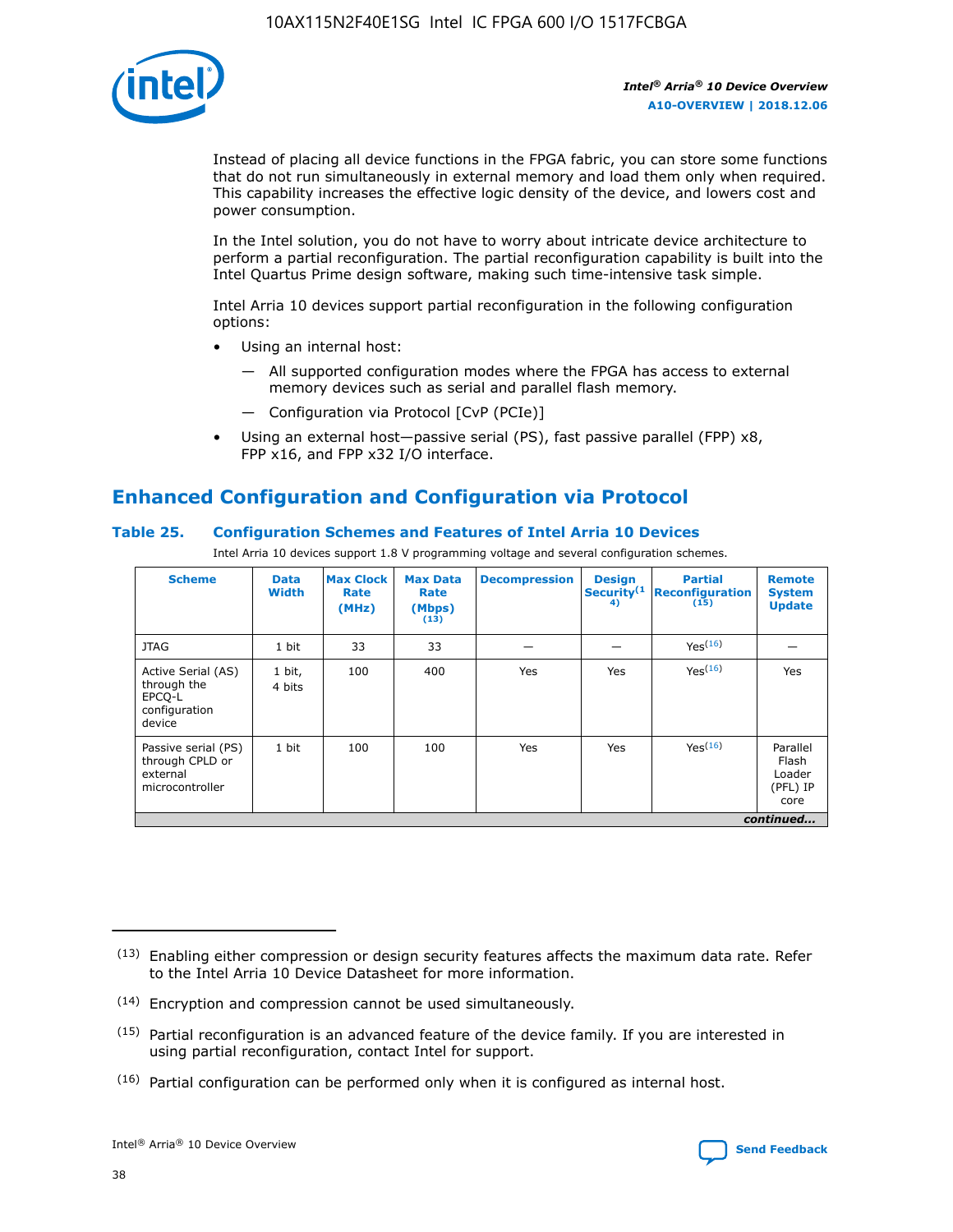

| <b>Scheme</b>                                   | <b>Data</b><br><b>Width</b> | <b>Max Clock</b><br>Rate<br>(MHz) | <b>Max Data</b><br>Rate<br>(Mbps)<br>(13) | <b>Decompression</b> | <b>Design</b><br>Security <sup>(1</sup><br>4) | <b>Partial</b><br><b>Reconfiguration</b><br>(15) | <b>Remote</b><br><b>System</b><br><b>Update</b> |
|-------------------------------------------------|-----------------------------|-----------------------------------|-------------------------------------------|----------------------|-----------------------------------------------|--------------------------------------------------|-------------------------------------------------|
| Fast passive                                    | 8 bits                      | 100                               | 3200                                      | Yes                  | Yes                                           | Yes(17)                                          | PFL IP                                          |
| parallel (FPP)<br>through CPLD or               | 16 bits                     |                                   |                                           | Yes                  | Yes                                           |                                                  | core                                            |
| external<br>microcontroller                     | 32 bits                     |                                   |                                           | Yes                  | Yes                                           |                                                  |                                                 |
| Configuration via                               | 16 bits                     | 100                               | 3200                                      | Yes                  | Yes                                           | Yes <sup>(17)</sup>                              |                                                 |
| <b>HPS</b>                                      | 32 bits                     |                                   |                                           | Yes                  | Yes                                           |                                                  |                                                 |
| Configuration via<br>Protocol [CvP<br>$(PCIe*)$ | x1, x2,<br>x4, x8<br>lanes  |                                   | 8000                                      | Yes                  | Yes                                           | Yes <sup>(16)</sup>                              |                                                 |

You can configure Intel Arria 10 devices through PCIe using Configuration via Protocol (CvP). The Intel Arria 10 CvP implementation conforms to the PCIe 100 ms power-up-to-active time requirement.

#### **Related Information**

[Configuration via Protocol \(CvP\) Implementation in Intel FPGAs User Guide](https://www.intel.com/content/www/us/en/programmable/documentation/dsu1441819344145.html#dsu1442269728522) Provides more information about the CvP configuration scheme.

# **SEU Error Detection and Correction**

Intel Arria 10 devices offer robust and easy-to-use single-event upset (SEU) error detection and correction circuitry.

The detection and correction circuitry includes protection for Configuration RAM (CRAM) programming bits and user memories. The CRAM is protected by a continuously running CRC error detection circuit with integrated ECC that automatically corrects one or two errors and detects higher order multi-bit errors. When more than two errors occur, correction is available through reloading of the core programming file, providing a complete design refresh while the FPGA continues to operate.

The physical layout of the Intel Arria 10 CRAM array is optimized to make the majority of multi-bit upsets appear as independent single-bit or double-bit errors which are automatically corrected by the integrated CRAM ECC circuitry. In addition to the CRAM protection, the M20K memory blocks also include integrated ECC circuitry and are layout-optimized for error detection and correction. The MLAB does not have ECC.

(14) Encryption and compression cannot be used simultaneously.

<sup>(17)</sup> Supported at a maximum clock rate of 100 MHz.



 $(13)$  Enabling either compression or design security features affects the maximum data rate. Refer to the Intel Arria 10 Device Datasheet for more information.

 $(15)$  Partial reconfiguration is an advanced feature of the device family. If you are interested in using partial reconfiguration, contact Intel for support.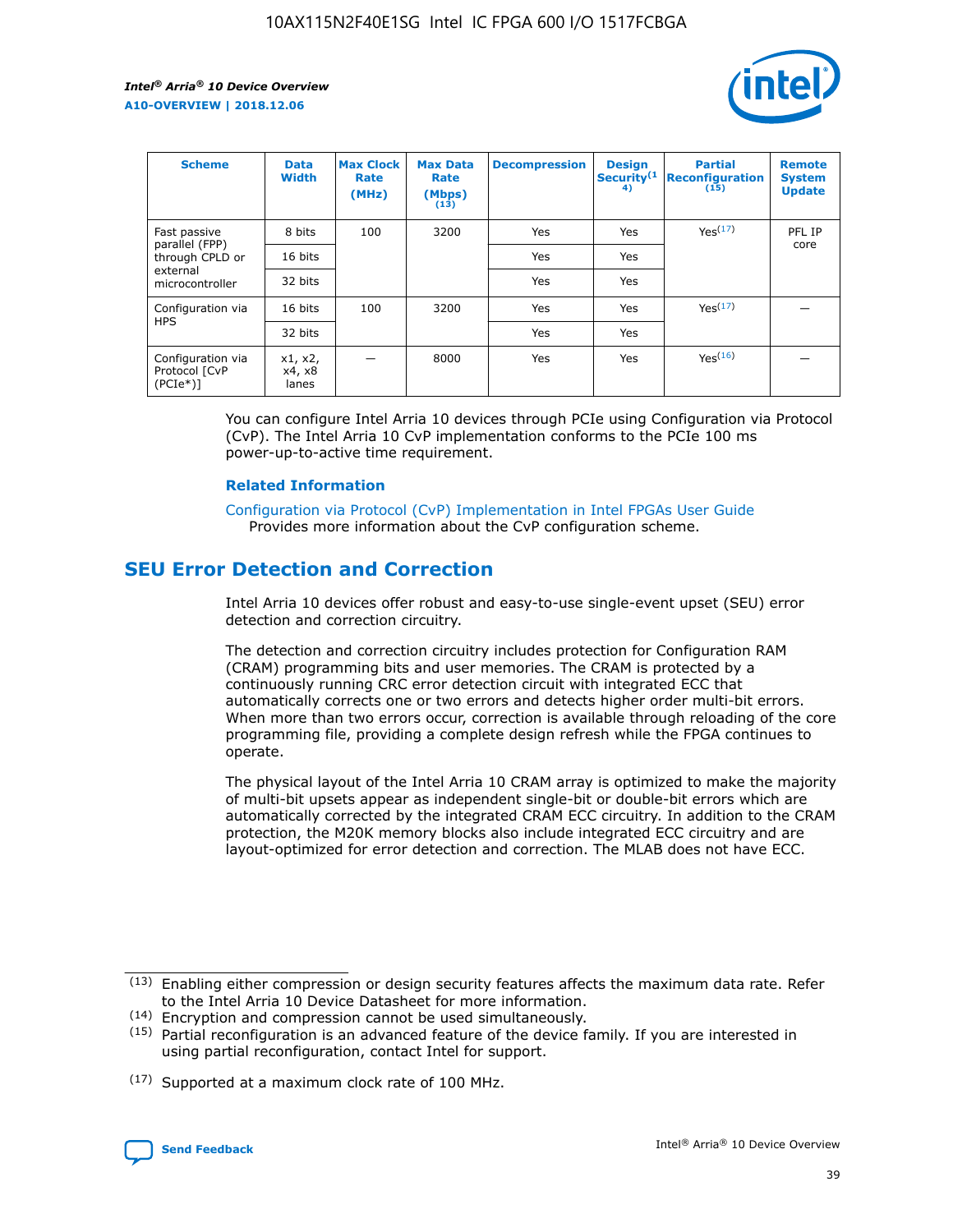

## **Power Management**

Intel Arria 10 devices leverage the advanced 20 nm process technology, a low 0.9 V core power supply, an enhanced core architecture, and several optional power reduction techniques to reduce total power consumption by as much as 40% compared to Arria V devices and as much as 60% compared to Stratix V devices.

The optional power reduction techniques in Intel Arria 10 devices include:

- **SmartVID**—a code is programmed into each device during manufacturing that allows a smart regulator to operate the device at lower core  $V_{CC}$  while maintaining performance
- **Programmable Power Technology**—non-critical timing paths are identified by the Intel Quartus Prime software and the logic in these paths is biased for low power instead of high performance
- **Low Static Power Options**—devices are available with either standard static power or low static power while maintaining performance

Furthermore, Intel Arria 10 devices feature Intel's industry-leading low power transceivers and include a number of hard IP blocks that not only reduce logic resources but also deliver substantial power savings compared to soft implementations. In general, hard IP blocks consume up to 90% less power than the equivalent soft logic implementations.

# **Incremental Compilation**

The Intel Quartus Prime software incremental compilation feature reduces compilation time and helps preserve performance to ease timing closure. The incremental compilation feature enables the partial reconfiguration flow for Intel Arria 10 devices.

Incremental compilation supports top-down, bottom-up, and team-based design flows. This feature facilitates modular, hierarchical, and team-based design flows where different designers compile their respective design sections in parallel. Furthermore, different designers or IP providers can develop and optimize different blocks of the design independently. These blocks can then be imported into the top level project.

# **Document Revision History for Intel Arria 10 Device Overview**

| <b>Document</b><br><b>Version</b> | <b>Changes</b>                                                                                                                                                                                                                                                              |
|-----------------------------------|-----------------------------------------------------------------------------------------------------------------------------------------------------------------------------------------------------------------------------------------------------------------------------|
| 2018.12.06                        | Added links to Intel Arria 10 device errata documents.<br>Removed automotive temperature option from the Intel Arria 10 GX devices.<br>Removed -3 fabric speed grade from the Intel Arria 10 GT devices.<br>Updated power options for the Intel Arria 10 GX and GT devices. |
| 2018.04.09                        | Updated the lowest $V_{CC}$ from 0.83 V to 0.82 V in the topic listing a summary of the device features.                                                                                                                                                                    |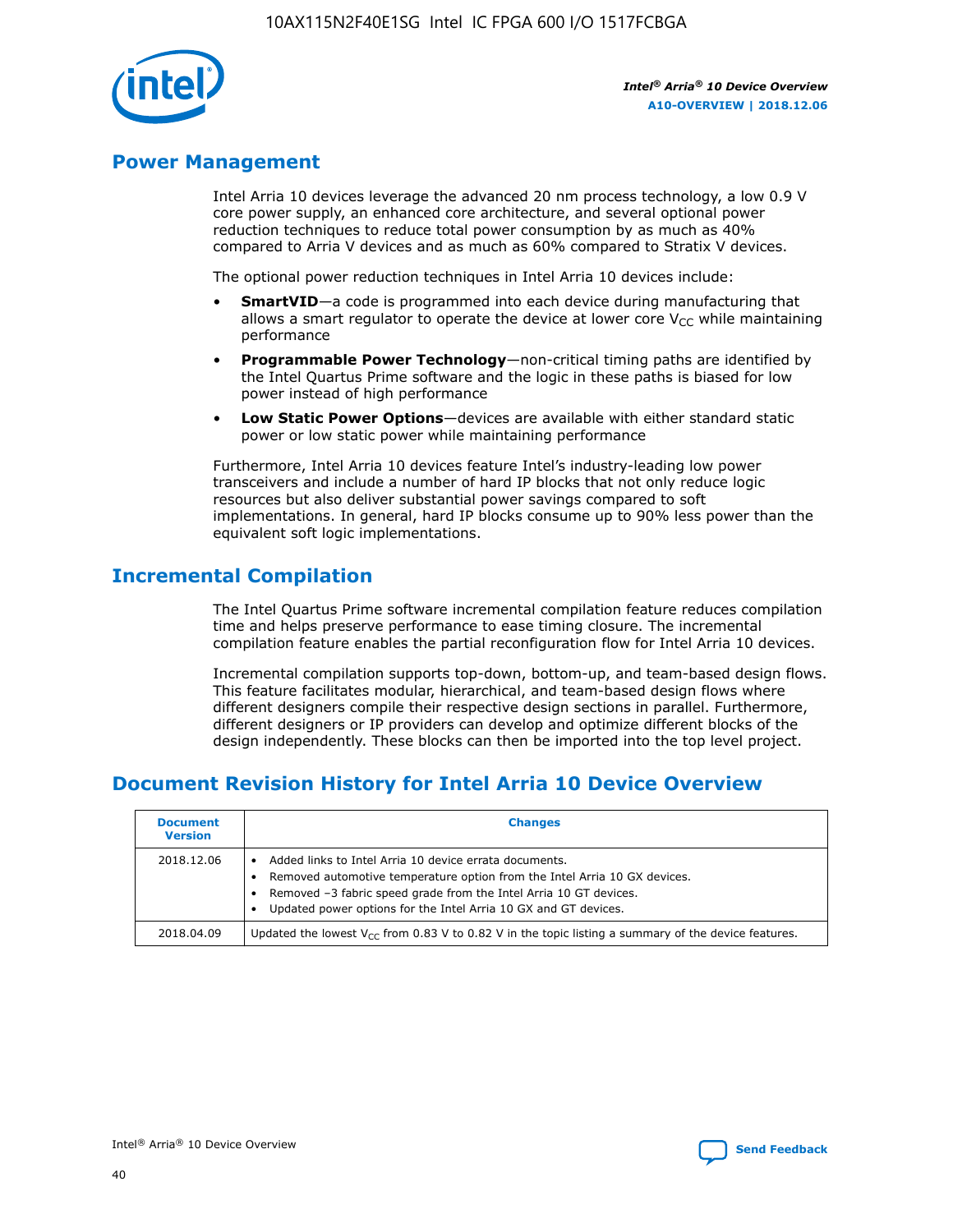*Intel® Arria® 10 Device Overview* **A10-OVERVIEW | 2018.12.06**



| <b>Date</b>    | <b>Version</b> | <b>Changes</b>                                                                                                                                                                                                                                                                                                                                                                                                                                                                                                                                                                                                                                                                                                                                                                                                                                                                                                                                                                         |
|----------------|----------------|----------------------------------------------------------------------------------------------------------------------------------------------------------------------------------------------------------------------------------------------------------------------------------------------------------------------------------------------------------------------------------------------------------------------------------------------------------------------------------------------------------------------------------------------------------------------------------------------------------------------------------------------------------------------------------------------------------------------------------------------------------------------------------------------------------------------------------------------------------------------------------------------------------------------------------------------------------------------------------------|
| January 2018   | 2018.01.17     | Updated the maximum data rate for HPS (Intel Arria 10 SX devices<br>external memory interface DDR3 controller from 2,166 Mbps to 2,133<br>Mbps.<br>Updated maximum frequency supported for half rate QDRII and QDRII<br>+ SRAM to 633 MHz in Memory Standards Supported by the Soft<br>Memory Controller table.<br>Updated transceiver backplane capability to 12.5 Gbps.<br>$\bullet$<br>Removed transceiver speed grade 5 in Sample Ordering Core and<br>$\bullet$<br>Available Options for Intel Arria 10 GX Devices figure.<br>Removed package code 40, low static power, SmartVID, industrial, and<br>military operating temperature support from Sample Ordering Core and<br>Available Options for Intel Arria 10 GT Devices figure.<br>Updated short reach transceiver rate for Intel Arria 10 GT devices to<br>25.8 Gbps.<br>Removed On-Die Instrumentation - EyeQ and Jitter Margin Tool<br>support from PMA Features of the Transceivers in Intel Arria 10 Devices<br>table. |
| September 2017 | 2017.09.20     | Updated the maximum speed of the DDR4 external memory interface from<br>1,333 MHz/2,666 Mbps to 1,200 MHz/2,400 Mbps.                                                                                                                                                                                                                                                                                                                                                                                                                                                                                                                                                                                                                                                                                                                                                                                                                                                                  |
| July 2017      | 2017.07.13     | Corrected the automotive temperature range in the figure showing the<br>available options for the Intel Arria 10 GX devices from "-40°C to 100°C"<br>to "-40°C to 125°C".                                                                                                                                                                                                                                                                                                                                                                                                                                                                                                                                                                                                                                                                                                                                                                                                              |
| July 2017      | 2017.07.06     | Added automotive temperature option to Intel Arria 10 GX device family.                                                                                                                                                                                                                                                                                                                                                                                                                                                                                                                                                                                                                                                                                                                                                                                                                                                                                                                |
| May 2017       | 2017.05.08     | Corrected protocol names with "1588" to "IEEE 1588v2".<br>$\bullet$<br>Updated the vertical migration table to remove vertical migration<br>$\bullet$<br>between Intel Arria 10 GX and Intel Arria 10 SX device variants.<br>Removed all "Preliminary" marks.<br>$\bullet$                                                                                                                                                                                                                                                                                                                                                                                                                                                                                                                                                                                                                                                                                                             |
| March 2017     | 2017.03.15     | Removed the topic about migration from Intel Arria 10 to Intel Stratix<br>$\bullet$<br>10 devices.<br>Rebranded as Intel.<br>$\bullet$                                                                                                                                                                                                                                                                                                                                                                                                                                                                                                                                                                                                                                                                                                                                                                                                                                                 |
| October 2016   | 2016.10.31     | Removed package F36 from Intel Arria 10 GX devices.<br>Updated Intel Arria 10 GT sample ordering code and maximum GX<br>$\bullet$<br>transceiver count. Intel Arria 10 GT devices are available only in the<br>SF45 package option with a maximum of 72 transceivers.                                                                                                                                                                                                                                                                                                                                                                                                                                                                                                                                                                                                                                                                                                                  |
| May 2016       | 2016.05.02     | Updated the FPGA Configuration and HPS Booting topic.<br>$\bullet$<br>Remove V <sub>CC</sub> PowerManager from the Summary of Features, Power<br>Management and Arria 10 Device Variants and packages topics. This<br>feature is no longer supported in Arria 10 devices.<br>Removed LPDDR3 from the Memory Standards Supported by the HPS<br>Hard Memory Controller table in the Memory Standards Supported by<br>Intel Arria 10 Devices topic. This standard is only supported by the<br>FPGA.<br>Removed transceiver speed grade 5 from the Device Variants and<br>Packages topic for Arria 10 GX and SX devices.                                                                                                                                                                                                                                                                                                                                                                   |
| February 2016  | 2016.02.11     | Changed the maximum Arria 10 GT datarate to 25.8 Gbps and the<br>minimum datarate to 1 Gbps globally.<br>Revised the state for Core clock networks in the Summary of Features<br>$\bullet$<br>topic.<br>Changed the transceiver parameters in the "Summary of Features for<br>$\bullet$<br>Arria 10 Devices" table.<br>• Changed the transceiver parameters in the "Maximum Resource Counts<br>for Arria 10 GT Devices" table.<br>Changed the package availability for GT devices in the "Package Plan<br>for Arria 10 GT Devices" table.<br>Changed the package configurations for GT devices in the "Migration"<br>Capability Across Arria 10 Product Lines" figure.<br>continued                                                                                                                                                                                                                                                                                                    |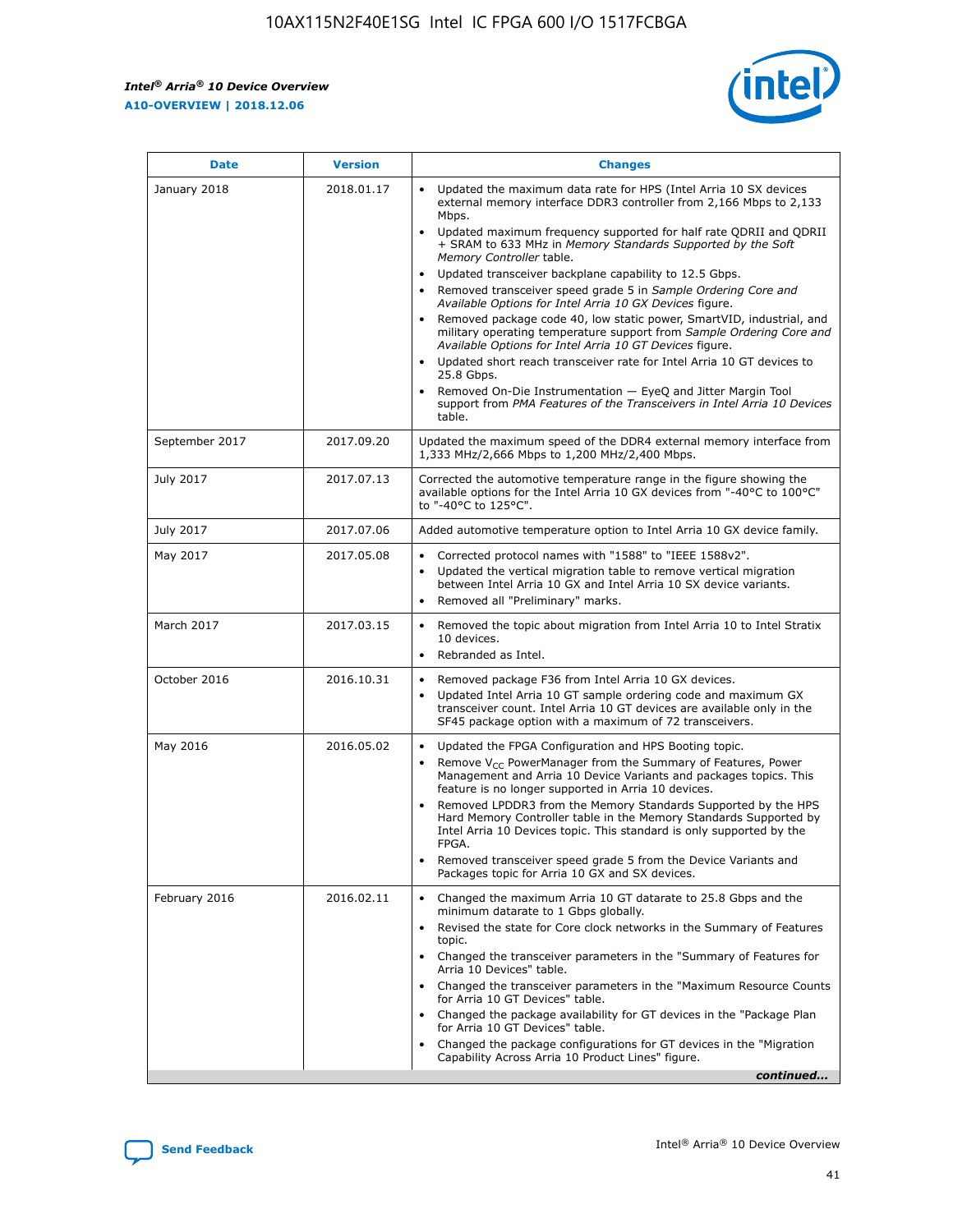

| <b>Date</b>   | <b>Version</b> | <b>Changes</b>                                                                                                                                                               |
|---------------|----------------|------------------------------------------------------------------------------------------------------------------------------------------------------------------------------|
|               |                | Changed transceiver parameters in the "Low Power Serial Transceivers"<br>$\bullet$<br>section.                                                                               |
|               |                | • Changed the transceiver descriptions in the "Device Variants for the<br>Arria 10 Device Family" table.                                                                     |
|               |                | • Changed the "Sample Ordering Code and Available Options for Arria 10<br>GT Devices" figure.                                                                                |
|               |                | Changed the datarates for GT devices in the "PMA Features" section.                                                                                                          |
|               |                | Changed the datarates for GT devices in the "PCS Features" section.<br>$\bullet$                                                                                             |
| December 2015 | 2015.12.14     | Updated the number of M20K memory blocks for Arria 10 GX 660 from<br>2133 to 2131 and corrected the total RAM bit from 48,448 Kb to<br>48,408 Kb.                            |
|               |                | Corrected the number of DSP blocks for Arria 10 GX 660 from 1688 to<br>$\bullet$<br>1687 in the table listing floating-point arithmetic resources.                           |
| November 2015 | 2015.11.02     | Updated the maximum resources for Arria 10 GX 220, GX 320, GX 480,<br>GX 660, SX 220, SX 320, SX 480, and SX 660.                                                            |
|               |                | Updated resource count for Arria 10 GX 320, GX 480, GX 660, SX 320,<br>SX 480, a SX 660 devices in Number of Multipliers in Intel Arria 10<br><b>Devices</b> table.          |
|               |                | Updated the available options for Arria 10 GX, GT, and SX.<br>$\bullet$                                                                                                      |
|               |                | Changed instances of Quartus II to Quartus Prime.<br>$\bullet$                                                                                                               |
| June 2015     | 2015.06.15     | Corrected label for Intel Arria 10 GT product lines in the vertical migration<br>figure.                                                                                     |
| May 2015      | 2015.05.15     | Corrected the DDR3 half rate and quarter rate maximum frequencies in the<br>table that lists the memory standards supported by the Intel Arria 10 hard<br>memory controller. |
| May 2015      | 2015.05.04     | • Added support for 13.5G JESD204b in the Summary of Features table.<br>Added a link to Arria 10 GT Channel Usage in the Arria 10 GT Package<br>$\bullet$<br>Plan topic.     |
|               |                | • Added a note to the table, Maximum Resource Counts for Arria 10 GT<br>devices.                                                                                             |
|               |                | • Updated the power requirements of the transceivers in the Low Power<br>Serial Transceivers topic.                                                                          |
| January 2015  | 2015.01.23     | • Added floating point arithmetic features in the Summary of Features<br>table.                                                                                              |
|               |                | • Updated the total embedded memory from 38.38 megabits (Mb) to<br>65.6 Mb.                                                                                                  |
|               |                | • Updated the table that lists the memory standards supported by Intel<br>Arria 10 devices.                                                                                  |
|               |                | Removed support for DDR3U, LPDDR3 SDRAM, RLDRAM 2, and DDR2.                                                                                                                 |
|               |                | Moved RLDRAM 3 support from hard memory controller to soft memory<br>controller. RLDRAM 3 support uses hard PHY with soft memory<br>controller.                              |
|               |                | Added soft memory controller support for QDR IV.                                                                                                                             |
|               |                | Updated the maximum resource count table to include the number of<br>hard memory controllers available in each device variant.                                               |
|               |                | Updated the transceiver PCS data rate from 12.5 Gbps to 12 Gbps.                                                                                                             |
|               |                | Updated the max clock rate of PS, FPP x8, FPP x16, and Configuration<br>via HPS from 125 MHz to 100 MHz.                                                                     |
|               |                | Added a feature for fractional synthesis PLLs: PLL cascading.                                                                                                                |
|               |                | Updated the HPS programmable general-purpose I/Os from 54 to 62.<br>$\bullet$                                                                                                |
|               |                | continued                                                                                                                                                                    |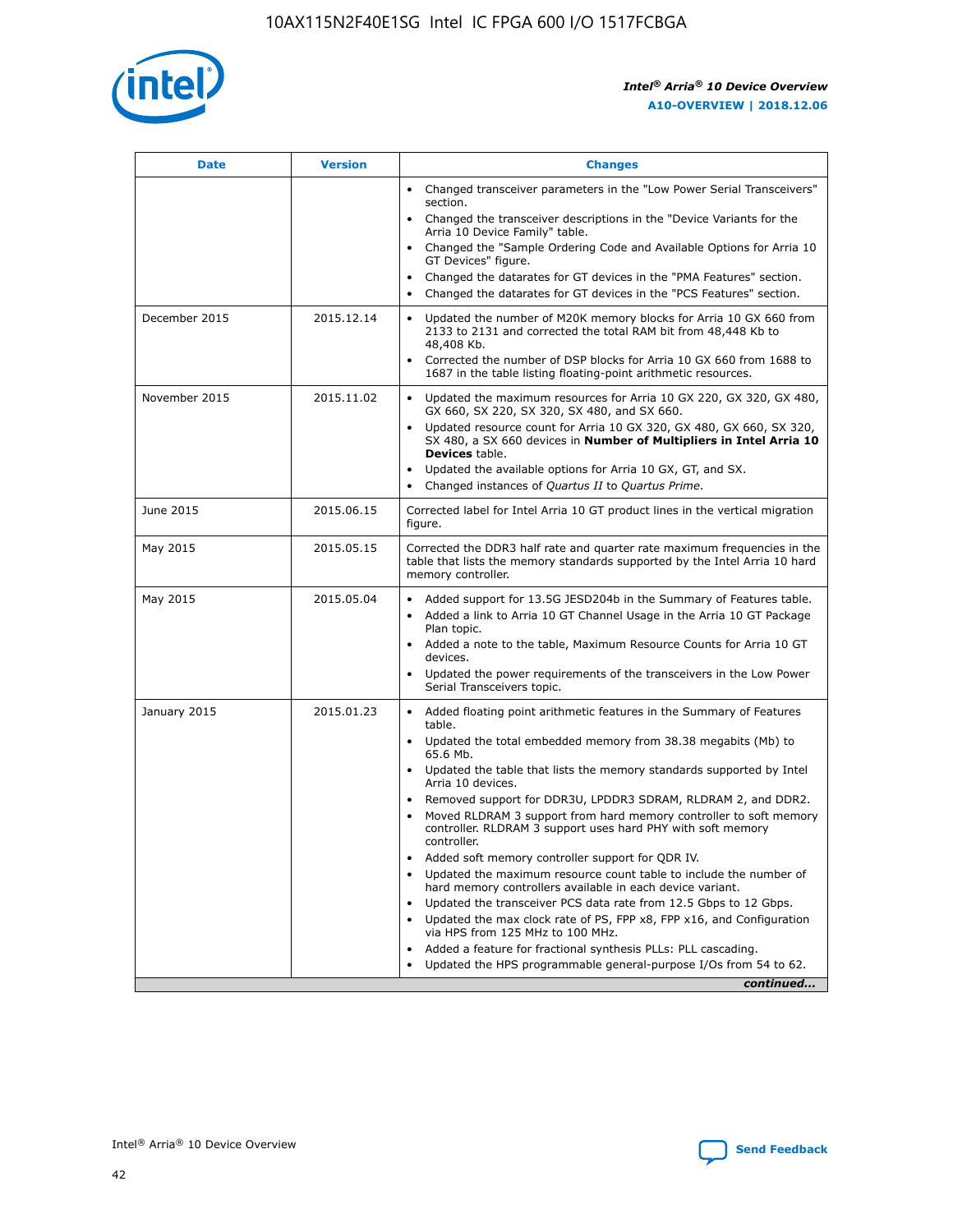

| <b>Date</b>    | <b>Version</b> | <b>Changes</b>                                                                                                                                                                                                                                                                                                                                                                                                                                                                                                                                      |
|----------------|----------------|-----------------------------------------------------------------------------------------------------------------------------------------------------------------------------------------------------------------------------------------------------------------------------------------------------------------------------------------------------------------------------------------------------------------------------------------------------------------------------------------------------------------------------------------------------|
| September 2014 | 2014.09.30     | Corrected the 3 V I/O and LVDS I/O counts for F35 and F36 packages<br>$\bullet$<br>of Arria 10 GX.<br>Corrected the 3 V I/O, LVDS I/O, and transceiver counts for the NF40<br>$\bullet$<br>package of the Arria GX 570 and 660.<br>Removed 3 V I/O, LVDS I/O, and transceiver counts for the NF40<br>$\bullet$<br>package of the Arria GX 900 and 1150. The NF40 package is not<br>available for Arria 10 GX 900 and 1150.                                                                                                                          |
| August 2014    | 2014.08.18     | Updated Memory (Kb) M20K maximum resources for Arria 10 GX 660<br>devices from 42,660 to 42,620.<br>Added GPIO columns consisting of LVDS I/O Bank and 3V I/O Bank in<br>$\bullet$<br>the Package Plan table.<br>Added how to use memory interface clock frequency higher than 533<br>$\bullet$<br>MHz in the I/O vertical migration.<br>Added information to clarify that RLDRAM3 support uses hard PHY with<br>$\bullet$<br>soft memory controller.<br>Added variable precision DSP blocks support for floating-point<br>$\bullet$<br>arithmetic. |
| June 2014      | 2014.06.19     | Updated number of dedicated I/Os in the HPS block to 17.                                                                                                                                                                                                                                                                                                                                                                                                                                                                                            |
| February 2014  | 2014.02.21     | Updated transceiver speed grade options for GT devices in Figure 2.                                                                                                                                                                                                                                                                                                                                                                                                                                                                                 |
| February 2014  | 2014.02.06     | Updated data rate for Arria 10 GT devices from 28.1 Gbps to 28.3 Gbps.                                                                                                                                                                                                                                                                                                                                                                                                                                                                              |
| December 2013  | 2013.12.10     | Updated the HPS memory standards support from LPDDR2 to LPDDR3.<br>Updated HPS block diagram to include dedicated HPS I/O and FPGA<br>$\bullet$<br>Configuration blocks as well as repositioned SD/SDIO/MMC, DMA, SPI<br>and NAND Flash with ECC blocks.                                                                                                                                                                                                                                                                                            |
| December 2013  | 2013.12.02     | Initial release.                                                                                                                                                                                                                                                                                                                                                                                                                                                                                                                                    |